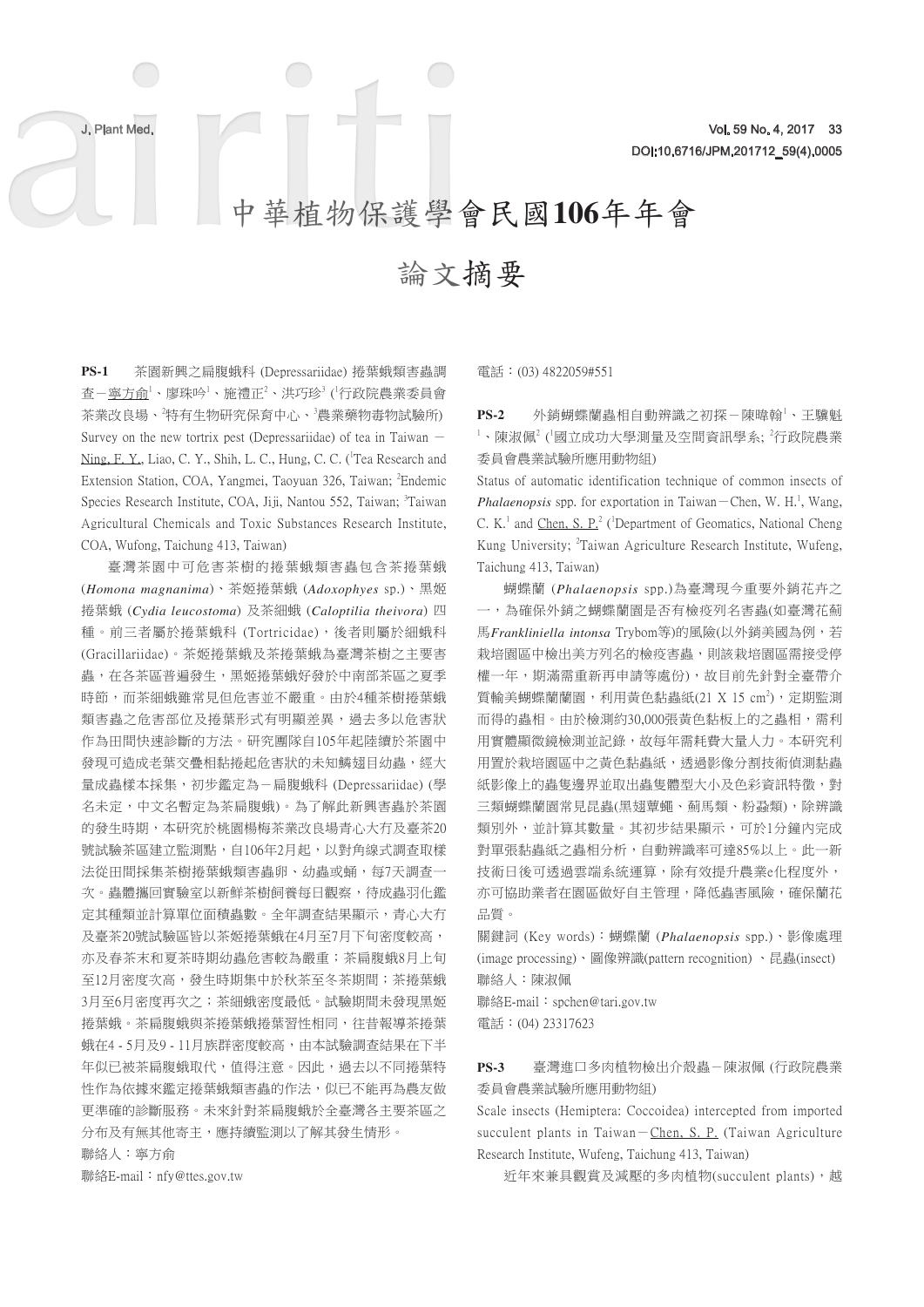來越受到國內外消費者的青睞。隨著國際間大量快速貿易交 流,外來有害生物入侵的風險增加,其中介殼蟲 (Hemiptera: Coccoidea) 即為經常檢出之重要害蟲。本文整理 2014–2017年 10月間,行政院農業委員會動植物防疫檢疫局各分局,現場檢 疫人員後送進口多肉植物檢出之409筆介殼蟲總科樣品,經由 農業試驗所的鑑定結果,其中盾介殼蟲科為10筆,分屬於3屬4 種,其中杉刺圓盾介殼蟲 [*Oceanaspidiotus spinosus* (Comstock, 1883)] 為臺灣未記錄種;粉介殼蟲科為檢出次數最多的科別, 共計399筆檢出記錄,分屬7屬9種,其中在*Chorizococcus*、 *Rhizoecus*及*Vryburgia* 3屬中檢出臺灣3未記錄種。檢出種類均 製成玻片標本並存放於行政院農業委員會農業試驗所應用動物 組昆蟲標本館,作為國外進口農產品檢出害蟲之存證標本,其 資料已建置在具權限管控的植物檢疫有害生物資訊系統 (http:// DigiPest.tari.gov.tw/ )內,除供線上快速查詢其害蟲鑑定外,亦 可作為日後潛在農業外來種害蟲的風險評估依據。

關鍵詞 (Key words):進口多肉植物 (succulent plants)、介殼蟲 (Coccoidea)、檢疫害蟲(Quarantine pest)

聯絡人:陳淑佩

聯絡E-mail:spchen@tari.gov.tw 電話:(04) 23317623

# **PS-4** 百香果潛蠅類新興害蟲生態學初探-李春燕 (行政院 農業委員會藥物毒物試驗所)

Preliminary study on emerging pest of passion fruit leafminer.  $-$ Lee, C. Y. (Taiwan Agricultural Chemicals and Toxic Substances Research Institute, Council of Agriculture, Executive Yuan, Wufeng, Taichung 413, Taiwan)

潛蠅類害蟲為台灣百香果重要害蟲,主要危害百香果之葉 片、果實及嫩莖,幼蟲取食柵狀組織並形成潛痕,危害果實造 成傷痕降低商品價值,大量危害時造成葉表或果實表面呈現銀 白色薄膜狀,不僅影響光合作用甚至會降低百香果產量及產 值,為監測此害蟲之數量以決定田間防治時機,亟需發展實用 之調查方法。本研究以黃色黏紙誘捕成蟲並比較不同懸掛高度 之成蟲數量,另外以目視法調查未掛果新梢幼蟲數量,評估二 種調查方式對潛蠅田間族群量監測效果並探討其實用性。試驗 田區位於南投縣埔里鎮大坪頂地區,自2016年3~11月於田區懸 掛不同高度黃色黏蟲紙(棚架上30公分高、棚架下30公分、棚 架下60公分、離地60公分高,4重複)並每週調查潛蠅成蟲誘捕 數量,另於同年9~11月每週隨機調查田區10枝45公分長未掛果 新梢上幼蟲數量。試驗結果顯示,3~8月黃色黏紙平均每週可 誘捕1.7、0.2、0.3及0.3隻成蟲、9~11月平均每週可誘捕4.7、 1.3、2.9、2.9隻成蟲,且10月底之後成蟲數量有增加趨勢;未 掛果新梢則平均每週每枝條有1.2隻幼蟲,在第3~7片展開葉有 明顯食痕。由於黃色黏紙誘捕效果不佳,且需有辨識經驗者才 能正確判斷誘捕數量,不推薦用於田間潛蠅誘捕或監測數量判 斷防治時機;調查未掛果新梢上第3~7片展開葉之食痕數量,

可作決定幼蟲防治用藥施用時機之依據,操作方式簡便且易於 判斷,但目前百香果潛蠅僅有成蟲用藥,幼蟲防治用藥的開發 與測試確需投入研究。根據田間觀察與幼蟲室內飼育情形, 在溫度27℃時約5周可完成1個世代,田間每年推估可超過6個 世代,且根據初步的田間觀察與調查,本害蟲為全年發生, 因此建議每年1-2月百香果更新種植時,新苗木應全程以防蟲 網保護,以避免潛蠅成蟲棲息及產卵。此外,本研究發現百 香果潛蠅類害蟲並非文獻記載之潛蠅科*Phytomyza*屬、潛蠅科 *Liriomyza*或Lonchaeidae昆蟲,目前由台灣大學蕭旭峰老師進行 鑑定中;另其成蟲防治時機、天敵與其他可能寄主等相關研究 持續進行中,期能進一步突破瓶頸研擬田間綜合防治策略,有 效降低此害蟲的危害率。

聯絡人:李春燕

聯絡E-mail: chunyen@tactri.gov.tw 電話:(04)23302101轉359

# **PS-5** 臺台灣茄綿粉介殼蟲寄生蜂之研究概況-陳淑佩、陳 健忠 (行政院農業委員會農業試驗所應用動物組)

Present studies on the parasitoids (Hymenotera: Chalcidoidea) of the cotton mealybugs (Pheancoccus solenopsis Tinsley) (Hemiptera: Coccoidea: Pseudococcidae) in Taiwan-Chen, S. P., Chen, C. C. (Taiwan Agriculture Research Institute, Wufeng, Taichung 413, Taiwan)

隨著國際間農產品之大量快速貿易交流,外來有害生物 入侵的風險增加,其中粉介殼蟲科(Pseudococcidae)害蟲即為經 常檢出之重要害蟲。綿粉介殼蟲屬 (Phenacoccus)為粉介殼蟲科 中最大的屬,其種類超過186種。許多小型綿粉介殼蟲種類如 石蒜粉介殼蟲(Ph. sonali Ferris)及茄綿粉介殼蟲 (Ph. solenopsis Tinsley)等亦隨之快速傳播世界各地,皆已入侵臺灣。以原產 於中南美洲之茄綿粉介殼蟲為例,此害蟲於2008年入侵台灣地 區,目前在臺灣之寄主植物已超過14科32種,其中包括多種觀 賞作物及農作物。由於此害蟲具有生殖潛能高、擴散速度快及 高度雜食性等生態習性,更增加防治的困難度,但在亞洲許多 地區已有運用寄生蜂成功控制茄綿粉介殼蟲族群之實例。本 研究調查所得寄生蜂種類包括斑氏跳小蜂(Aenasius bambawalei Hayat), Allotropa phenacocca Chen, Liu & Xu, Encyrtus aurantii (Geoffroy), Metaphycus sp. 等。其中斑氏跳小蜂對於茄綿粉介殼 蟲在全世界已具實際應用之防治功效。本文探討綿粉介殼蟲寄 生蜂之概況,以供日後田間應用時之參考。

關鍵詞 (Key words):茄綿粉介殼蟲 (Phenacoccus solenopsis Tinsley)、粉介殼蟲科 (Pseudococcidae) 、寄生蜂 (parasitoid) 、 斑氏跳小蜂(Aenasius bambawalei Hayat) 聯絡人:陳淑佩

聯絡E-mail: spchen@tari.gov.tw 電話:(04) 23317623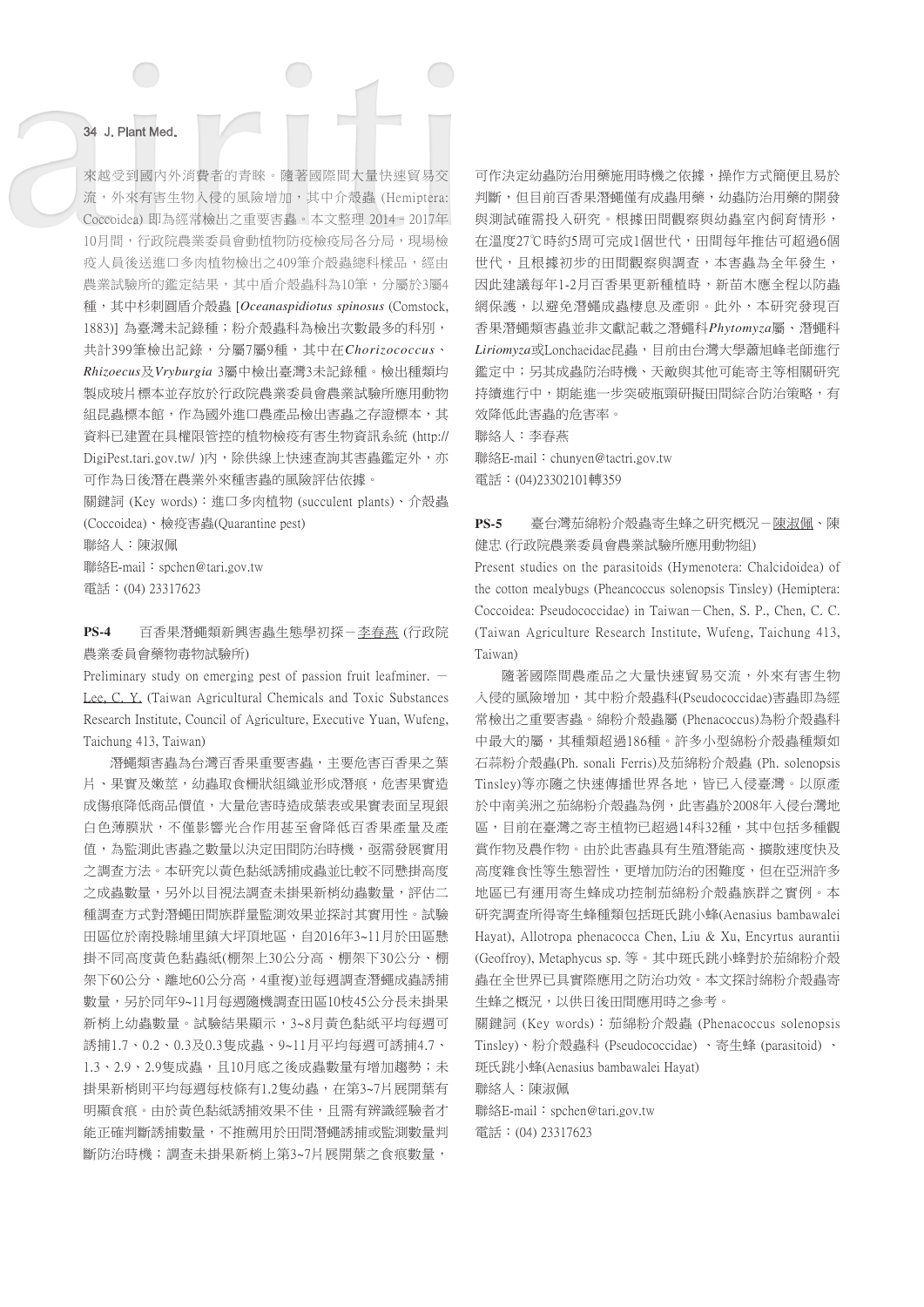**PS-6** 平腹小蜂 (*Anastatus formosanus*) 有效積溫及對第滅 寧的藥效感受性-<u>蔡尚諺'、莊依奇<sup>2</sup>、許如君<sup>1,2</sup>、張寶鑫<sup>3</sup> (<sup>1</sup>臺</u> 灣大學植物醫學碩士學位學程、<sup>2</sup>臺灣大學昆蟲學系、<sup>3</sup>廣東省 農業科學院植物保護研究所)

Analysis of effective accumulated temperature and Deltamethrin susceptibility of Anastatus formosanus — Tsai, Shang Yan<sup>1</sup>, Chuang, Yi Chi<sup>1</sup>, Hsu, Ju Chun<sup>1</sup>, Zhang, Bao Xin<sup>2</sup> ('Master Program of Plant Medicine, National Taiwan University; <sup>2</sup>Department of Entomology, National Taiwan University; <sup>3</sup>Plant Protection Research Institute, Guangdong Academy of Agricultural Sciences)

於2008入侵臺灣本島之荔枝椿象 (*Tessaratoma papillosa*) 不但造成龍眼及荔枝等重要果樹巨大損失,更出現於行道樹-台灣欒樹騷擾民眾、危害健康。目前防治策略大多以化學藥劑 防治為主,我們認為透過更多臺灣本土卵寄生性天敵平腹小蜂 (Anastatus formosanus) 之生物學研究,可引導荔枝椿象防治向 生物防治方向發展,以降低對化學防治之過度依賴。本研究探 討在不同溫度 (28℃、25℃、22℃及18℃) 下的平腹小蜂發育天 數、羽化率及性別比。在溫度25℃和28℃下,小蜂發育的平均 日數為17日和14日。目前並未有任何化學藥劑對此種平腹小蜂 的藥效研究,所以另發展平腹小蜂對藥效感受性的局部滴定標 準測試方法,以目前核准使用於荔枝及龍眼之合成除蟲菊酯殺 蟲劑第滅寧 (deltamethrin) 為例,使用局部滴定法測試其對小蜂 之半致死劑量 (LD50)。試驗結果顯示第滅寧對平腹小蜂24小時 之LD50為13.4 (9.53~18.8) ppb。由本實驗結果可得知第滅寧低 濃度即可對平腹小蜂造成死亡,因此,應避免同時進行第滅寧 化學防治及釋放平腹小蜂。此外,未來可利用此標準測定方法 來測試更多荔枝核准用藥對平復小蜂的藥效感受性,以此作為 選擇藥劑搭配平腹小蜂釋放的荔枝椿象整合管理。

聯絡人:許如君

聯絡E-mail: juchun@ntu.edu.tw 電話:(02) 33665526

APP-1 水稻胡麻葉枯病之特性與防治藥劑篩選-林駿奇、王 誌偉、黃國興、林裕峰、蔡恕仁、陳昱初(行政院農業委員會 臺東區農業改良場)

Characterization and selection of control agents for rice brown spot - Lin, C. C., Wang, C. W., Huang, K. H., Lin, Y. F., Tsai, S. J., Chen, Y. C. (Taitung District Agricultural Research and Extension Station, Taitung city, Taitung 950, Taiwan)

胡麻葉枯病(Brown spot,無 性世代為*Bipolaris oryzae*,有 性世代為*Cochiobolus miyabeanus*)為水稻重要風土病害之一, 發生於世界各個稻作產區,適合高溫高濕之環境,尤其土壤缺 氮、矽、鉀等元素時更易發生。花東縱谷為臺灣稻米重要產 區,因土壤因素而為本病害好發區。臺東地區主要種植品種以 高雄139號及臺東30號較易感病,多發生於水稻生育後期,對 產量及米質影響甚劇,第一期作發生較第二期作嚴重。當生育

後期病害發生時,農民多不再防治。採集轄區病原菌於馬鈴薯 瓊脂培養基上純化培養,經測試菌絲生長溫度範圍為8-32℃, 最適生長溫度為24-28℃,並於培養基底部呈現濃黑色,36℃ 以上則不生長;由已登記防治藥劑清單中,依作用機制選取16 種常用防治藥劑,經抗藥性測試篩選抑制率達60%以上有三賽 唑、鋅錳乃浦、克熱淨、依普座、賓克隆、保利黴素、普克 利、嘉賜黴素等8種藥劑,進行田間防治試驗,並增加2種非農 藥資材–亞磷酸及尿素。於第三次調查結果顯示,藥劑防治以 25%克熱淨溶液效果最佳,罹病葉面積率僅12.9%,其餘皆達 30%以上,於孕穗初期施用,亦可兼防穗稻熱病;非農藥資材 亞磷酸較尿素為佳,但效果僅維持3-4週,建議有機栽培可定 期施用以維持效果。

聯絡人:林駿奇

聯絡E-mail: tomcruchi@mail.ttdares.gov.tw 電話:(089) 325110轉730

**APP-2** 台灣草莓炭疽病菌對殺菌劑之感受性與抗藥性機制探 討-朱盛祺'、林盈宏<sup>2</sup>、鍾文鑫<sup>3</sup>('行政院農業委員會苗栗區農 業改良場、<sup>2</sup>國立屏東科技大學植物醫學系、<sup>3</sup>國立中興大學植 物病理學系)

Resistance mechanism and sensitivity to Strobilurin fungicides of anthracnose fungi isolated from strawberry in Taiwan – Chu, S. C.<sup>1</sup>, Lin, Y. H.<sup>2</sup>, Chung, W. H<sup>3</sup> (<sup>1</sup>Miaoli District Agricultural Research and Extension Station, Gongguan Miaoli 363, Taiwan; <sup>2</sup>Department of Plant Medicine, National Pingtung University of Science and Technology, Neipu, Pingtung 912; <sup>3</sup>Department of Plant Pathology National Chung Hsing University, Taichung 420, Taiwan)

由*Colletotrichum gloeosporioides* 引起草莓炭疽病 (anthracnose),除造成田間植株嚴重危害減少產量外,亦可 引起草莓苗大量死亡導致缺苗。目前推薦用於防治草莓炭 疽病的藥劑有三唑類 (triazoles)、史托比類 (strobilurins) 等, 然而農友長期連續使用單一作用機制的藥劑情形下,常造 成菌株對藥劑之感受性逐漸降低。本研究測試引起草莓炭 疽病之*C. gloeosporioides* 菌株對常用殺菌劑的感受性,測 試濃度為1、10、100及500 mg a.i./L。測試結果:自草莓所 分離之256株*C. gloeosporioides*菌株,於含100 mg a.i./L有效 濃度之亞托敏 (azoxystrobin) 及三氟敏 (trifloxystrobin) 培養 基中,分別僅能抑制57.6%及51%菌株菌絲生長,而百克敏 (pyraclostrobin)、腈硫克敏 (pyraclostrobin + dithianon)、腐絕快 得寧 (thiabendazole + oxine-copper)、待克利 (difenoconazole)、 待普克利 (difenoconazole + propiconazole), 在含有效濃度10 mg a.i./L的培養基下,則可明顯抑制炭疽病菌菌絲生長。由研究結 果顯示:分離自田間的草莓炭疽病菌,可能已出現對亞托敏及 三氟敏表現低感受性菌株;在台灣已有報導指出抗史托比類藥 劑之芒果及草莓炭疽病菌株於細胞色素b基因 (cyt *b* gene) 上並 無發生點突變。因此,點突變應非主要的抗藥性機制。另一方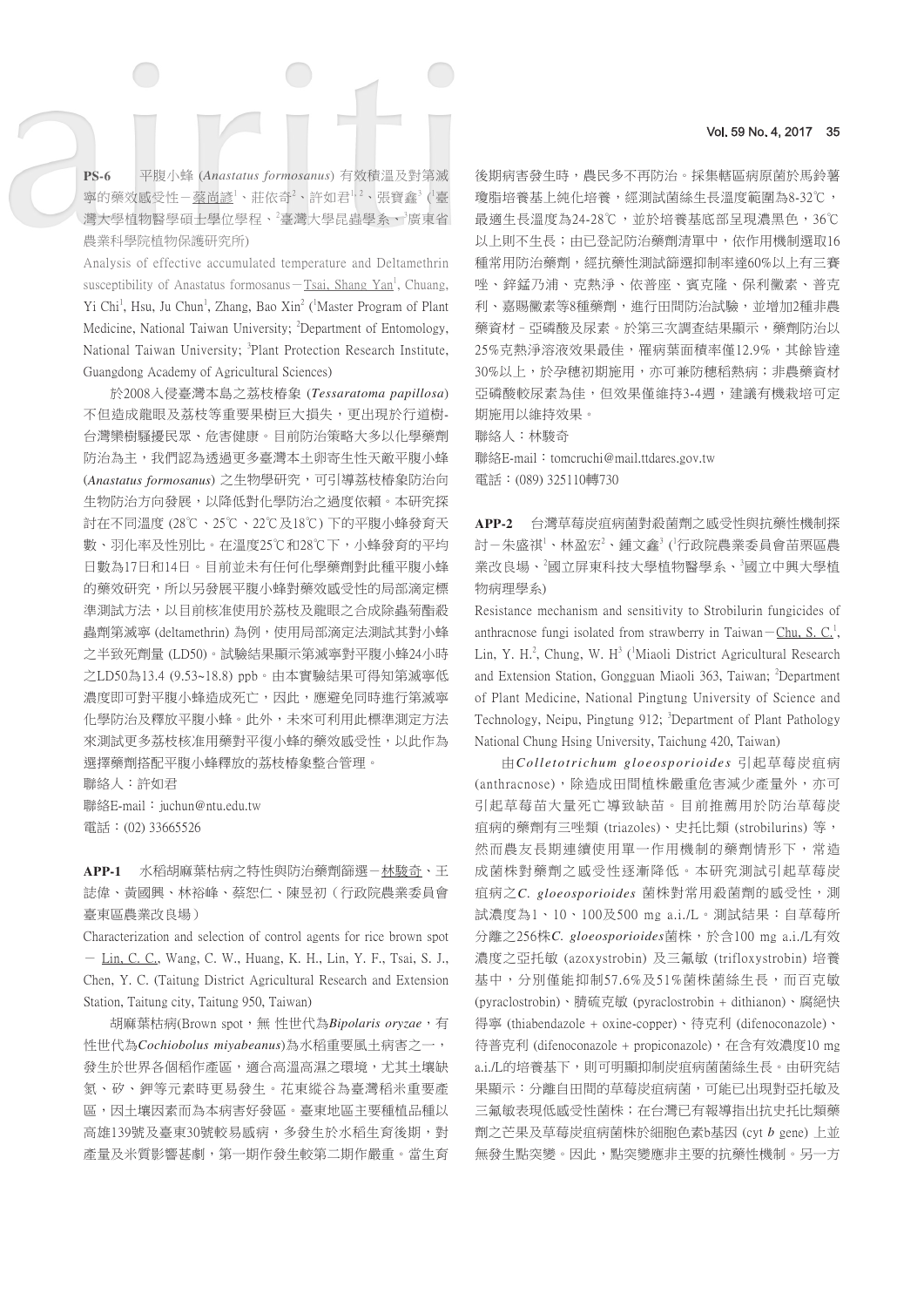面,已知細胞膜轉運蛋白 (ABC-binding cassette transporter) 與 多重耐藥性有關。消耗ATP驅動ABC transporter外排作用,有 效地將細胞內毒性物質濃度降低,使真菌能夠耐受各種非生物 脅迫,包括細胞毒性化合物和殺真菌劑。利用草莓炭疽病高抗 藥性CG68菌株培養於三氟敏藥劑100 ppm,對照組未處理,再 分別抽取mRNA,進行次世代定序(Next-Generation Sequencing, NGS),分析三氟敏藥劑處理前後,ABC transporter基因表現差 異,結果有10組基因上調,進一步利用即時聚合酶鏈鎖反應 (quantitative polymerase chain reaction, qPCR) 進行分析,發現有 一組ABC transporter cdr4基因表現量較未處裡對照組增加8.83 倍,此結果初步証實草莓炭疽病菌對三氟敏藥劑抗藥性機制與 ABC transporter cdr4排毒機制似乎有關。

聯絡人:鍾文鑫

聯絡E-mail: wenchung@dragon.nchu.edu.tw 電話: (04)22840780 分機356

**APP-3** 藥劑種子處理對防治紅豆根腐病及立枯病之成效評 估-曾敏南、陳明吟、王惠美、陳翠蓉 (行政院農業委員會高 雄區農業改良場作物環境課)

Effects of seed treatments on seedling blight and root rot of Adzuki bean-Tseng, M. N., Chen, M. Y., Wang, H. M., Chen, T. J. (Kaohsiung District Agricultural Research and Extension Station council of Agriculture, Executive Yuan, Changjhih, Pingtung 908, Taiwan (ROC))

紅豆(*Vigna angularis*)為我國重要秋裡作,總栽培面積 約6,300公頃,高屏地區栽培面積占全台99%,主要集中於屏東 縣萬丹鄉及高雄市美濃區。高屏地區一般於9月中旬~10月中 旬之間播種,播種後若土壤水分過多則極易發生根腐而產生 立枯現象,若此時間因颱風或其他天候因素大量降雨時,高 屏地區紅豆易發生嚴重根腐病。紅豆根腐病主要由立枯絲核 菌(*Rhizoctonia solani*),另外亦有*Fusarium azukicola*危害的紀 錄,其他豆科的根部病原例如*Pythium* spp. 或*Cylindrocladium* spp., 亦可能造成紅豆根部病害。目前並無正式核准於紅豆根 腐病之防治藥劑,一旦發生病害,農民大多採用核准於紅豆白 絹病之福多寧進行噴施,但此時病原菌已由根部或地基部侵入 危害,因此防治成效並不佳。本研究為評估於播種前直接將種 子進行藥劑處理之防治成效,首先平板上進行藥劑篩選,其中 以氟殺克敏、賽普護汰寧、鋅錳乃浦、福多寧、嘉保信及脫克 松幾乎可完全抑制立枯絲核菌菌絲生長。依據藥劑平板篩選結 果,選出75%嘉保信等6項藥劑,試驗藥劑與種子混合 (重量比 為1:1000),於含有立枯絲核菌之穴盤中種植紅豆並調查其發芽 率。試驗結果以處理福多寧、脫克松、氟殺克敏及賽普護汰寧 者為最佳,具有73~89%的發芽率,未處理藥劑之對照組則只 有約10%的發芽率。田間試驗時依據溫室試驗結果,進一步選 出已核並使用於紅豆之氟殺克敏、福多寧及脫克松等藥劑進行 種子處理,於2017年10月11日利用機械播種後,恰好遭遇卡努

颱風外圍環流帶來大雨,導致包含萬丹在內的紅豆栽培區田積 水且潮濕。經10月24日進行紅豆生長調查發現未經藥劑處理之 對照組缺株嚴重,紅豆苗生長情況稀疏,每平方公尺之面積只 有約19.8株紅豆。氟殺克敏、脫克松或多寧藥劑處理區豆苗生 長明顯整齊,其植株密度可達40株/m2,為對照組的2倍。此方 法將有助於提升紅豆根腐病之防治成效,減少發病後之無效施 藥,以減少化學藥劑用量及經濟損失。

聯絡人: 曾敏南

聯絡E-mail: minnan@mail.kdais.gov.tw 電話:(08)7746755

**APP-4** 殺蟲劑對番石榴節角捲葉蛾(*Spilonota rhothia*)防 治成效評估-陳明吟、曾敏南 (行政院農業委員會高雄區農業 改良場作物環境課)

Evaluation of the effect of insecticides on Spilonota rhothia  $(Spilonota$  *rhothia*) controlling  $-$  Chen, M. Y., Tseng, M. N. (Kaohsiung District Agricultural Research and Extension Station council of Agriculture, Executive Yuan, Changjhih, Pingtung 908, Taiwan (ROC))

番石榴 (*Psidium guajava* L.) 在台灣之總栽培面積約7,100 公頃,主要高雄、台南及彰化地區。番石榴在台灣全年均可 生產,但考量春夏季之果實品質較不穩定,因此主要於秋冬 季生產。番石榴抽新梢時易受番石榴節角捲葉蛾(*Spilonota rhothia*)危害。此害蟲為鱗翅目捲葉蛾科害蟲,幼蟲可全年危 害番石榴,除取食新梢葉片外,老熟幼蟲亦危害花朵及幼果表 皮,甚或鑽入套袋內危害,而致果實表面產生大片褐色疤痕並 誘發果實病害,嚴重影響商品價值。然而,目前在番石榴,並 無核准於防治節角捲葉蛾的藥劑,農民只能自行挑選藥劑進行 防治,而無參考依據。因此本試驗由核准於番石榴之藥劑中, 選出50%普硫松乳劑及50%陶斯松水溶性粉劑等6種廣效性殺蟲 劑於田間進行節角捲葉蛾防治效力評估。試驗結果以50%普硫 松乳劑2000倍、50%陶斯松水溶性粉劑2500倍及24.7%賽速洛寧 膠囊水懸混劑2000倍之防治效果最佳,防治率分別為92.4%、 82.0%及72.0%。此外,考量番石榴可全年開花結果及連續採收 之特性作物,為提升用藥安全,本試驗亦選用蘇力菌、印楝 素、苦參鹼及白殭菌等安全資材於田間進行節角捲葉蛾的防治 效力評估。試驗結果以4.5%印楝素乳劑1000倍防治效果最佳, 防治率為80%。由於節角捲葉蛾喜食新葉,於番石榴整枝修剪 後,配合清園及應用本試驗評估之藥劑,將有助於大幅降低此 害蟲密度。於番石榴新梢萌芽期可選用普硫松 (或陶斯松) 與 賽速洛寧輪替使用,以避免抗藥性產生。於番石榴連續開花結 果時期,則可選用印楝素進行防治,以期降低化學農藥使用量 並有效提升果品安全。

聯絡人: 陳明吟

聯絡E-mail: cmy98765@mail.kdais.gov.tw 電話:(08)7746758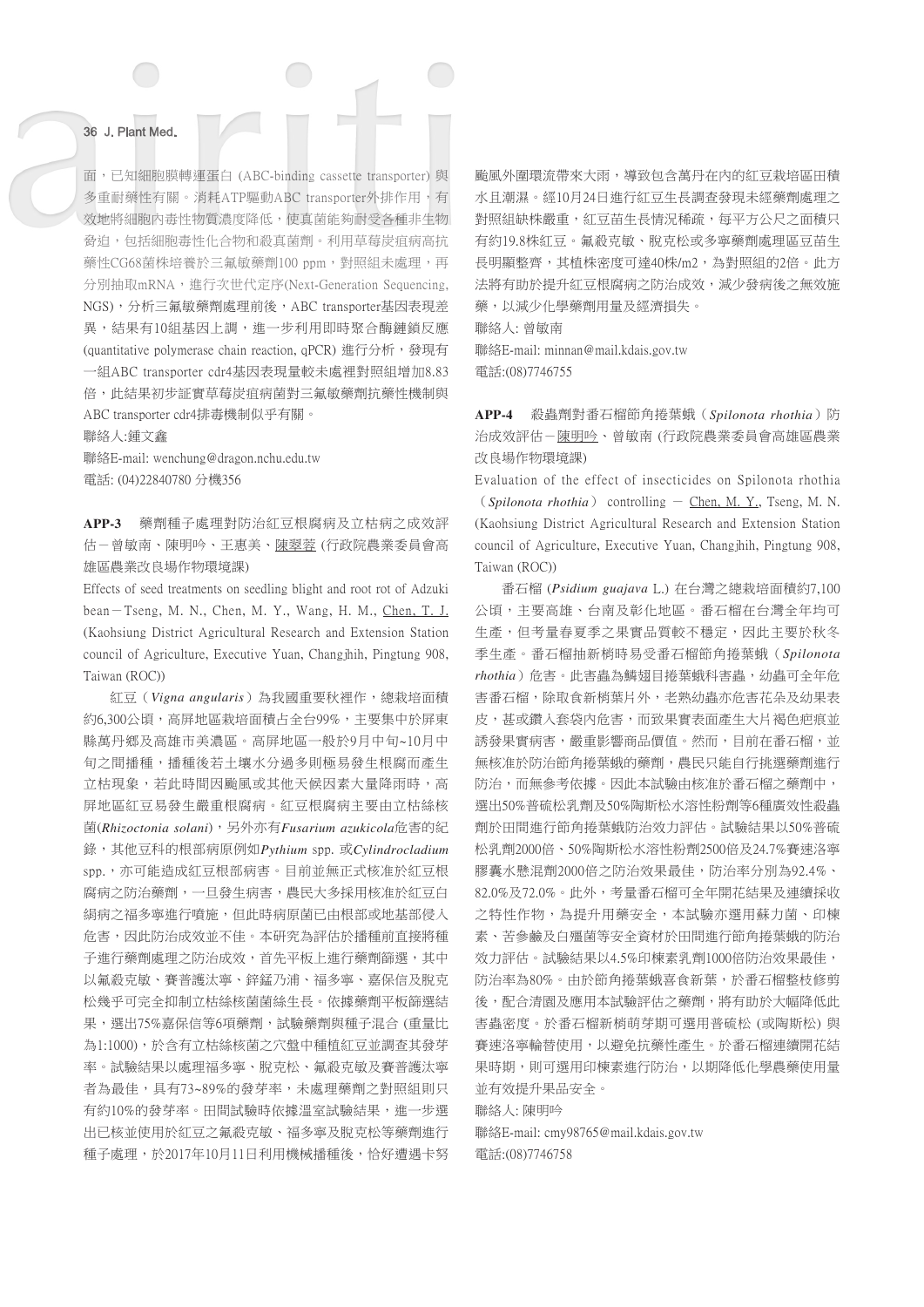**APP-5** 不同作用機制之殺蟲劑對台灣花薊馬(*Frankliniella intonsa* Trybom)與小黑椿象(*Orius strigicollis* Poppius)毒效 之評估-胡逸琳1、段淑人2(「國立中興大學植物醫學暨安全農 業碩士學位學程,<sup>2</sup>國立中興大學昆蟲學系)

Comparative toxicity of different mechanisms insecticides against *Frankliniella intonsa* Trybom and *Orius strigicollis* Poppius. —

 $\text{Hu Y. L}$ , Tuan S. J.<sup>2</sup> (<sup>1</sup>Department of Plant Medicine and Good Agricultural Practice, National Chung-Hsing University, Taichung 402, Taiwan; <sup>2</sup>Department of Entomology, National Chung-Hsing University, Taichung 402, Taiwan)

豆科蔬菜為台灣重要作物之一,主要栽培種類包括長豇 豆、豌豆、菜豆、蠶豆、萊豆等,雖分別於不同地區、 季節栽種,但主要發生之病蟲害大多相似,夏季以台灣花薊 馬(*Frankliniella intonsa* Trybom)危害最嚴重。自播種至採 收,皆可發現台灣花薊馬成蟲及幼蟲的危害,如取食心葉導致 其皺縮捲曲無法展開,豆莢彎曲;亦或取食豆莢致使後期表皮 上形成黑褐色銹斑或粗糙結痂,嚴重影響豌豆生育、產量及商 品價值。雌成蟲常將卵產於心葉或花蕾中,導致直接噴撒農藥 防治效果不彰,易造成農民過度用藥,促使抗藥性產生及成本 增加。且豆科蔬菜屬連續採收作物,考慮農藥殘留量之安全標 準符合性,自進入採收期後則推薦以釋放天敵進行生物防治較 宜。小黑花椿象(*Orius strigicollis* Poppius)擅長捕食薊馬、 葉蟎等小型害蟲,是頗具生物防治效力的害蟲天敵資材。本試 驗目的為篩選植物保護手冊推薦用於豆科蔬菜上之藥劑:佈飛 松、賽扶寧、賽滅寧、賽洛寧、百滅寧、亞滅培、益達胺、賜 諾特、賜諾殺、賽滅淨等十種,對台灣花薊馬雌成蟲及二齡幼 蟲致死率達75%以上之藥劑有佈飛松、亞滅培、益達胺、賜諾 特、賜諾殺等五種;將此五種藥劑按其推薦使用倍率再加以 1.25至2倍的稀釋,篩選出對台灣花薊馬雌成蟲及二齡幼蟲致 死率達50%以上者。爾後擬將該藥劑施用於小黑花椿象之二齡 若蟲,以期能篩選出對小黑花椿象致死率為50%以下之藥劑。 預計藉此試驗篩選出對天敵友善,且能降低害蟲族群數量之藥 劑濃度,以達到降低藥劑施用成本,亦能對環境友善並減少農 藥殘留之目標。

聯絡人: 段淑人 聯絡E-mail: sjtuan@dragon.nchu.edu.tw 電話: 04-22840361#531

**APP-6** 國內甘藍菜小菜蛾抗藥性管理策略之實例-葉庭維  $^1$ 、許如君 $^1$ 、黃毓斌 $^2$ 、邱安隆 $^3$ ( $^1$ 國立台灣大學昆蟲學系、 $^2$ 行 政院農業委員會農業試驗所、<sup>3</sup>行政院農業委員會動植物防疫 檢疫局)

Application of resistance management strategies on diamondback moth (Plutella xylostella) in Taiwan - Yeh, T. W.<sup>1</sup>, Hsu, J. C.<sup>1</sup>, Huang, Y. P.<sup>2</sup>, Chiu, A. L.<sup>3</sup> (<sup>1</sup>Department of Entomology, National Taiwan University, Taiwan; <sup>2</sup>Taiwan Agricultural Research Institute,

Council of Agriculture, Executive Yuan, Taiwan; <sup>3</sup>Bureau of Animal and Plant Health Inspection and Quarantine, Council of Agriculture, Executive Yuan, Taiwan)

十字花科作物廣受國人喜愛,其中甘藍更是國人補充蔬食 營養首選,但此類作物在害蟲防治上極為困難,主因在於此種 包葉菜類蔬菜為保持外觀完整,常大量且不當的使用殺蟲劑, 以至於使部分害蟲產生出高抗藥性,其中以小菜蛾最為嚴重, 目前研究顯示小菜蛾能在極短的時間內就能對一種新穎殺蟲劑 產生抗藥性,因此成為甘藍害蟲防治的最大挑戰。本實驗分別 由彰化、雲林地區採集田間小菜蛾帶回實驗室進行飼養,在以 不接觸藥劑的情況下,逐代以剋安勃、因滅汀、賜諾特、汰芬 隆、因得克以及克凡派六種殺蟲劑田間登記施用濃度,進行敏 感性回復之藥效試驗,依據實驗結果計算小菜蛾對各種藥劑的 敏感性回復速率,提出建議停用時間表,進行針對甘藍小菜蛾 的殺蟲劑用藥管理。另外,今年我們選定彰化北斗二處甘藍菜 的試驗田進行小菜蛾推薦用藥試驗,每次僅用一種藥劑,僅可 連續施用二次,至目前為止,其中一處實驗田近期將可採收, 每分地最小用藥量成本減少近3成,殺蟲劑有效成分使用量減 少近4成,此種抗藥性管理策略可做為未來甘藍作物田間小菜 蛾防治之依據。

聯絡人:許如君 聯絡E-mail: juchun@ntu.edu.tw 電話:(02) 33665526

APP-7 銀葉粉蝨帶毒與否會影響藥劑防治嗎?一<u>郭仲文</u>、林 明瑩 (國立嘉義大學植物醫學系)Do viruliferous and virus-free silver leaf whitefly affect chemical control  $? -$  Guo, Z. W., Lin, M. Y. (Department of Plant Medicine, National Chiayi University)

茄科作物為全球重要經濟作物,因銀葉粉蝨 (*Bemisia argentifolii*) 危害與其易攜帶病毒之特性,可導致番茄發生 多種病毒病害,特別是此蟲所媒介之番茄黃化捲葉病毒病 (Tomato yellow leaf curl disease),為在臺灣影響收益之主要病 毒病。臺灣田間發生之番茄黃化捲葉病毒病,以*Tomato leaf curl Taiwan virus* (ToLCTWV;臺灣種),*Tomato yellow leaf curl Thailand virus* (TYLCTHV;泰國種),及二者之混合感染 為主,其中以泰國種致病性最強,受TYLCTHV感染之番茄植 株,呈現之病徵為植株嚴重矮化、嫩葉面積減少、扭曲摺疊及 葉片黃化朝上捲起。為有效管理此病害之發生,首要為加強媒 介昆蟲銀葉粉蝨之防治,化學防治至今仍是主要之方法。本研 究主要進行銀葉粉蝨帶毒與否對不同作用機制之化學藥劑防治 上是否會具有差異之探討。選定感病番茄品種 (ANT22) 作為 供試植株及進行蟲源之飼育,分別建立健康以及帶TYLCTHV 之銀葉粉蝨之供試蟲源,進行後續之藥劑試驗,以4齡之若蟲 為供試對象,利用噴藥塔噴施不同作用機制之化學藥劑,供試 藥劑分別為11%百利普芬水懸劑 (IRAC 7C)、9.6%益達胺溶液 (IRAC 4A)、10%氟尼胺水分散性粒劑 (IRAC 9C)。以POLO-PC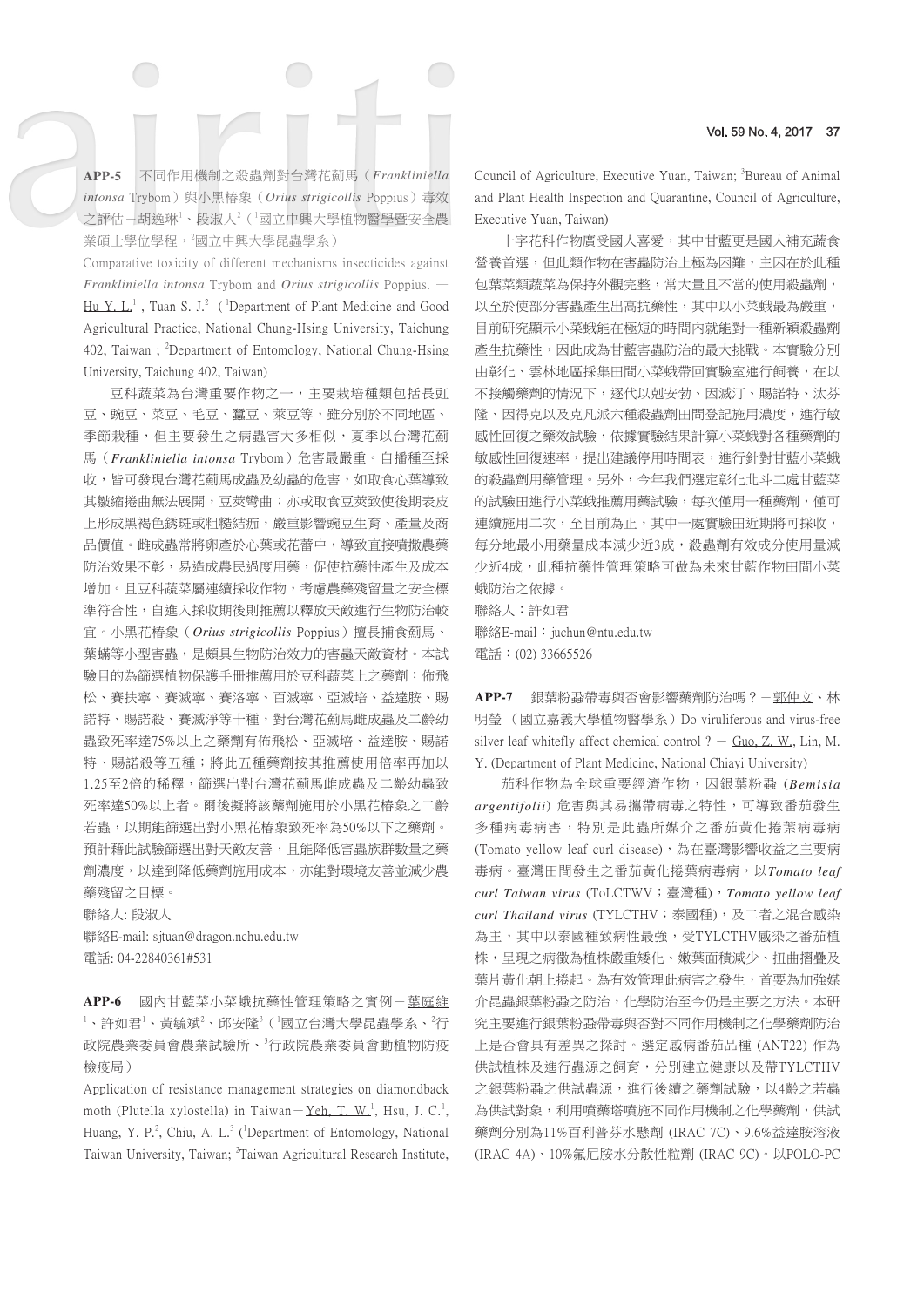進行probit數據分析,試驗結果帶毒之銀葉粉蝨對9.6%益達胺 溶液及11%百利普芬水懸劑之感受性與未帶毒之銀葉粉蝨間具 顯著差異。另10%氟尼胺水分散性粒劑對銀葉粉蝨帶毒與否, 並未呈現差異。由此試驗結果,不同藥劑對帶毒與否之銀葉粉 蝨可能呈現不同之防治效果,在田間防治工作上,是否是影響 防治效果的因子,可能需納入考量及評估。

聯絡人:林明瑩 聯絡Email:mylin@mail.ncyu.edu.tw 連絡電話:05-2714513

**APP-8** 從全球2016年植物保護市場觀望台灣發展-方麗萍 (玉田地有限公司)Watch the development of Taiwan from the global plant protection market in 2016 (AG168 Co., Ltd.)

2016年全球農業投入品項共2930億美元,包括作物保護 品、生物農藥、種子、肥料及精準農業。預估2021年,整體 市場成長30%,達3,809億美元;其中傳統植保產品及肥料領 域,保持低成長率;新興市場包括生物農藥及精準農業則有 高速發展的未來。據MarketsandMarkets資料,2016年保護產品 佔整個農業投入品項的19%,總市值為548.8億美元,未來5年 平均複合增長率為5.15%,至2020年市值增至705.7億美元。全 球農藥輸出國家以德國為首,2016年出口金額為40億美元,佔 全球13%;中國金額達37億美元,佔全球12%;前15個國家總 市值佔全球82%。據worldstopexports分析,2016年農藥出口成 長最高的國家為大陸超過30%,其次為以色列及印度,分別成 長26%及24%。2016年十大國際植保供應商佔全球市值84%, 先正達及拜耳分別佔市場18%及16%。2016年與2015年比較, 前7大植保公司營業額均呈衰退,先正達及拜耳分別下跌4%及 3%,但總體植保市場成長7%。2017年開始,中國在全球植保 市場的影響力已舉足輕重。2016年先正達植保部門營業額達96 億美元 (2016年中國農化以430億美元收購瑞士先正達),沙隆 達ADAMA年為29億美元;加上大陸出口金額39億美元,總計 大陸企業營業額超過164億美元,佔全球植保總市場30%。2016 年台灣植保營業額為85億台幣,折合美270百萬美元,其中45% 為進口成品,進口成品中來自越南超過10億台幣,佔總進口成 品25%。因氣候等因素及農藥濫用情形普遍,台灣化學農藥之 使用量偏高,2016年總銷售金額為4萬4千公噸,每公頃耕地承 擔農藥的數量為55.8公斤 (有效成分為12公斤),農藥的金額為 10,741元台幣。2016年農委會宣示至2027年台灣農藥使用量減 半。台灣應如何有效勾勒出未來十年可行的農業藍圖?

聯絡人:方麗萍

聯絡E-mail: rdai@ms1.hinet.net 電話:(037)466129 / 0919278319

**VD-1** Detection and identification of Banana bunchy top disease based on genomic amplification methods-關政平<sup>\*</sup>、<u>黃翊瑋</u>、黃 勝豐、陳涵葳、楊佐琦 (行政院農業委員會農業試驗所生物技

 $\hat{m}$  (E) Kuan, C. P.<sup>\*</sup>, Huang, Y. W., Huang, S. F., Chen, H. H., Yang, T. C. (Division of Biotechnology, Taiwan Agricultural Research Institute, C.O.A., Wufeng, Taichung 413, Taiwan)

Banana bunchy top disease (BBTD) is one of the most serious viral diseases of bananas and plantains causing significant economic loss worldwide. Banana bunchy top virus (BBTV; Genus: Babuvirus; Family *Nanoviridae*), is the causal agent of BBTD and it is transmitted by the banana aphid (*Pentalonia nigronervosa*) in a persistent mode. BBTV is the causal agent of banana bunchy top disease. A simple, reliable method for detecting BBTV in plants and aphids has been developed, which involves tissues disruption from banana plants and viruliferous aphids followed by real-time TaqMan® PCR assay. Here, we describe real-time PCR protocols suitable for relative and absolute quantification of BBTV in banana plants and in aphid extracts. Using primers and probe specifically designed for BBTV, the protocols for relative quantification allow to compare the amount of BBTV present in different plant or aphid samples. The real-time PCR assay was used to study BBTV transmission efficiency, to determine the minimum acquisition-access period, the minimum inoculation-access period, the retention time, and to examine the possibility of transmission in this vector. The BBTV- infected or BBTV-free status of these plants was verified by real-time PCR assay for 1 months post-inoculation. The method developed in this study can quantify BBTV in aphids and plants, even before the appearance of symptoms of banana bunchy top disease. This method is sensitive, rapid, less prone to contamination, economical, and has potential for large-scale application in surveys, surveillance, quarantine, and certification programmes.

聯絡人:關政平

聯絡E-mail: pcr123@tari.gov.tw 電話:(04) 23317323

**VD-2** Rapid diagnosis of Potato virus X by quantitative reverse transcription- polymerase chain reaction 關政平'\*、鏊沄容'、鄭櫻 慧<sup>2</sup>、楊佐琦<sup>1</sup>(行政院農業委員會農業試驗所<sup>1</sup>生物技術組、<sup>2</sup>植 物病理組)

Kuan, C. P.<sup>1</sup>, Tsai, Y. J.<sup>1</sup>, Cheng, Y. H.<sup>2</sup> Yang, T. C.<sup>1</sup> (<sup>1</sup>Division of Biotechnology; <sup>2</sup> Division of Plant Pathology, Taiwan Agricultural Research Institute, C.O.A, Wufeng, Taichung 413, Taiwan)

 Potato virus X (PVX, genus *Potexvirus*) can occur in single or as mixed infections within the tomato or sweet pepper crops. In the field, tomato (*Solanum lycopersicum*) or sweet pepper (*Capsicum annuum*) are infected frequently with several viruses during a growing season, which leads to reduced yield and quality plants. Planting seeds that are free or/and resistant to viruses is a way of controlling viral diseases. A real-time RT-PCR assay, based on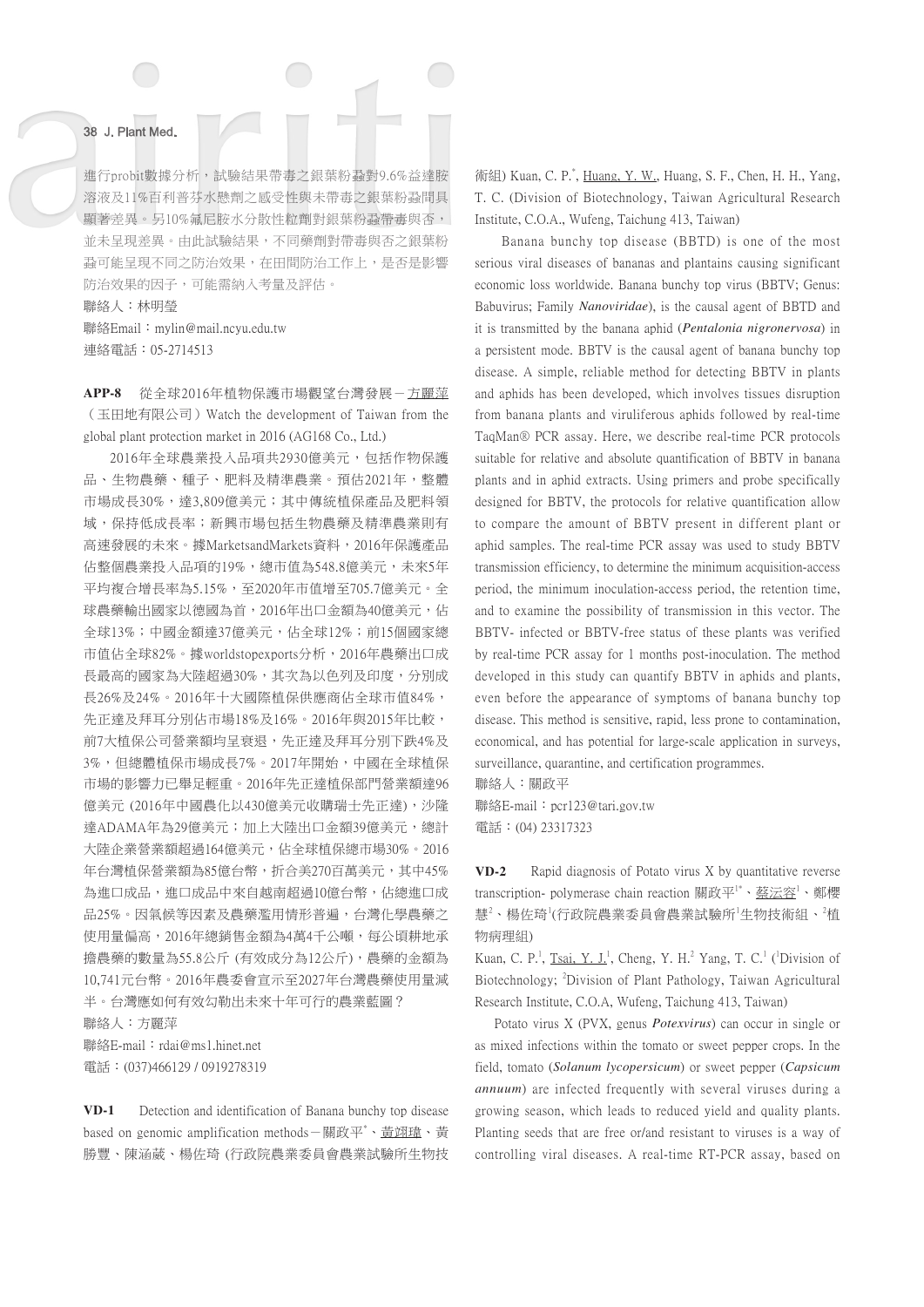TaqMan® chemistry was developed for detection and quantitation of the PVX in pepper and tomato plants. The protocol of the realtime PCR established in this study enabled detection of PVX as little as  $10^2$  copy number of PVX cRNA as the target. Reliable and sensitive indexing techniques are indispensable tools for determining the virus status of tomato seeds. Leaves, stems, roots and flowers of PVX-infected pepper or tomato plants were collected from the field and tested by real-time, RT-PCR analyses to quantify the number of PVX present in test samples. This TaqMan realtime PCR assay for detection and quantitation of PVX would be a useful tool for application in quarantine and certification of PVX in solanaceous seedless as well as in the research of disease resistance and epidemiology. The assays presented here could assist in the implementation of quarantine measures for PVX identi cation and in routine indexing of PVX for the production of virus-free solanaceous seeds.

聯絡人:關政平 聯絡E-mail: pcr123@tari.gov.tw 電話:(04) 23317323

**VD-3** Application of one-step real-time reverse transcriptionpolymerase chain reaction for rapid diagnosis of Melon yellow spot virus in host plants and vector thrips  $-Li$ , S.  $L<sup>1</sup>$ , Huang, L. H.<sup>2</sup>, Chen, T. C.<sup>1</sup> (<sup>1</sup>Department of Biotechnology, Asia University, Wufeng, Taichung, Taiwan; <sup>2</sup>Taiwan Agricultural Chemicals and Toxic Substances Research Institute, Wufeng, Taichung, Taiwan) 單步驟即時定量反轉錄聚合酶連鎖反應技術應用於寄主植物及 媒介薊馬中快速診斷甜瓜黃斑病毒-李相伶<sup>1</sup>、黃莉欣<sup>2</sup>、陳宗 祺<sup>1</sup>(「亞洲大學生物科技學系;<sup>2</sup>行政院農業委員會農業藥物毒 物試驗所農藥應用組)

The genus *Orthotospovirus* of the family *Tospoviridae* is reclassified from the genus *Tospovirus* of the family *Bunyaviridae*. Orthotospoviruses have quasi-spherical enveloped particles of 80- 120 nm in diameter and a segmented tripartite single-stranded (ss) RNA genome, designated as large (L), middle (M) and small (S). A threshold of 90% amino acid (aa) identity of the S RNAcoded nucleocapsid protein (NP) is the most important criterion for demarcation of a orthotospovirus. The serology of NP is an important measure for detection and diagnosis of orthotospoviruses. Reverse transcription-polymerase chain reaction (RT-PCR) with the N genespecific primers is efficient to identify virus species if antibody is unavailable. Degenerate primers for the consensus sequences of genomic RNAs are useful for rapid diagnosis of orthotospoviruses. Melon (*Cucumis melo* L.) is the most economic cucurbit crop worldwide and its yield is severely reduced by plant viruses. Melon yellow spot virus (MYSV), persistently transmitted by *Thrips palmi*

Karny, is one of the destructive threats of the cultivation of melon in Taiwan. In this study, an efficient SYBR Green I-based one-step real-time RT-PCR was developed to detect MYSV in cucurbits plants and T. palmi individuals. The sensitivity of the develpoed real-time RT-PCR method is 10-fold higher than the conventional RT-PCR method previously developed by our laboratory in plants, and it can be used to detect MYSV in a single thrips individual. Our results showed that the real-time RT-PCR method is reliable and useful for inspection of virus-infected crops and viruliferous thrips in field that helps to provide valuable information for prevention of viral diseases by control of insect vector.

聯絡人:陳宗祺 聯絡E-mail: kikichenwolf@hotmail.com 電話:(04) 23394362

**VD-4** *Telosma mosaic virus*在台灣百香果上的分離與鑑定- 蔡一慈<sup>1</sup>、陳羽騏<sup>3</sup>、黃莉真<sup>3</sup>、陳煜焜<sup>2</sup>、張清安<sup>3</sup>(『國立中興大 學國際農業碩士學位學程、<sup>2</sup>國立中興大學植物病理系、<sup>3</sup>朝陽 科技大學應用化學系)

Isolation and Identification of *Telosma mosaic virus* on passionfruit in Taiwan - Yi-Tzu Tsai<sup>1</sup>, Yu-Chi Chen<sup>3</sup>, Li-Chen Huang<sup>3</sup>, Chen, Yuh-Kun2, Chin-An Chang<sup>3</sup> (<sup>1</sup>International Master Program of Agriculture, National Chung Hsing University, South Dist., Taichung 402, Taiwan; <sup>2</sup>Department of Plant Pathology, National Chung Hsing University, South Dist., Taichung 402, Taiwan; 3Department of Applied Chemistry, Chaoyang University of Technology, Wufeng, Taichung 413, Taiwan)

*Telosma mosaic virus* (TelMV) 乃*Potyvirus*病毒屬之成員, 最早由越南於2008報導感染夜來香 (*Telosma cordata*) 造成葉 片嵌紋病徵。而2014年泰國則首次發現其可以感染百香果, 造成葉片嵌紋果實明顯畸形的病徵。爾後中國廣西也相繼有 此病毒感染百香果的紀錄。去年我國農試所團隊也在來自境 外的百香果樣品中證實TelMV之感染。本研究室今年在南投 縣草屯鎮發現一台農一號百香果 (*Passiflora edulis* × *Passiflora edulis* f. *flavicarpa*) 植株,其葉片呈現明顯嵌紋病徵。藉由  $Potvirus$ 屬廣效性引子進行RT-PCR增幅後,獲得預期374 bp的 增幅產物,確認為感染potyvirus的病例。但經以兩種台灣已知 之百香果病毒*East Asian passiflora virus* (EAPV) 和Passionfruit mottle virus (PaMV) 專一性引子進行增幅, 卻皆未獲得預期產 物。故乃將原先之374 bp產物進行解序分析,發現與TelMV之 序列達到98%之核苷酸相同度。故進一步根據GenBank上已登 錄之TelMV序列設計專一性引子對進行增幅,確實可由樣品中 增幅出345 bp之預期片段,且解序後亦確認為TelMV之序列。 後續吾等進一步選殖並定序此TelMV台灣分離株的全長鞘蛋 白 (CP) 基因及3'端非轉譯區 (3'-UTR) 序列,並與現有已知之 中國廣西、越南及泰國分離株序列進行比對。在核苷酸序列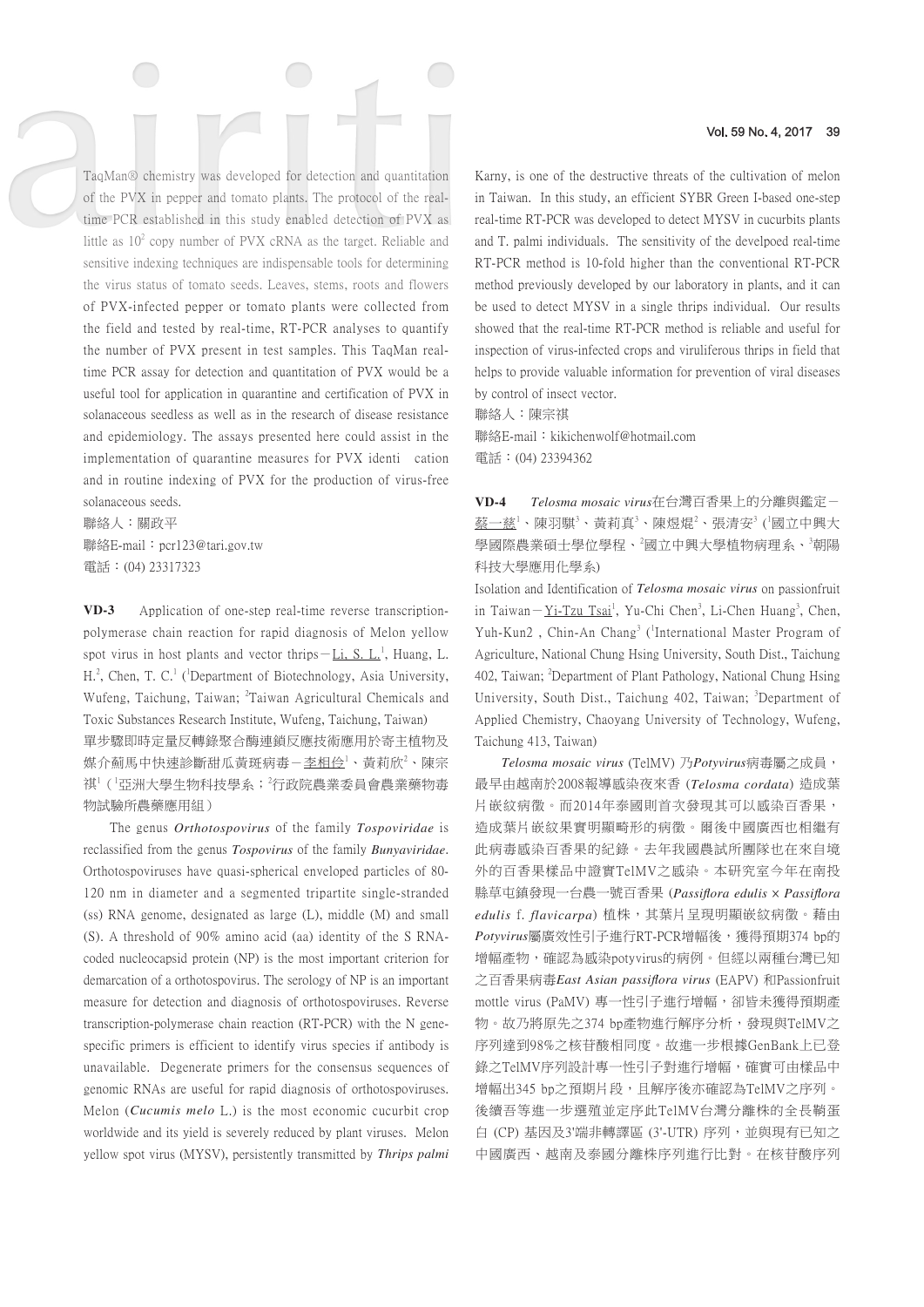上台灣分離株對三者之相同度分別為96.1%、85.8%及91.3%, 而胺基酸序列之相同度則分別為96.7%、89.3%及93.8%。另外 在3' -UTR序列方面,台灣TelMV對中國和越南分離株之相 同度分別為96.9%及88.7%。此結果似乎顯示台灣TelMV分離株 與中國廣西者親緣上較為接近。後續發現可利用機械接種將 TelMV成功感染黃色種百香果 (*Passiflora edulis f. flavicarpa*)、 奎藜 (*Chenopodium quinoa*)、紅藜 (*C. amaranticolor*) 及邊芯 菸草 (*Nicotiana benthamiana*),分別造成系統性嵌紋,黃色不 規則小斑點,大圓斑,及系統性斑駁病徵。利用細菌表達載 體pET-28b系統,已成功將選殖之TelMV CP基因於E. coli BL21 細菌中大量表達並獲得31 kDa的蛋白,未來將用於免疫注射製 備專一性抗體。目前除可針對TelMV進行專一性RT-PCR檢測 外,我們也已將TelMV加入現有百香果多重病毒檢測系統中, 可於單步驟下同時檢測並鑑別6種百香果病毒包括TelMV、 EAPV、PaMV、*Cucumber mosaic virus* (CMV)、*Euphorbia leaf curl virus* (EuLCV) 及*Papaya leaf curl Guangdong virus* (PaLCuGDV)。

聯絡人:張清安 聯絡E-mail: cachang@cyut.edu.tw 電話:(04)2332-3000轉758

**VD-5** 結合重組酶聚合酶擴增與奈米金探針進行可視化 DNA診斷-王子明、楊鏡堂 (國立臺灣大學機械學系)

Visual DNA diagnosis of tomato yellow leaf curl virus integrating with recombinase polymerase amplification and gold nanoparticle probe-Wang, T.-M. and Yang, J.-T. (Department of Mechanical Engineering, National Taiwan University, Taipei, Taiwan)

DNA診斷可以快速且靈敏診斷感染性疾病,無需額外的微 生物培養,特別是病毒。一般DNA診斷完全仰賴實驗室的精密 儀器進行擴增及偵測微生物特定DNA片段。為了避免使用精密 儀器及複雜操作流程, 折年已發展出採用等溫擴增 (isothermal amplification) 和間接化學反應的替代系統。重組酶聚合酶擴增 (recombinase polymerase amplification, RPA) 是其中一種等溫擴 增技術,其試劑的備製就如同常規PCR一樣,但只需在25~45 °C恆定低溫條件下反應5~40分鐘;省時、省工,且不需精密儀 器。RPA技術已證實可應用於植物病原菌的診斷。但凝膠電 泳不適合用於直接檢測RPA擴增產物,因此,常需要額外的 試劑和設備,如特殊設計的探針,酵素,側流帶 (lateral flow strip) 和進一步處理。奈米金 (gold nanoparticle, AuNP) 探針是 一種生物傳感器 (biosensor),可用來區別錯誤序列配對的互補 DNA (cNDA)。長晶奈米金粒子的光學特性不僅能鑑別DNA片 段序列,更能半定量解釋DNA濃度。為了使DNA診斷技術更 為簡便,我們整合RPA反應及奈米金探針於單一試管中進行 目標DNA片段的擴增及偵測。利用番茄黃化捲葉病毒 (tomato vellow leaf-curl virus, TYLCV) 為材料,我們已經測試出結合 RPA與奈米金探針的最佳反應條件。整個檢測過程只需花費20

分鐘,並且直接用肉眼觀察。原本奈米金子的顏色為粉紅色, 在33 °C反應10分鐘的條件下,僅具1 copy/μL TYLCV模板仍 可在凝膠電泳中判定為陽性,而奈米金粒子溶液呈現淡紫色。  $\overline{\text{F}}$ 同TYLCV模板濃度,從1X109到1 copies/ $\mu$ L,具有相對應的 顏色,如深藍色、藍紫色、紫色、紫紅色及淡紫色。再以分 光光度計檢測反應溶液時,模板濃度與吸光值比R (A570/530) 間呈現線性分布,而且決定係數(R2) 高達0.9239;顯示這種視 覺DNA診斷可以進行定量分析。使用受TYLCV感染的番茄植 株進行可視化DNA診斷的可靠性測試,6個嚴重發病植株的反 應結果,從紫色到深藍色皆有,亦同時具高吸光值比R (A570/ A530) > 1, 顯示具有高病毒量,甚至能在不具任何病徵的植株 上偵測出低病毒量,即淡紫色、R (A570/A530) ≈ 1。整合RPA 反應及奈米金探針的可視化DNA診斷不但能以快速且簡單的程 序來檢測DNA病毒,同時具高靈敏度;未來可直接用於田間的 病害診斷及預測。

聯絡人:楊鏡堂 聯絡E-mail: ityang@ntu.edu.tw 電話:(02) 3366-9875

**VD-6** Molecular characterization of a Taiwanese isolate of Sweet potato chlorotic stunt virus – Wang, Y. C.<sup>1</sup>, Wang, L. Y.<sup>2</sup>, Huang, L. H.<sup>3</sup>, Chen, T. C.<sup>1</sup> (<sup>1</sup> Department of Biotechnology, Asia University, Wufeng, Taichung, Taiwan; <sup>2</sup> Chiayi Agricultural Experiment Branch, Chiayi, Taiwan; 3Taiwan Agricultural Chemicals and Toxic Substances Research Institute, Wufeng, Taichung, Taiwan) 甘藷褪 綠矮化病毒台灣分離株之分子特性分析-王<u>筠棋</u>1、王麗媛<sup>2</sup>、 黃莉欣<sup>3</sup>、陳宗祺<sup>1</sup>(亞洲大學生物科技學系,<sup>2</sup>嘉義農業試驗分 所,<sup>3</sup>行政院農業委員會農業藥物毒物試驗所農藥應用組)

The whitefly-transmitted sweet potato chlorotic stunt virus (SPCSV), belonging to the genus *Crinivirus* (family *Closteroviridae*), severely affects productions of sweet potatoes worldwide. The current SPCSV isolates can be divided into two strains, West African (WA) and East African (EA), according to the genomic phylogeny. SPCSV was reported in Taiwan since 2013, but the molecular characteristic of the local SPCSV isolates is poorly understood. In this study, a virus isolate collected from Chiayi city in 2016, denoted CYI6, was obtained after serial whitefly transmissions from a diseased sweet potato plant displaying chlorosis. The whole genome sequence of CYI6 was determined from cDNA fragments amplified by reverse transcription-polymerase chain reaction (RT-PCR), first using the degenerate primers for viruses of *Closteroviridae* and followed by degenerate and specific primers designed from available sequences of SPCSV isolates. The nucleotide (nt) sequences of RNA1 and RNA2 of the CYI6 shared high identities of 98.7-98.9% and 98.5-98.8%, respectively, with those of SPCSV isolates of the WA strain, but shared lower identities of 70.0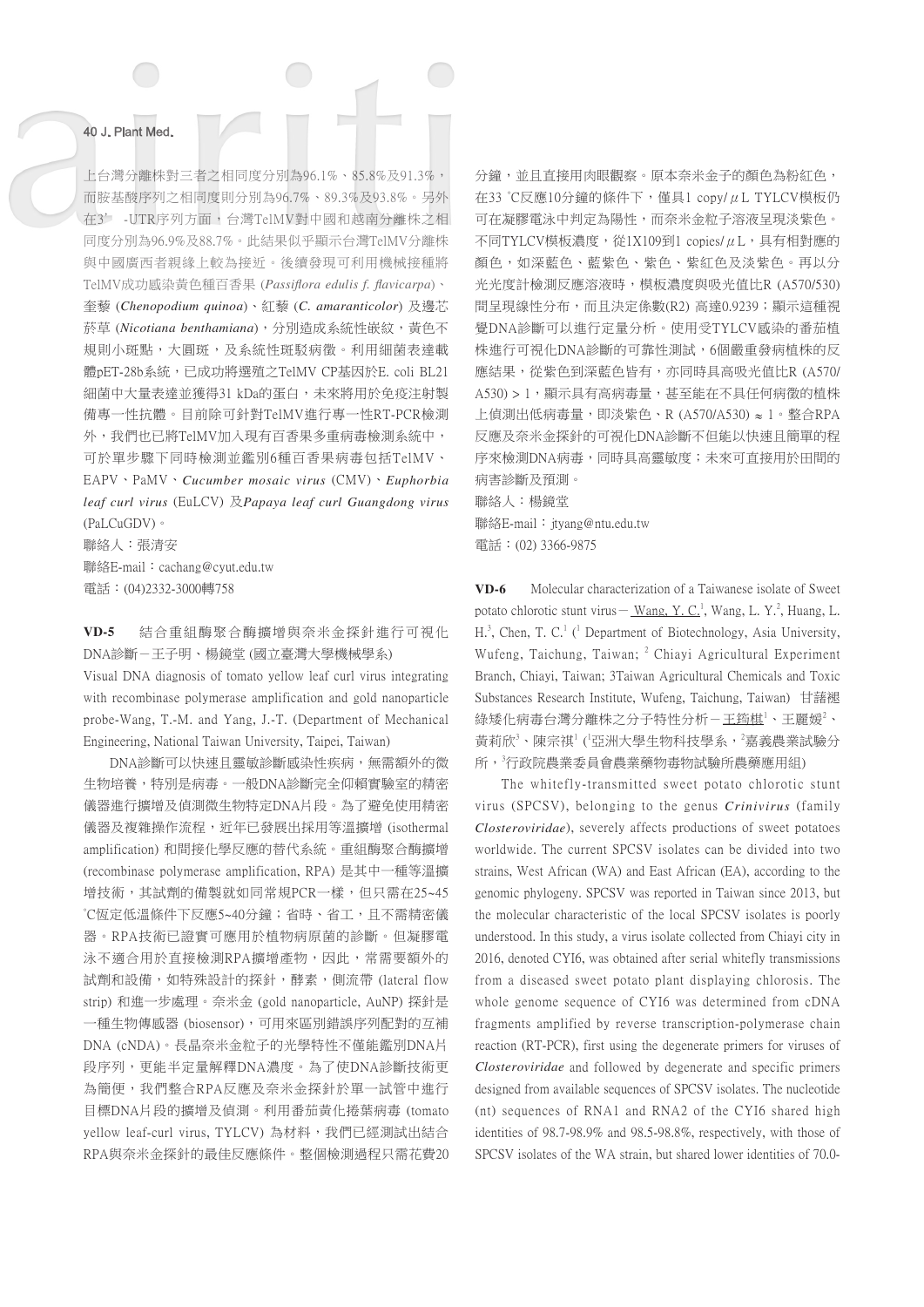81.5% for RNA1 and 70.3-70.5% for RNA2 with those of the EA strain. Additionally, the RNA-dependent RNA polymerase (RdRp), heat shock protein 70 homolog (Hsp70h) and major capsid protein (CP) of CYI6 shared 96.4-99.8% amino acid (aa) identities with those of SPCSV isolates of the WA strain as well as the phylogenetic results, indicating that CYI6 is a SPCSV isolate belonging to the WA strain. A one-step RT-PCR method using CYI6-specific primers was developed to detect SPCSV in symptomatic sweet potato plants and whitefly vectors in field. A field survey conducted during 2016 to 2017 revealed a SPCSV infection rate of 13.8% in 108 tested sweet potato samples that were collected from areas of Taipei, Taichung, Chiayi, Tainan, Kaohsiung and Pingtung, and all SPCSV-positive samples were collected from Chiayi City. The result shows that the distribution of SPCSV is limited in Taiwan and its spread should be more concerned

聯絡人: 陳宗祺 聯絡E-mail: kikichenwolf@hotmail.com 連絡電話: (04) 2339-4362

**VD-7** 促進百香果病毒*East asian passiflora virus*檢出效果之 植株取樣部位與病毒多元抗體應用方式-陳金枝、江芬蘭、黃 美容(行政院農業委員會農業試驗所植物病理組)Improvement of detection rate of East asian passiflora virus by sampling portion of passionfruit plant and application way of viral polyclonal antibody  $-$ Chen, C. C.<sup>1</sup>, Chiang, F. L.<sup>1</sup>, and Huang, M. R. (Taiwan Agriculture Research Institute, Wufeng, Taichung 413, Taiwan)

 百香果 (*Passiflora* spp.) 為高經濟價值的水果,台農1號嫁接 苗為近年來種苗外銷的主力品牌。然而,百香果病毒病為影響 植株生育與果品產值最鉅之病害,因此繁殖無特定病毒母本乃 確保種苗品質與百香果產值之重要關鍵。國際間百香果病毒 紀錄約二十種,可洲地區引起木質化病徵者主要為*East asian*  $passiflora \, virus$  (EAPV), 田間常發生的EAPV可區分為AO類群 (引起嚴重木質化徵狀) 和IB類群 (引起斑駁或輕微嵌紋徵狀)。 本研究針對EAPV-AO和EAPV-IB兩類群之分離株,分別構築 其全長度鞘蛋白核酸片段於表現載體pET28b (+) 上, 以及應用 *Escherichia. coli* (Rosetta) 細菌生合成系統進行表現蛋白誘導與 生產,分別以其融合性表現蛋白 (BEP) 作為抗原所製備出之多 元抗體進行免疫法檢測應用。結果顯示以間接式-酵素連結免 疫吸附反應 (indirect enzyme-linked immunosorbent assay, indirect ELISA) 進行田間百香果病毒罹病組織之檢測, 若以等比例混 合EAPV-AO和EAPV-IB之免疫球蛋白 (immunogloblin),可提升 檢出EAPV之比率。進一步以兩種EAPV抗體混合方式檢測已知 受EAPV感染之百香果植株不同部位組織,顯示EAPV在植株 內之分布不均: (1) 著根處的老主枝, 其ELISA讀值和病毒檢出 率最低,受檢5株樣品中有2株無法檢出EAPV,另3株之ELISA 讀值均在0.3以下;(2) 受測51個穗條樣品,依枝條莖部上、

### Vol. 59 No. 4, 2017 41

中、下區域及其區段之葉片分別取樣檢測,結果顯示每一穗 條近新葉1/3處之莖部或葉片部位可獲得較高之病毒檢出率, 分別為78%和92%,且以取樣此區段之葉片所得之ELISA讀值 平均最高,可達1.16。(3) 著根處的老主枝,近莖基部1/3處之 老莖部位均未檢出病毒,此部位以RT-PCR法仍可檢出病毒; 顯示受EAPV感染之百香果植株,病毒分布不均的情況下,若 僅以indirect ELISA檢測仍會有漏檢之情況。本研究針對百香果 EAPV之indirect ELISA檢測法,藉由兩種EAPV抗體混合方式加 上正確的取樣部位配合下,可提升indirect ELISA檢出EAPV之 效果,並可因此節省檢測所需相關耗材,降低檢測成本。 聯絡人:陳金枝 聯絡E-mail: chinzue@tari.gov.tw

電話:(04) 23317518

**VD-8** 草莓病毒*Strawberry mild yellow-edge virus*檢測試劑 開發應用-陳金枝、蔡志濃、陳美雅(行政院農業委員會農 業試驗所植物病理組)Development and application of detection reagents of *Strawberry mild yellow-edge virus*-Chen, C. C., Tsai, J. N., and Chen, M. Y. (Taiwan Agriculture Research Institute, Wufeng, Taichung 413, Taiwan)

草莓為深受國內消費者喜愛之蔬果品,年產值高達11億 元。國內栽培草莓以每年更新種植方式,種苗年需求量至少 2500萬苗。危害草莓生產之病害主要包括有真菌、線蟲及病 毒。國際間有紀錄的草莓病毒有20餘種,台灣的草莓種苗病 毒監測對象以*Strawberry mild yellow edge virus* (SMYEV)、 *Strawberry latent ringspot virus* (SLRSV) 和 *Arabis mosaic virus* (ArMV)為主。此3種病毒尚未有報導在國內草莓上發生,但為 確保草莓苗之健康度,仍需審慎監測以防範於未然。SMYEV 為 Potexvirus 屬病毒成員,其自然寄主植物為草莓;病毒可 藉由機械傷口感染、嫁接或匍匐莖帶病毒而傳播,或透過其 媒介昆蟲傳毒。國外報導SMYEV感染草莓造成葉緣黃化病 徵,降低果實產量達30%,感病品種會出現植株矮化及葉片 扭曲等病徵;受SMYEV感染的母株生長勢變弱,幼苗出苗量 變少。本研究針對SMYEV開發其多元抗體及核酸檢測用引子 對,將SMYEV鞘蛋白 (coat protein, CP) 長度726個核苷酸序列 選殖於表現載體pET28b上,轉型於*E. coli* strain Rosetta (DE3) 宿主内誘導融合性表現蛋白之生成,將預估分子量約26.6 kDa 之細菌表現蛋白純化後,經兔免疫注射而獲得對應SMYEV-CP之多元抗體。於西方墨點法中,自製和市售SMYEV多元抗 體 (Bioreba) 均可與本研究之表現蛋白於預估分子量處產生正 反應,且自製之多元抗體不與草莓健康組織產生非專一性反 應,可成功檢出草莓上之SMYEV。惟可能抗體力價太低,於 indirect ELISA反應中受測SMYEV樣品之讀值 (A405nm)呈現之正 反應值均在0.21-0.30之間。於RT-PCR檢測中,本研究所設計之 SMYCPu/SMYCPd引子對可用以增幅出包含全長度CP及其兩端 共838 bp之核酸片段,可用以增幅出SMYEV-CP作分類鑑定之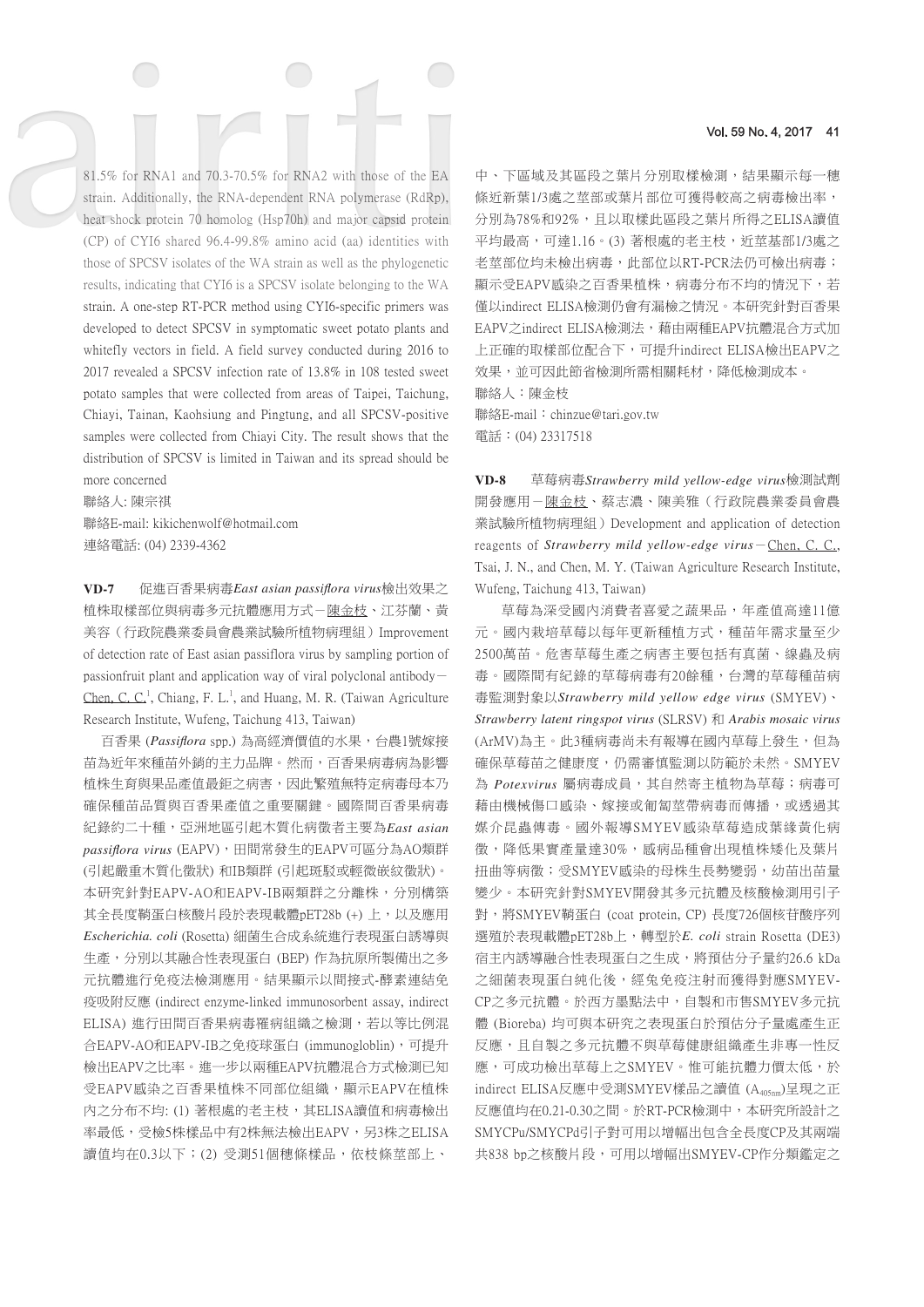需;另以SMY273u/SMY273d引子對可用以增幅SMYEV-CP區域 內約273 bp之核酸片段,可於RT-PCR法中檢測此病毒,並做為 田間草莓SMYEV之檢測鑑定之需。文獻上記載受病毒感染之 草莓生長勢相對較弱,因此種植無特定病毒的草莓種苗,可確 保植株健康與生育品質。本研究首度完成自製SMYEV多元抗 體及RT-PCR檢測用試劑,可提升我國對SYMEV之自主檢測能 力,提升草莓無特定病毒種苗生產之品質。

聯絡人:陳金枝 聯絡E-mail: chinzue@tari.gov.tw 電話:(04) 23317518

BC-1 馬鈴薯瘡痂病之土壤拮抗菌篩選-<u>林靜宜'</u>、林慧如  $^1$ 、倪蕙芳 $^1$  ('行政院農業委員會農業試驗所嘉義農業試驗分所 植物保護系)

Isolation of antagonistic bacteria against the potato scab pathogen from soils -Lin, C. Y.<sup>1</sup>, Lin, H. R.<sup>1</sup>, and Ni, H. F.<sup>1</sup> (<sup>1</sup>Department of Plant Protection, Chiayi Agricultural Experiment Station, Taiwan Agricultural Research Institute)

馬鈴薯瘡痂病為近年來危害馬鈴薯之重要細菌性土傳性病 害,其病原菌主要經由皮孔、氣孔或傷口侵入感染,往往造成 馬鈴薯塊莖表面形成褐色斑點、中央凹陷、邊緣突起之斑痕, 質地呈木栓、瘡痂狀,嚴重影響馬鈴薯之經濟價值。然而目前 僅以選用健康種薯及配合栽培管理為主要防治方法,因此,本 研究利用土壤拮抗菌之篩選進行馬鈴薯瘡痂病防治效果之初步 評估,以期能提供減少病害發生的防治方法。將自高雄美濃、 甲仙等6個不同地點收集之土壤進行土壤放線菌分離,共計收 取85株分離株。利用玻璃紙抗生法,於培養基上 (ISP4 medium) 進行對馬鈴薯瘡痂病菌之拮抗活性篩選,結果顯示其中拮抗 活性較佳之菌株共有 7 株,其抑制圈直徑皆大於2公分。進 一步利用液態培養濾液評估上述7菌株之拮抗馬鈴薯瘡痂病能 力,僅菌株35-2及43-21之濾液可抑制瘡痂病菌的生長。於溫室 試驗中,澆灌菌株35-2及43-21濾液之處理組其罹病度 (disease severity) 分別為28%及35%,與未澆灌濾液之接種對照組 (罹病 度為61.5%) 比較,可顯著降低馬鈴薯瘡痂病之發生,顯示菌株 35-2及43-21具有防治馬鈴薯瘡痂病之潛力。

聯絡人:林靜宜

聯絡E-mail: eris2024@dns.caes.gov.tw 電話:(05) 2753057

**BC-2** 利用拮抗細菌 (*Bacillus* spp.) 防治絲瓜萎凋病與金線 蓮莖腐病病原菌之效果評估-林宗俊<sup>1</sup>、<u>項品慧<sup>2</sup>、鍾光仁<sup>3</sup>('行</u> 政院農業委員會農業試驗所、<sup>2</sup>國立中興大學植物醫學暨安全 農業碩士學位學程、『國立中興大學植物病理學系)

Evaluation of efficacy on controlling the *Fusarium* wilt of loofah and stem rot of jewel orchids by using antagonistic Bacillus  $spp$ . Lin, T. C.<sup>1</sup>, Hsiang, P. H.<sup>2</sup>, Chung, K. R.<sup>3</sup> (<sup>1</sup> Taiwan Agricultural

Research Institute, Council of Agriculture, Wufeng, Taichung 413, Taiwan; <sup>2</sup> Master Program for Plant Medicine and Good Agricultural Practice, National Chung Hsing University, South Dist., Taichung 402, Taiwan; <sup>3</sup> Department of Plant Pathology, National Chung Hsing University, South Dist., Taichung 402, Taiwan)

近年來,食安、農藥的使用等問題相繼浮上檯面,植物 醫生制度也逐漸受到重視。除了修改法規、訂立條款,控管 農藥的使用,強調施用的合理化之外,也發展許多非農藥防 治資材以及有益微生物的應用。本次試驗中即使用*Bacillus*屬 之拮抗細菌來進行生物防治試驗,其為普遍存在土壤與植物 體內外之格蘭氏陽性細菌,可產生對環境逆境具高抗性之內 生孢子,因而具有較佳之儲架壽命與田間殘效。目前市上已 有數樣*Bacillus*屬生物防治產品,包括蘇力菌、枯草桿菌、蕈 狀芽孢桿菌及液化澱粉芽孢桿菌等。本次試驗針對*Fusarium oxysporum*病原菌造成之絲瓜萎凋病 (*Fusarium oxysporum* f. sp. *luffae*) 及金線蓮莖腐病 (*Fusarium oxysporum* f. sp. *anoectochili*) 進行拮抗菌的篩選。絲瓜種籽、金線蓮組培苗、病原菌及 *Bacillus* spp. 菌株皆由台中農業試驗所提供。取絲瓜幼苗進行 發病溫度測試,以剪根浸菌的方式接種,觀察五個不同溫度 (16℃、20℃、24℃、28℃、32℃) 處理之根系褐化程度,得到 16℃及32℃處理較為嚴重,而28℃處理下則使植株生長最好, 推測當植株在較適生長的溫度下生長較快、較為健康而使病原 菌不易入侵感染。兩次培養基對峙試驗結果篩選出20株具有較 佳對峙效果的*Bacillus* spp. 菌株,其中twp-1、twp2-8、twp3-4、 p2-2、p2-8、1-2-6對峙效果最佳,達75%以上之抑制率。取此 20株菌株進行溫室試驗及厚膜孢子發芽抑制試驗,得twp3-2 和twt-4具有抑制厚膜孢子發芽之潛力。此外,twt-4、1-2-6、 37p-1產生之物質亦略有抑制病原菌厚膜孢子發芽之效果。金 線蓮的部分,經培養基對峙試驗篩選出15株*Bacillus* spp. 菌株 進行溫室試驗。溫室試驗之病原菌及對峙菌接種皆以葉噴方式 進行,噴施至葉片出現銀白色水露為止。每處理進行3重複共6 株金線蓮苗。結果顯示htt61及xlt-2兩株菌之防治效果較好,其 中又以htt61效果為最佳,在對峙試驗中達75%以上之抑制率, 且在溫室試驗六個重複中僅有一株金線蓮葉緣焦枯,其餘五株 皆健康良好。另外xlt-2、htt62、p2-2在溫室試驗中也有良好防 治效果。

聯絡人:鍾光仁 聯絡E-mail: krchung@dragon.nchu.edu.tw 電話:0963975182

BC-3 生物防治菌之初步篩選與潛力評估-吳<u>佩芬</u>1、詹前 揚'、林秀橤<sup>2</sup>、林盈宏<sup>1</sup> (<sup>1</sup>國立屏東科技大學植物醫學系、<sup>2</sup>行政 院農業委員會茶業改良場)

Screening and valuation of the potential biocontrol microbes against Colletotrichum spp., Fusarium spp., and Plutella xylostella-Wu, P.  $E<sup>1</sup>$ , Chan, C. Y.<sup>1</sup>, Lin, S. R.<sup>2</sup>, and Lin, Y. H.<sup>1</sup> (<sup>1</sup>Department of Plant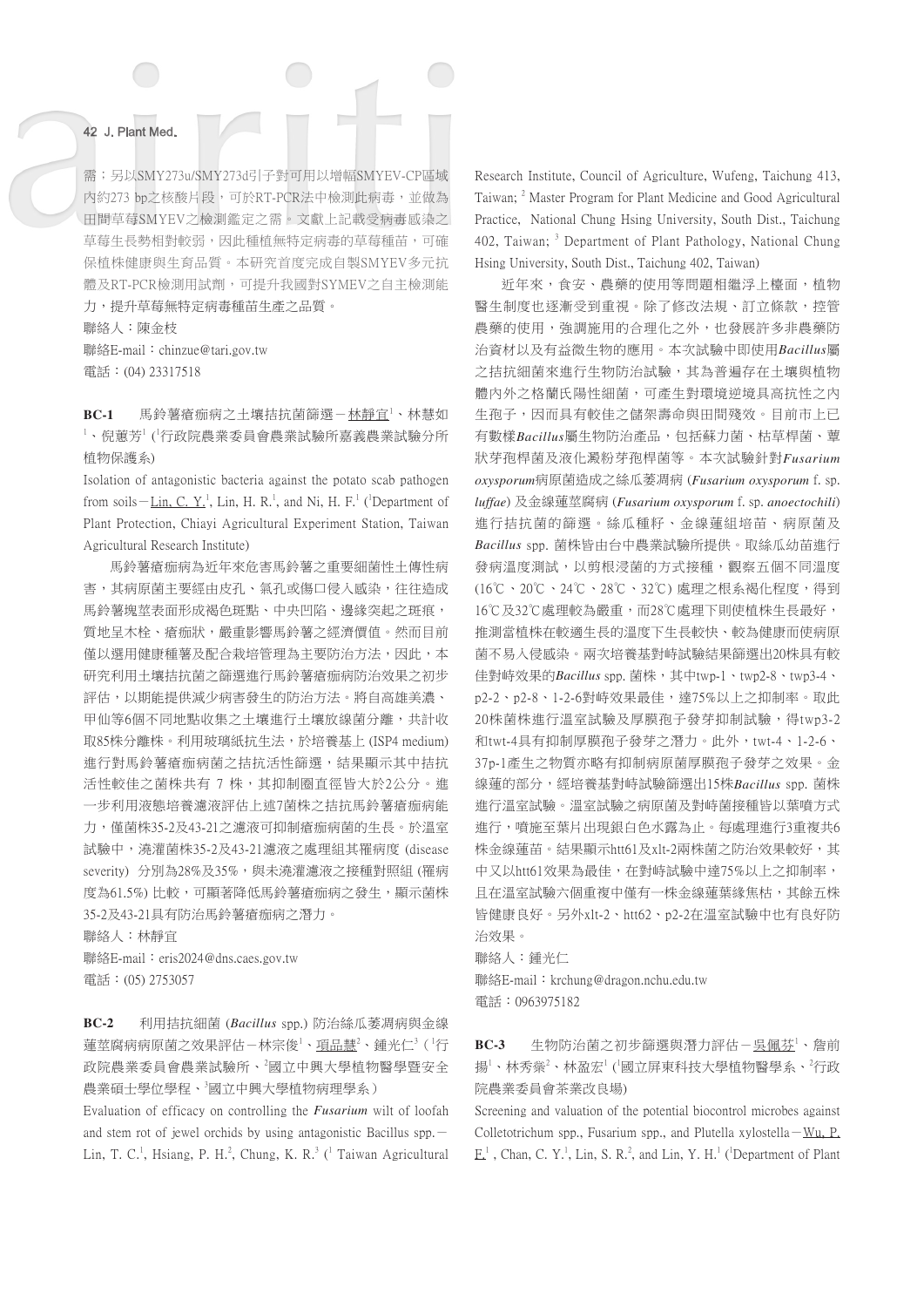#### Vol. 59 No. 4, 2017 43

Medicine, National Pingtung University of Science and Technology, Pingtung 912, Taiwan; <sup>2</sup>Tea Research and Extension Station, Taoyuan city 326, Taiwan)

台灣處於熱帶以及亞熱帶,屬高溫多濕環境,因此植物病 蟲害發生危害情形嚴重,又因台灣多為集約種植栽培易造成病 蟲害發生猖獗。農民為提高作物收成之品質,常使用化學農藥 來降低病蟲害的發生,但由於化學藥劑長期濫用後,容易造成 環境汙染、藥劑殘留、有害生物產生抗藥性等問題,因此發展 能防治病害,且對環境、人體安全與友善的替代方案日趨受到 重視,而發展生物性農藥為降低病蟲害發生,及對環境相對友 善之一可行防治策略。本研究主要進行生物防治菌之篩選與潛 力評估,經溶血性測試與平板拮抗測試後,我們篩選出部分對 炭疽病菌 (*Colletotrichum* spp.) 與鐮孢菌 (*Fusarium* spp.) 具良 好拮抗能力之菌株,且經鑑定後多為芽孢桿菌 (*Bacillus* spp.); 並以生理測試與接種試驗,篩選出對小菜蛾(*Plutella xylostella*) 具防治潛力之白殭菌 (*Beauveria* bassiana) 菌株。未來我們將以 前述具發展潛力之芽孢桿菌與白殭菌進行後續實驗,以圖發展 出有效之生物農藥。

聯絡人:林盈宏

聯絡E-mail:pmyhlin@mail.npust.edu.tw 電話:(08) 7703202轉6167

**BC-4** 木黴菌防治樹木褐根病之探討-<u>周昊<sup>1</sup>、蔡志濃<sup>2</sup>、蕭</u> 伊婷<sup>3</sup>、曾德賜<sup>4</sup>、鍾嘉綾<sup>1,3</sup> (<sup>1</sup>國立臺灣大學植物醫學碩士學位 學程、<sup>2</sup>行政院農業委員會農業試驗所植物病理組、<sup>3</sup>國立臺灣 大學植物病理與微生物學系、個立中興大學植物病理學系) Application of Trichoderma spp. for controlling brown root rot disease of trees - Chou, H.<sup>1</sup>, Tsai, J. N.<sup>2</sup>, Xiao, Y. T.<sup>3</sup>, Tzeng, D. S.<sup>4</sup>, Chung, C. L.<sup>1, 3</sup> (<sup>1</sup>Master Program for Plant Medicine, National Taiwan University, Taipei 106, Taiwan; <sup>2</sup>Taiwan Agricultural Research Institute, Taichung 413, Taiwan; <sup>3</sup>Department of Plant Pathology and Microbiology, National Taiwan University, Taipei 106, Taiwan; <sup>4</sup>Department of Plant Pathology, National Chung Hsing University, Taichung 402, Taiwan)

有害木層孔菌 (*Phellinus noxius*) 造成的樹木褐根病可危害 超過200種以上的闊葉樹及針葉樹,本病於感染初期並不會有 明顯症狀,往往發現病徵後已無藥可醫,現行的防治方法包括 邁隆燻蒸、系統性殺菌劑灌注等,但有可能破壞環境、傷害 非目標生物。Schwarze等人 (2012) 及Tang等人 (2016) 的*in vitro* 實驗指出,木黴菌可抑制*P. noxius*生長、防止木材遭*P. noxius* 腐朽,Schubert等人 (2008) 則發現木黴菌可有效防治木材腐朽 菌感染樹木傷口。本研究針對4株*P. noxius*及4株*Trichoderma* 菌株進行測試, 首先透過1/2 PDA上之對峙培養,瞭解木黴菌 對*P. noxius*之生長抑制效果;再將*P. noxius*及木黴菌依不同先 後順序接種於榕樹木塊,發現先處理木黴菌可減少*P. noxius*造 成之乾重損失;之後選擇具潛力之其中一株木黴菌,以土壤澆

灌法處理根部接種P. noxius前、後之枇杷樹苗,發現可有效延 緩萎凋,且先處理木黴菌可達到良好防治效果,顯示預防勝於 治療之重要性。為探討結合生物防治法與化學防治法之可行 性,本研究挑選相對低毒性、低環境殘留性之數種系統性殺菌 劑,測試其在含藥培養基上對4株*P. noxius*及4株*Trichoderma*菌 株之抑制率,發現環克座、依普座於1 ppm下仍能有效抑制*P. noxius*,而三泰芬、滅普寧對木黴菌之抑制效果較低,可作為 未來病害防治管理之參考。

聯絡人:鍾嘉綾 聯絡E-mail:clchung@ntu.edu.tw

電話:02-33664597

**BC-5** 小菜蛾性費洛蒙結合趨光性複合防治技術及費洛蒙 控釋劑型之開發與試行成效-<u>錢偉鈞<sup>1</sup>、曾瑞昌<sup>1</sup>、林美靜<sup>1</sup>、廖</u> 雅芳<sup>1</sup>、沈育哲<sup>2</sup>、謝維庭<sup>2</sup>、張文潔<sup>2</sup>(『朝陽科技大學應用化學 系、<sup>2</sup> 朝陽科技大學健康農糧中心)

The development and application of an integrated technology with sex pheromone phototaxis effect and a control-releasing formulation on the control of *Plutella xylostella* - Chien, W. J.<sup>1</sup>, Tseng, J. C.<sup>1</sup>, Lin, M. C.<sup>1</sup>, Chen, T. C.<sup>2</sup>, Huang, L. H.<sup>1</sup> (<sup>1</sup>Chao-yang University of Technology, Wufeng, Taichung 413, Taiwan; <sup>2</sup>Agro-tech Center, Chao-yang University of Technology, Wufeng, Taichung 413, Taiwan)

為增進性費洛蒙在小菜蛾防治之應用,本試驗開發綜合費 洛蒙與趨光性之誘引資材,開發小菜蛾性費洛蒙年交際型。試 驗結果顯示:當小菜蛾性費洛蒙誘蟲盒配備燈光誘引裝置時, 可明顯增加小菜蛾誘捕率兩成以上。以田口氏試驗設計之誘 捕結果顯示,當每一誘蟲盒含0.05mg性費洛蒙,誘蟲盒開口大 小2公分,放置高度距離葉面30公分時,配合綠光光源具有最 佳誘蟲效果。當以綠光 (λ=570nm) 為固定光源的進一步田口 試驗結果顯示,性費洛蒙劑量達0.03mg,誘蟲盒開口大小2公 分,光源設置於翼型誘蟲盒兩側,誘捕和置於離葉面高度15公 分處有最佳誘捕效果。由於現有之翼型誘蟲盒皆須配合黏板使 用,具有控制釋放效果之黏膠劑型應可增加施用之便利性,以 共聚物與石油樹酯為基材之小菜蛾黏膠劑型,經由田間實際之 誘引效果顯示,本項黏膠劑型可維持一個月的緩釋時效,其最 佳之誘引效果為前14天,最佳性費洛蒙劑量可低於0.05mg。控 制釋放劑型與燈誘效果之配合期待能增進小菜蛾誘引能力及農 民使用之便利性。

聯絡人:沈育哲 聯絡E-mail: pheromone@cyut.edu.tw 電話:(04) 23323000轉4496

BDPP-1 丹參青枯病發生之初報-呂柏寬<sup>1、</sup>林瑞珍<sup>1</sup>、林孝儒  $^{2}$ 、蔡依真 $^{1}$ ( $^{1}$ 行政院農業委員會花蓮區農業改良場、 $^{2}$ 國立嘉義 大學植物醫學系)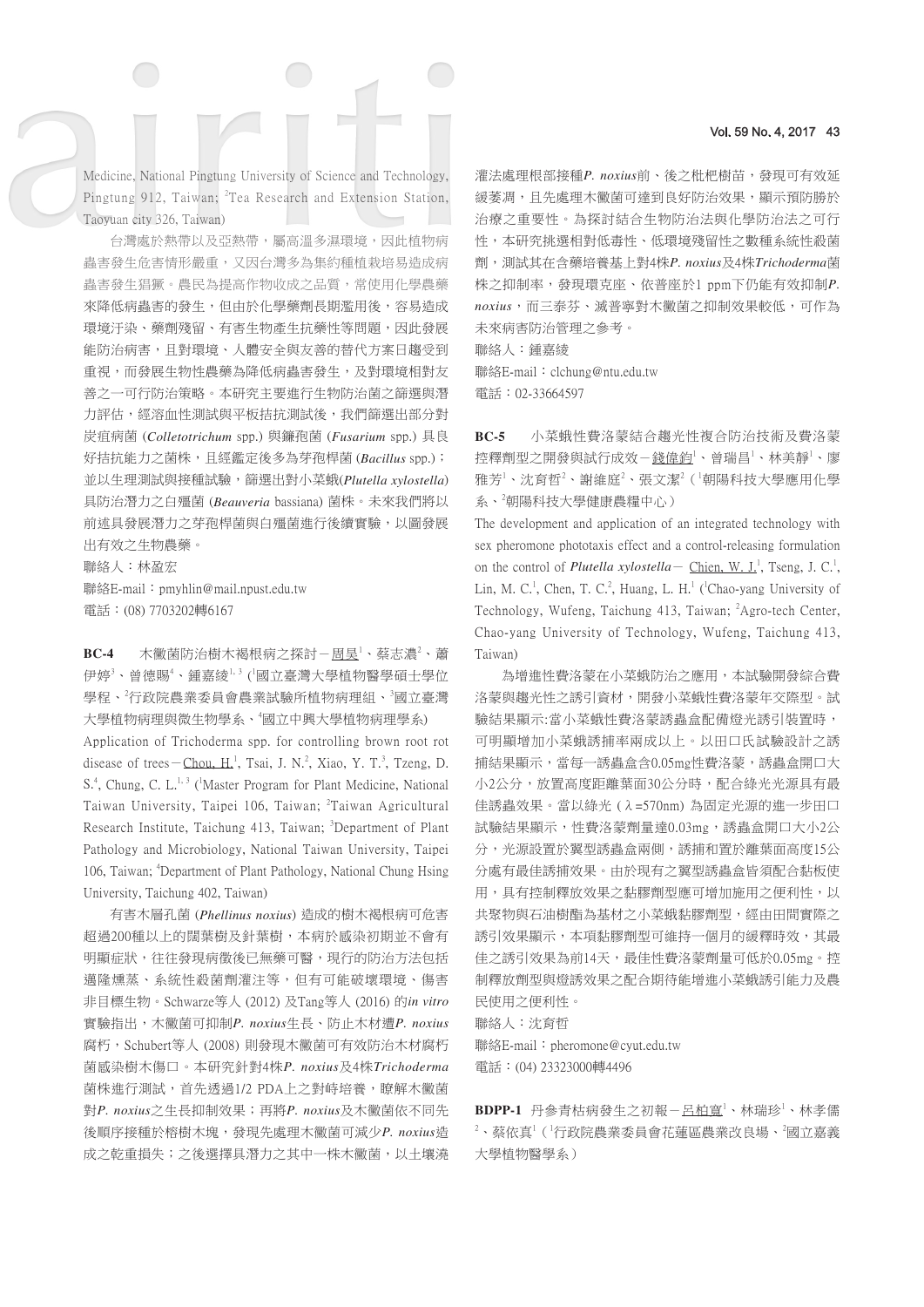First repot of bacterial wilt on Salvia miltiorrhiza in Hualian  $-Lu, P$ . K., Lin, R. C., Lin, X. L., Tsai, Y. C. (<sup>1</sup>Hualian District Agricultural Research and Extension Station, COA; <sup>2</sup>Department of Plant Medicine, National Chiayi University, Chiayi)

丹參 (*Salvia miltiorrhiza*),原產於中國,屬脣形花科 (Lamiaceae) 鼠尾草屬多年生草本藥用植物,使用部位為根部。 在台灣,丹參目前已知病害包括疫病、立枯病、細菌性軟腐 病、及*Pseudomonas cichorii*造成之細菌性病害。2015年於花蓮 縣卓溪鄉地區,丹參栽培地區少數植株出現失水萎凋之徵狀, 嚴重植株會萎凋死亡,切開植株莖基部及根部可發現維管束褐 化,經由組織分離於培養基上培養,分離得一種細菌。該細菌 畫線培養於triphenyl tetrazolium chloride (TTC) 培養基上,產生 中央粉紅色外圍為白色流質狀,似青枯病菌之菌落。菌株經 16S rDNA序列分析後發現其與*Ralstonia solanacearum*相似度 達99%。再以演化型鑑別引子組及青枯病菌專一性引子對進行 Multiplex PCR,結果顯示該菌株確定為青枯病菌,且為演化型 第一型(亞洲型)。經針刺接種丹參三天後可產生與田間相同之 失水萎凋症狀且切開植株莖基部亦有維管束褐化病徵產生,再 次分離罹病組織後分得同樣病原細菌,完成科霍氏法則。培養 之菌株依Hayward對青枯病菌生化型之分類檢測方法,測試結 果該菌株為青枯病菌第4生化型,該病害經上述結果確認青枯 病菌可感染丹參。

聯絡人:呂柏寬

聯絡E-mail:paipailu@hdares.gov.tw 電話:(03)8521108 轉3604

**BDPP-2** 洛神葵癌腫病之病原鑑定與特性分析 − <u>陳奐宇<sup>1</sup>、林</u> 駿奇<sup>2</sup>、王誌偉<sup>2</sup>、林乃君<sup>1,3</sup> (<sup>1</sup> 國立臺灣大學植物醫學碩士學位 學程、<sup>2</sup> 行政院農業委員會臺東區農業改良場、<sup>3</sup> 國立臺灣大學 農業化學系)

Identification and characterization of the causal agent of roselle crown gall disease  $-$  Chen, H. Y.1, Lin, C. C.<sup>2</sup>, Wang, C. W.<sup>2</sup>, Lin, N. C.<sup>1, 3</sup> (<sup>1</sup> Master Program for Plant Medicine, National Taiwan University, Taipei 10617, Taiwan; <sup>2</sup> Taitung District Agricultural Research and Extension Station, Taitung 95055, Taiwan; <sup>3</sup> Department of Agricultural Chemistry, National Taiwan University, Taipei 10617, Taiwan)

2016 年首次於臺東縣太麻里鄉多良村與金峰鄉壢坵村洛 神葵 (Roselle) 栽培田區的植株上發現異常腫瘤,腫瘤多發生 於與土壤接觸之莖基部與地下根部,外觀褐色且具粗糙表皮, 內部則為乳白色之增生組織,肥大腫瘤周圍佈生不定根,大 小可達2~10公分。翌年調查臺東市知本村與大武鄉大竹村等 地亦有發生,而鹿野鄉與池上鄉則未發現蹤跡,田間發病率 約為 0.6~10%,病害分佈範圍擴展且有逐漸嚴重之趨勢。採集 病株並分離純化於胰蛋白大豆瓊脂培養基 (Tryptone soy agar, TSA) 上,形成圓形凸起,邊緣完整,表面光滑,具乳白帶粉 紅色澤之黏稠菌落,經柯霍氏法則 (Koch's postulates) 回接洛神 **葵植株,並以無傷口接種作為對照組,莖與根部有傷口接種** 部位皆可產生腫瘤,葉部則無產生,其中尤以莖頂分生組織 所造成之腫瘤顯著大於其他接種部位。而後,進行生理生化 特性試驗,病原菌屬於革蘭氏陰性菌,於20°C與28°C下有較佳 的生長條件,適合生長於pH 6~7中性偏酸環境,塗抹於紅蘿蔔 切片形成層處可產生白色癒傷組織 (Callus),但在馬鈴薯切片 上則無任何反應產生。利用Biolog細菌鑑定系統、脂肪酸組成 鑑定分析以及16S rDNA序列鑑定,鑑定該病原菌為*Rhizobium radiobacter*。本病害在臺灣植物病害名彙尚無紀錄,屬於洛神 葵病害之新紀錄,將此病害命名為洛神葵癌腫病。經由接種試 驗得知,洛神葵癌腫病須藉傷口侵入感染植株,罹病植株生長 勢衰弱,雖不致造成死亡,但嚴重者亦會影響生長發育以及造 成產量下降,確定洛神葵癌腫病之病原及特性將有助於後續探 討發生生態與防治技術,以降低此病害所造成之損失。

聯絡人:林乃君 聯絡E-mail:nlin@ntu.edu.tw

電話:(02)33663840

**BDPP-3** 在台灣由*Ralstonia solanacearum*引起的到手香青枯 病-陳以錚 (台灣香蕉研究所技術服務組)

Bacterial wilt of country borage caused by *Ralstonia solanacearum* in Taiwan-Chen, Y. J. (Extension Service Division, Taiwan Banana Research Institute, Pingtung 904, Taiwan)

到手香[Country borage;*Plectranthus amboinicus* (Lour.) Spreng.)為唇形科雙子葉植物,廣泛分布於南亞及東南亞, 是一種藥用及觀賞用作物。在台灣中南部被普遍種植於農家 作為觀賞用,屏東地區則有少量商業栽培以供藥用。2016年 春,屏東新埤地區到手香商業栽培田發生一種新萎凋型病害, 部分單一田區發病率達40%以上,造成嚴重損失。罹病植株 在田間首先呈現矮化,褪色等病徵,隨後下位葉發生失水萎 凋黃化,伴隨莖基部及根部腐敗壞疽,嚴重時全株死亡。切 取罹病莖部組織約0.5 -1.0 cm,放入95%酒精和5.25%次氯 酸鈉混合液 (1/1, v/v) 中行表面消毒10 sec, 再放入無菌水 中,靜置數分鐘後,可看到切面周圍溢出乳白色煙霧狀的菌 泥 (ooze) 而成為懸浮液,並可從中分離得到一種革蘭氏陰性 (Gram negative) 細菌,共分離4個菌株 (RSCB01-04), 將該細菌 畫線於TTC (triphenyl tetrazolium chiorde)、NA (nutrient agar)、 YDC (yeast extract-dextrose-CaCO3)、KB (King's medium B) 和 D1M (medium D1M) 等培養基上,發現該細菌於TTC上形成中 央為紅色至粉紅色,外圍白色,不規則流質狀之菌落,在NA 及YDC不形成黃色菌落, 在KB上無螢光反應, 在D1M上不生 長。進一步測試該細菌可在菸草上產生過敏性反應,不形成 內生孢子,在40℃下不生長,可在含濃度低於1.5 % NaCl之 NA上生長,產生尿素分解酵素 (urease) 及過氧化氫放氫酵素 (catalase),但對精氨酸二水解酵素 (arginine dihydrolase)、白明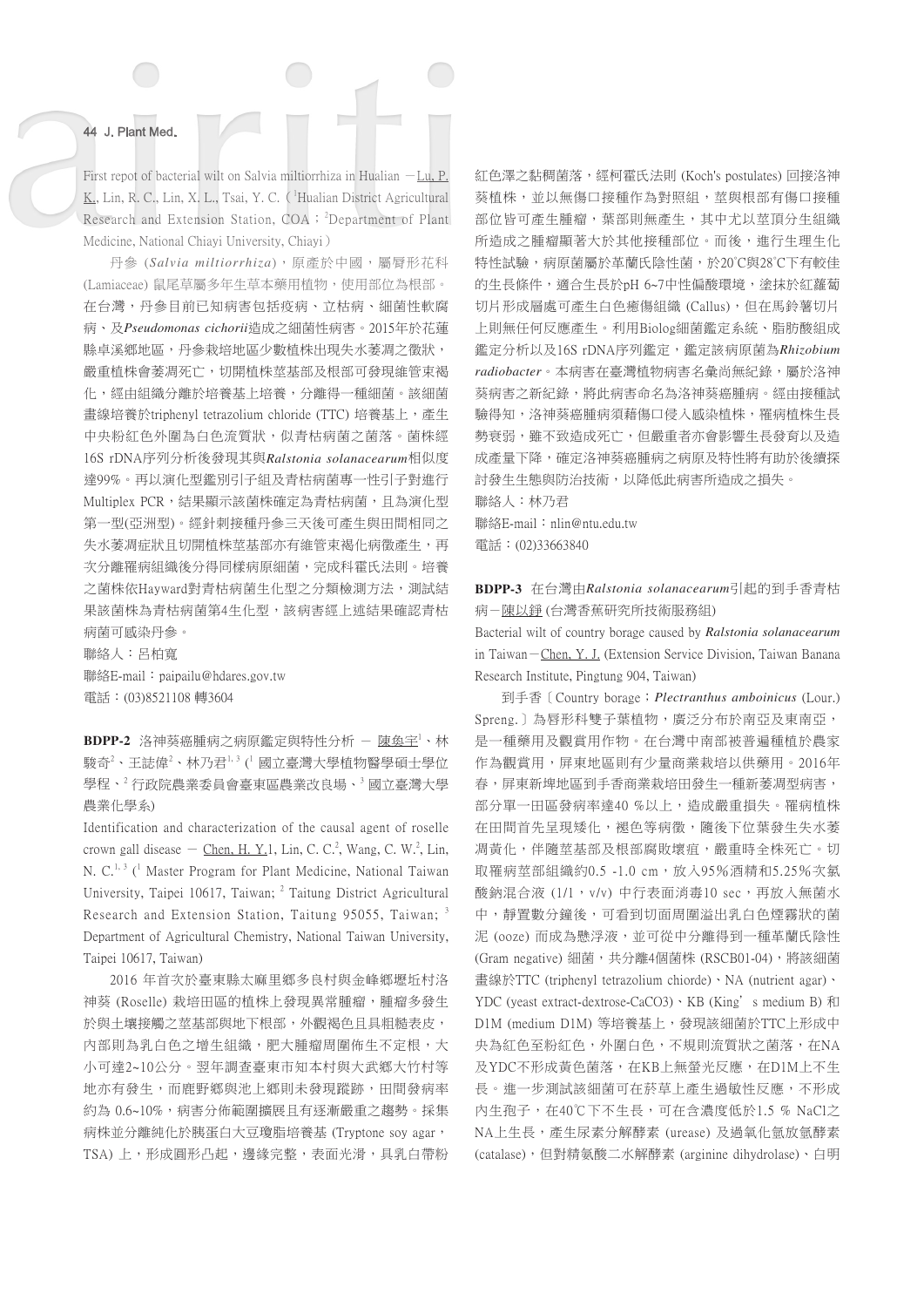膠水解作用 (hydrolysis of gelatin)、澱粉水解作用 (hydrolysis of starch)、果膠分解能力 (pectate degradation) 及苯丙氨酸脫氨酵 素 (phenylalnine deaminase) 等測試呈現負反應,根據Schaad描 述,鑑定該細菌為*Ralstonia solanacearum*。生物型測定顯示本 細菌可氧化dextrose、mannitol、sorbitol、dulcitol及trehalose等 5種六糖醇,不能氧化lactose,maltose及cellobiose等3種雙糖, 依Hayward之分類系統,本病原菌屬於第Ⅳ生物型 (biover 4)。 將供試菌 (RSCB01-04) 培養於TTC培養基48 hr (28℃) 後, 以無 菌水洗下,調整菌液濃度為10<sup>8</sup> cfu/ml作為接種源,並以無菌 水為對照組,用經高壓高溫滅菌後之牙籤沾取接種源,輕刺入 到手香基部及直接澆灌於其根圈土壤完成接種,兩方法各接種 11株,結果發現,3-4週後,經接種過之到手香皆呈現矮化、 褪色病徵,部分莖基部產生黑褐色壞疽,切開患部組織可見 維管束褐化,與田間病徵相同;罹病植株皆可在TTC培養基上 再分離得到與供試菌相同之細菌菌落。寄主範圍試驗顯示, RSCB04可感染2種不同品系之到手香及同為唇型科之紫蘇,對 蕃茄 (農友301)、馬鈴薯 (採自農家不明品種)、茄子 (農友 長茄) 及甜椒 (藍星) 等茄科作物皆具病原性。Phylotype分析則 顯示該細菌為第一型 (phylotype I)。根據上述,將本萎凋病害 鑑定為到手香青枯病 (bacterial wilt of country borage),病原菌 為*Ralstonia solanacearum* race 1 biovar 4 phylotybe I,為世界首 次發生。

聯絡人:陳以錚

聯絡E-mail: ejchen04@mail.banana.org.tw 電話:087392111轉50

**BDPP-4** 接種內生細菌對草莓組織培養苗健化之影響評估-黃 明珠<sup>1</sup>、林乃君<sup>1,2</sup>(「國立台灣大學植物醫學碩士學位學程、<sup>2</sup>國 立台灣大學農業化學系)

Screening of endophytic bacteria with potential for biohardening of micropropagated strawberry seedlings. $-Mine-Chu Huang<sup>1</sup>$  and Nai-Chun Lin<sup>1, 2</sup> (<sup>1</sup>Master Program for Plant Medicine, National Taiwan University, Taiwan, R.O.C.; <sup>2</sup>Department of Agricultural Chemistry, National Taiwan University, Taiwan, R.O.C.)

Strawberry (*Fragaria* x *ananassa* Duchesne) is an economically important herbaceous plant belonging to family Rosaceae, and seedling production is usually the limiting factor during strawberry cultivation in Taiwan. Currently, strawberry seedlings are mainly propagated with runners (stolons) from healthy mother plants, but the biggest bottleneck is how to screen for healthy seedlings and manage diseases, especially *Colletotrichum gloeosporioides* and *Fusarium oxysporum* f. sp. *fragariae*, in the nurseries. Raising seedlings from micropropagated strawberry plants should increase chance to obtain healthy seedlings. In this study, we attempted to screen endophytic bacteria, which have potential to improve the hardening procedure for micropropagated strawberry seedlings. Three hundred isolates of

#### Vol. 59 No. 4, 2017 45

endophytic bacteria were isolated from the roots of strawberry plants selected from the field thus far. Eighty-eight isolates could produce siderophores, 43 isolates were tested positive for nitrogen fixation and 55 isolates showed potential for solubilizing inorganic phosphate. *In vivo* plant growth promotion assays revealed that inoculation of micropropagated strawberry seedlings with P1-8, Y5-3 and K8-4, which were identified as *Pseudomonas* sp. and *Enterobacteriaceae* by 16S rDNA sequencing, could increase dry weight of the seedlings. Using GFP-expressing derivative strains, we also confirmed their endophytic colonization *in planta*. Although these three strains could not inhibit mycelial growth of *C. gloeosporioides* and *F. o.* f. sp. *fragariae* in the antagonistic assay, we were conducting pathogenicity assay to investigate their ability to induce strawberry resistance against anthracnose and Fusarium wilt of strawberry. We hope these three endophytic bacteria can be implemented for the three-tier seedling production system and used to supply healthy strawberry seedlings in the near future.

聯絡人:林乃君 聯絡E-mail: nlin@ntu.edu.tw 電話:(02)33663840

BDPP-5 枯草桿菌應用於番茄栽培之功效評估-謝欣<sup>1、</sup>黃明 發<sup>2</sup>、黃姿碧<sup>1,2</sup>(「國立中興大學植物醫學暨安全農業碩士學位 學程、2國立中興大學植物病理學系)

The efficacy assessments of Bacillus subtilis application in tomato plantation – Hsieh, H.<sup>1</sup>, Huang, M. F.<sup>2</sup>, Huang, T. P.<sup>1,2</sup>, (<sup>1</sup>The Master Program for Plant Medicine and Good Agricultural Practice, National Chung Hsing University, South Dist., Taichung 402, Taiwan; <sup>2</sup>Department of Plant Pathology, National Chung Hsing University, South Dist., Taichung 402, Taiwan)

農作物高品質高產量為傳統農耕方式所追求的目的,因此 常過度仰賴植物保護藥劑、化學肥料及生長調節劑。此些藥劑 之過度使用,不僅不能有效的提高生產力,同時也造成了環 境污染、生態循環和生物多樣性被破壞等問題,甚至危害到 人體健康,而如何讓農業永續經營為目前迫切需要解決的議 題。由植物根圈分離之植物促進生長根圈細菌(Plant Growth Promotion Rhizobacteria, PGPR)具有與病原菌競爭空間及養 分、促進植物生長、產生抗生物質及誘發植物系統抗病性等 功效,常被用以作為對環境友善之防治策略,*Bacillus*屬菌株 為常見且被廣泛使用之PGPR,已知被應用於病害防治、微生 物肥料等用途。本研究室前期研究結果顯示自茶根圈土壤分 離之*Bacillus subtilis* 151B1菌株對茶及百香果扦插苗有生長促 進之效果,且具防治百香果炭疽病之潛力;自番茄根圈土壤分 離之*Bacillus subtilis* GAPB2對玉女小果番茄有生長促進功效, 且對茄科青枯病有顯著抑制效果。本研究目的是將由根圈篩 選出之*B. subtilis* 151B1及GAPB2 菌株實際應用於大果番茄栽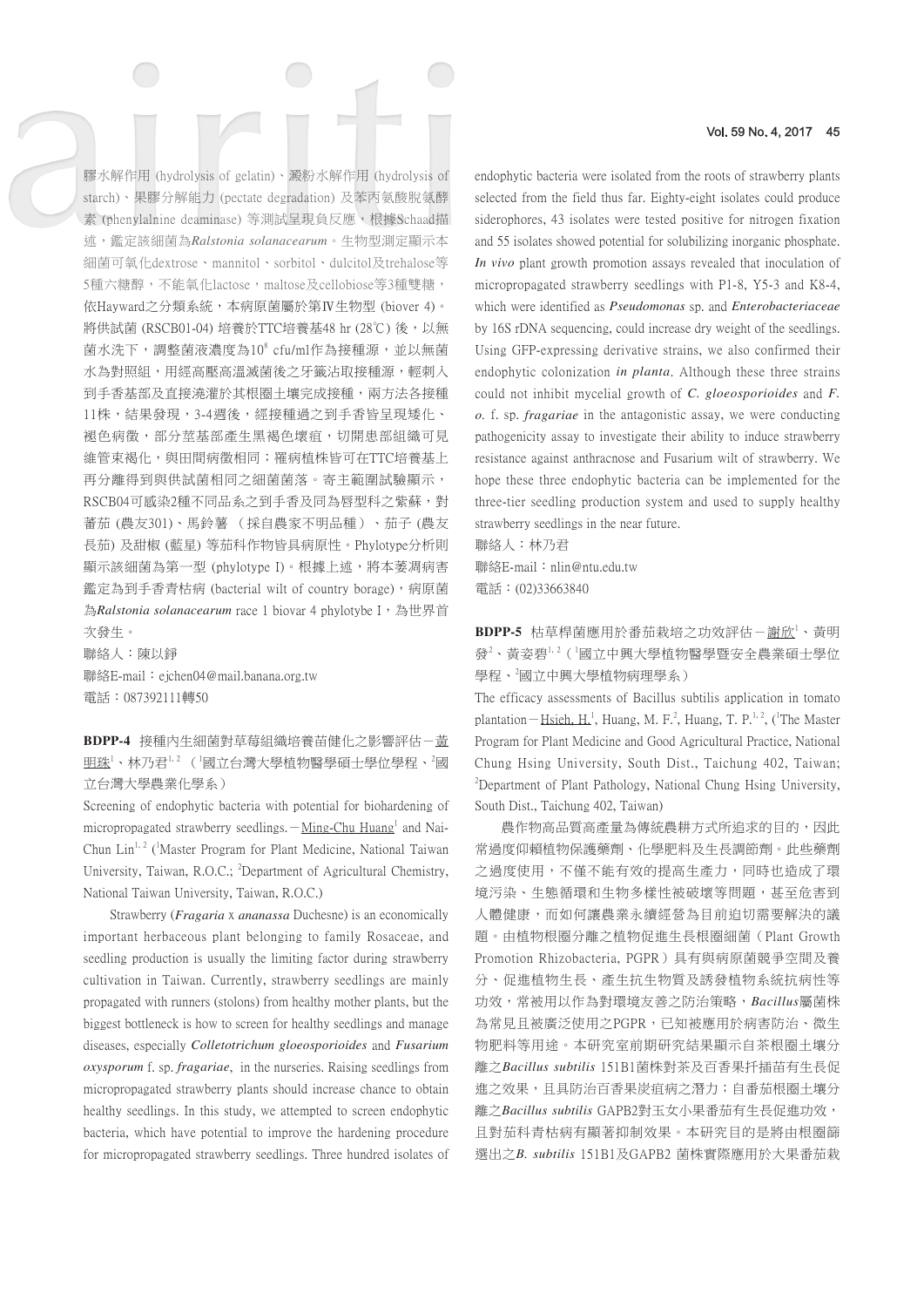培,評估其對番茄生長功效及對茄科青枯病之防治效果。研 究中於溫室條件下測試*B. subtilis* 151B1及GAPB2菌株應用於 大果番茄933品種對青枯病害之防治能力,結果顯示澆灌兩菌 株之50倍稀釋發酵液於接種青枯病原之大果番茄相較培養液 處理對照組皆可顯著降低罹病率,其中又以*B. subtilis* GAPB2 菌株處理降低58%最為有效。另於溫室條件下每週澆灌一次*B. subtilis* 151B1及GAPB2 菌株 50倍稀釋發酵液於933品種大果番 茄,七週後與培養液處理對照組比較可顯著提升莖部寬度及地 上部鮮乾重且顯著促進根系發育,根部可分別增加鮮重101% 與49.8%,乾重則分別提升28.6%及20%。將B. subtilis 151B1及 GAPB2菌株以 100倍稀釋發酵液每週澆灌一次於田間栽培之紅 美品種大果番茄,第七週後可比水處理對照組提早進入開花 期,第十週後植株株高、羽狀複葉長度與對照組比較即有顯著 性增加,採收期結束後統計植株平均產量較對照組分別增加了 35.4%及33%,而單顆果實也分別增加了18%及22%的重量。本 研究證實根圈分離之*B. subtilis* 151B1與GAPB2菌株應用於番茄 可明顯促進番茄植株生長及提升產量,並對茄科青枯病具有防 治潛力。

聯絡人:黃姿碧 聯絡E-mail:tphuang@nchu.edu.tw 電話:(04) 22840780 轉 340

**BDPP-6** 植物齡期對番茄懸浮細胞增殖及體胚分化之影響與耐 熱細胞系篩選之研究-鄭秋雄、呂采琳(屏東科技大學植物醫 學系)

Effects of plant age on cell proliferation and embryogenesis of suspension cells and selection of heat-resistant cell lines in tomato (Solanum lycopersicum cv. Known-You 933)-Chiu-Chsiung Cheng • Tsai-Lin Lu ( National Pingtung University of Science and Technology, Department of Plant Medicine)

本研究主要探討植物齡期對番茄農友933 ( *S o l a n u m lycopersicum* cv. Known-You 933) 細胞懸浮培養、體胚分化及 耐熱細胞系篩選之研究。將齡期22、32及43天番茄農友933之 上莖段作為培植體,培養於含有2 mg/l NAA 與4 mg/l Kinetin 之 MS及CS-1培養基,結果顯示癒傷組織繼代培養以及細胞懸浮 培養均以32天株齡培養於MS培養基所誘導的癒傷組織可獲得 最高的癒傷組織增殖率493.89%及較佳的細胞生長數。因此從 結果可知以32天株齡培養於MS培養基之癒傷組織來源之細胞 具有較佳之細胞活性,因此可作為耐熱細胞測試之供試材料。 將32天株齡及43天株齡所誘導之癒傷組織培養於0.5 mg/l IAA + 3.5 mg/l GA3與7 mg/l BA 之CS-1固態培養基,結果顯示其體胚 分化率與體胚數均以32天株齡最佳,分別為86.67%,62.5%與 1.33個及1.05個。於懸浮培養中只有43天株齡所誘導之癒傷組 織培養於2.5mg/l BA + 5mg/l GA3之MS液態培養基中可成功誘 導出體胚,其分化率為14.35%。而從耐熱性細胞測試結果中可 知適當的高溫會促進細胞的生長速率,而番茄農友933細胞於

高溫45℃下,細胞嚴重死亡,不再生長,且高溫亦會促使懸浮 細胞脯氨酸含量的增加。因此根據本實驗結果可知體胚的分化 及懸浮細胞的生長均會受到株齡及高溫逆境影響。 聯絡人:鄭秋雄老師 聯絡E-mail:Chengcc.Npust.edu.tw 電話:0937-473-817

**NPM-1** 非農藥資材防治萱草黃花粉蚜之研究-林立、翁崧夏 (行政院農業委員會花蓮區農業改良場)

Study on controlling aphids on daylily by non-chemical materials-Lin, L, Weng, S. H. (Hualien District Agriculture Research and Extension Station, Ji'an, Hualien 973, Taiwan)

萱草*Hemerocallis fulva* (又稱金針花) 兼具食用與觀光之重 要經濟作物,在花蓮地區主要集中栽培於玉里鎮與富里鄉。每 年9至11月金針開花盛期,萱草嚴重受到黃花粉蚜*Indomegoura indica*刺吸危害,為考量食品安全及遊客觀感,擬評估適合 之非農藥資材防治黃花粉蚜效果。田間試驗分別以菸草水+苦 楝油、菸草水+窄域油和菸草水三種資材處理萱草上之黃花粉 蚜,於花梗抽出期每周施用一次,共施用3次,結果顯示在處 理後三週平均防治率以施用菸草水50倍處理效果最佳為92%, 其次為菸草水50倍+窄域油300倍處理組,其防治率為85%,本 結果顯示單用菸草水50倍防治效果為最佳。另外並進行室內防 治效果試驗,本試驗以苦楝油、菸草水和苦參鹼三種作為供 試資材,結果顯示市售苦楝油500倍、市售菸草水10倍其死亡 率分別為27.3和40.6%,而苦參鹼500倍處理組的蚜蟲死亡率為 99.3%,效果明顯與對照組相比具顯著差異,顯示苦參鹼對於 蚜蟲亦為一具潛力之非農藥防治資材,可作為友善農業上防治 蚜蟲的參考。

聯絡人:林立

聯絡E-mail: llin@hdares.gov.tw 電話:(03) 8521108轉3603

NPM-2 網室金柑病蟲害調查及葉蟎非農藥防治–蔡依真1、 謝文棟<sup>1</sup>(「行政院農業委員會花蓮區農業改良場)

A survey of greenhouse kumquat disease and pest and nonchemical control of mite  $-Tsai$  Y. C., Hsieh, W. T. (<sup>1</sup>Hualien District Agricultural Research and Extension Station, Ji'an, Hualien 973, Taiwan)

金柑(*Fortunella* spp.),為芸香科(Rutaceae)金柑橘亞 科(Aurantioideae)金柑屬(*Fortunella*)之多年生常綠小喬木 或灌木,因果色金黃,又稱金橘或金棗,為宜蘭縣重要特色果 樹,主要供加工製作蜜餞。由於金柑果皮中含有大量類黃酮類 之抗氧化物,果皮不具苦味,可連皮直接食用,故其鮮食功效 漸受消費者重視,亦需特別注意農藥殘留問題。近年來,為降 低颱風等天然災害造成農損,政府推動設施栽培,惟設施雖可 減災及降低某些病蟲害發生,但也因環境差異而可能創造出適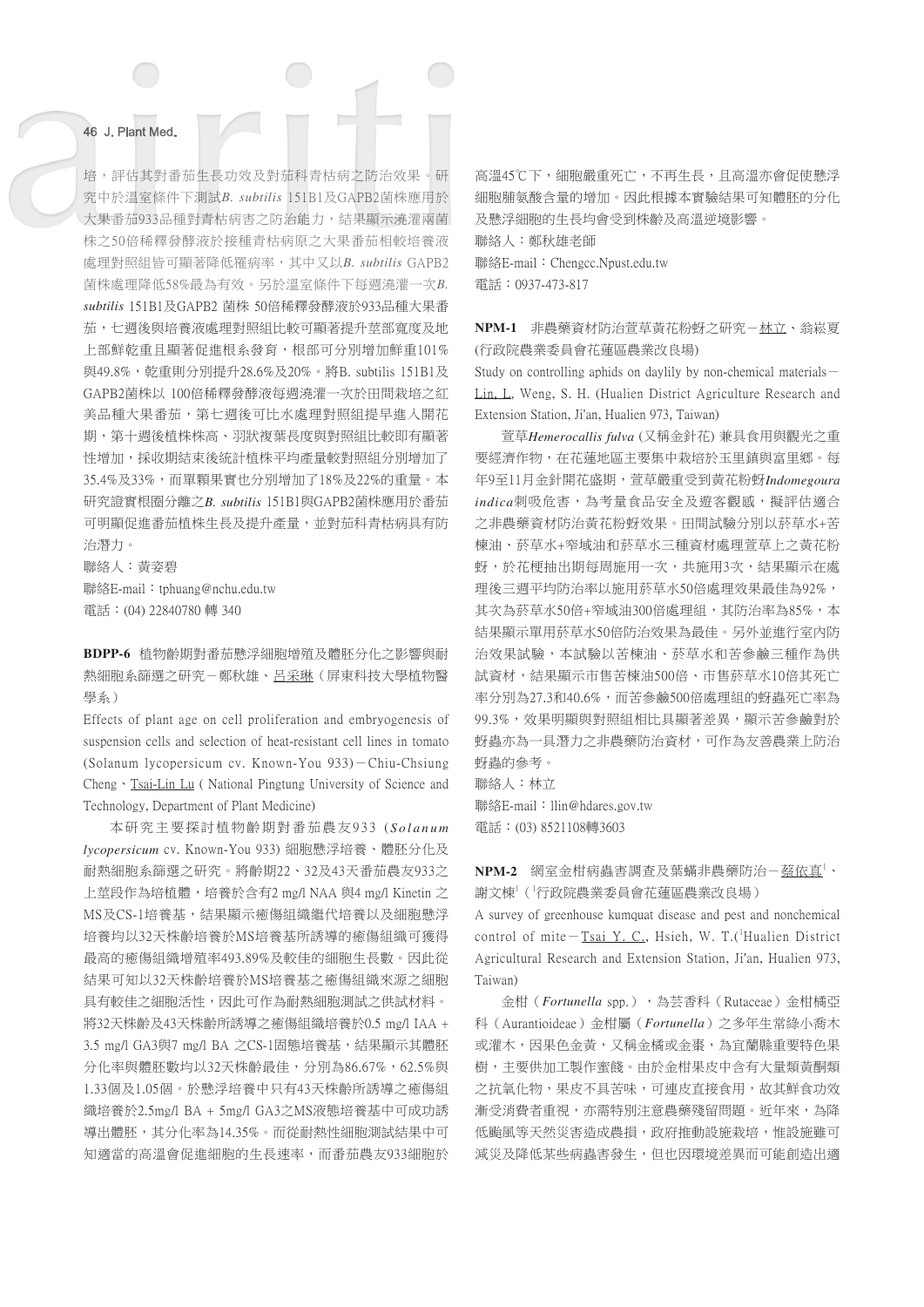合其他病蟲害生長之條件。本研究為了解網室金柑之病蟲害發 生情形及建立對應防治策略,自2016年開始於礁溪鄉調査網室 及露天金柑病蟲害,該處網室為簡易水平棚架網室,以遮光率 50%之白色針織網配合鋼索搭設。本研究以甲基丁香油誘捕果 實蠅及定期回收調查,結果網室蟲數均為0,露天果園則在9月 時誘集到最多蟲口量,顯示網室栽培可有效防止果實蠅之入侵 為害。以黃色及藍色黏紙監測薊馬族群,結果露天及網室果園 至8、9月份族群顯著增加。在採收果實方面,網室栽培果實腐 爛率較露天栽培者顯著為低,然仍有薊馬及介殼蟲等小型害蟲 問題需加強防治。經每個月調查園區病蟲害相,發現露天果園 常見病害為黑點病、潰瘍病及疫病,蟲害為果實蠅、蚜蟲、潛 葉蛾、椿象、葉蟎、天牛等;網室果園主要病害為黑點病、疫 病及炭疽病,常見蟲害為介殼蟲、蚜蟲、潛葉蛾及葉蟎,其中 8月份調查網室內葉蟎數量 (24.7-216隻/20片葉) 明顯高較露天 果園 (1-15隻/20片葉),後續於田間評估施用200倍苦楝油及200 倍窄域油評估防效,結果各有61.7%及88.1%之防治率,未來將 持續建立網室金柑重要病蟲害防治技術,生產出符合經濟效益

及安全高品質金柑。 聯絡人:蔡依真 聯絡E-mail:yi-chen@hdares.gov.tw 電話:(03)8521108轉3600

**NPM-3** 應用非化學農藥資材對豆花薊馬防治效果之篩選-陳 盈丞(行政院農業委員會臺南區農業改良場)

Screening of Non-chemical materials on control of the bean flower thrips(*Megalurothrips usitatus*)-Chen, Y. C. (Tainan District Agricultural Research and Extension Station)

豆花薊馬 (*Megalurothrips usitatus*) 為臺灣大豆、紅豆與 花生等豆科作物之重要害蟲,本研究為提供有機及友善農法 防治薊馬之應用,測試非化學農藥資材對豆花薊馬成蟲之毒 效及田間防治效果。室內以浸葉法及藥劑噴佈法進行非化學 農藥資材篩選,結果顯示以金桔力 (橘子皮油劑) 200倍對豆花 薊馬的毒效最佳,處理後48小時的死亡率達75.00%,次為石灰 硫磺100倍,死亡率達36.67%,其餘非化學農藥資材效果均不 佳,經處理後48小時均仍有八成以上之供試豆花薊馬存活。 另以大豆盆栽測試花生醋液1000倍、菱角醋液1000倍、金桔力 油劑200倍、大蒜萃取液40倍及11.7%賜諾特水懸劑2000倍防治 豆花薊馬效果,結果顯示,賜諾特藥劑效果最佳,防治率達 100.00%,大蒜萃取液次之,最佳防治率達75.00%,而金桔力 (橘子皮油劑) 最佳防治率僅16.7%,花生醋液及菱角醋液則無 防治效果。田間試驗則分別以大蒜萃取液40倍、小花蔓澤蘭醋 液100倍搭配窄域油200倍進行大豆植株處理,其中大蒜萃取液 防治率最高可達61.83%,而小花蔓澤蘭醋液搭配窄域油防治率 則達52.40%。由本研究非化學農藥資材室內篩選結果顯示測試 之大部分非化學農藥資材無直接毒殺效果,而田間試驗結果則 可看出以大蒜萃取液及小花蔓澤蘭醋液處理過後造成薊馬密度

下降現象,推測可能具有忌避效果,未來將配合其他具有毒殺 效果之資材持續進行相關研究。 聯絡人:陳盈丞

聯絡E-mail:cychen@mail.tndais.gov.tw 電話:(06) 5912901轉302

**NPM-4** 枯枝剪除對油茶彫木蛾 (*Casmara patrona* Meyrick) 之 防治效果評估-陳巧燕、莊國鴻 (行政院農業委員會桃園區 農業改良場)

The control efficacy of dead branches pruning for Tea stem borer (*Casmara patrona* Meyrick) in Camellia. - Chen, C. Y., Chuang, K. H. (Taoyuan District Agricultural Research and Extension Station, Sinwu, Taoyuan 327, Taiwan)

彫木蛾 (*Casmara patrona* Meyrick) 為油茶及茶樹等山茶科 作物之重要蛀莖性害蟲,成蛾於6月產卵於油茶嫩梢,幼蟲啃 食嫩梢基部,隨後蛀入枝條,幼蟲為害枝條長達9個月以上, 造成油茶枝條枯乾。因應農藥減半及友善耕作政策,在不使用 藥劑防治下,可折除被害枝條來降低田間彫木蛾幼蟲密度。 試驗評估剪除被害枝條對彫木蛾幼蟲之防治效果,分別於7月 (幼蟲蛀食2個月) 及翌年2月 (幼蟲蛀食9個月) 進行被害枝條剪 除,對照組不進行剪除,於翌年7月調查枝條蛀莖蟲數。試驗 結果顯示,7月剪除、翌年2月剪除及對照組不剪除組之枝條蛀 苹蟲數,分別為1.3 ± 3.0及0.9 ± 1.5及8.2 ± 13.2隻,換算其防治 率分別為86.0%及88.6%,7月或翌年2月剪除被害枝條,對彫木 蛾幼蟲皆有良好防除效果。比較不同時期剪除彫木蛾為害枯 枝長度,於7月剪除之枯枝長度平均為14.5 ± 5.1 cm,若延遲至 翌年2月剪除枯枝,其枯枝長度平均為85.7 ± 20.0 cm, 彫木蛾 幼蟲蛀食枝條長度增加近60%,造成油茶籽減產。試驗結果顯 示,於彫木蛾危害初期進行受害枝條剪除,能有效降低彫木蛾 危害。

聯絡人:陳巧燕

聯絡E-mail:yen@tydais.gov.tw 電話:(03) 4768216轉315

**NPM-5** 非化學農藥資材對於蔥薊馬與小黃薊馬之防治效力測 試-張淳淳(行政院農業委員會臺南區農業改良場) Study on the efficacy of non-chemical materials against 2 species of thrips, *Thrips tabaci* and *Scirtothrips dorsalis*.-Chang, C. C. (Tainan District Agricultural Research and Extension Station)

本試驗於室內探討非化學農藥資材對於蔥薊馬(*Thrips tabaci*)與小黃薊馬(*Scirtothrips dorsalis*) 之防治效果,選取6% 苦參鹼溶液、4.5%印楝素乳劑、市售苦楝油、市售無患子乳 劑、99%礦物油乳劑、自製菸草萃取液,以噴藥塔直接噴施於 蟲體,觀察48小時後死亡蟲數。結果顯示50倍菸草萃取液混合 300倍礦物油,對蔥薊馬防治率為74.40%,效果最佳。其次為 500倍印楝素及500倍苦參鹼,混合300倍礦物油施用時防治率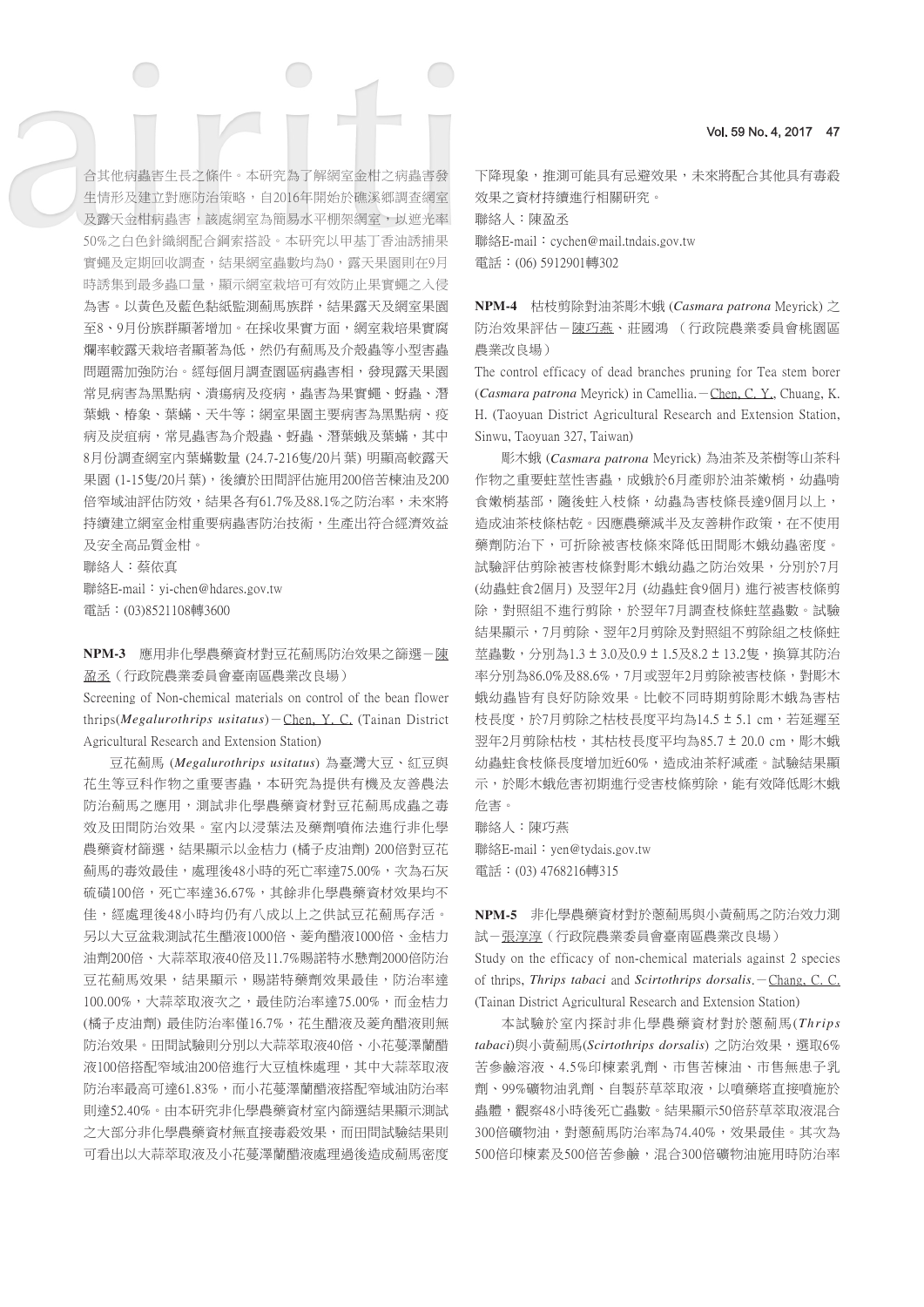分別為73.97%與52.49%。小黃薊馬之結果以50倍菸草萃取液混 合300倍礦物油最佳,防治率100%,其餘資材之防治率皆未達 五成,但苦楝油、印楝素、苦參鹼能抑制二齡蟲之蛻皮,與對 照組間呈顯著差異。以50倍菸草萃取液單獨施用於蔥薊馬時, 防治率為20.54%,混合300倍礦物油時提升至74.40%。而在小 黃薊馬上,單獨施用時防治率為76.51%,混合施用時提升至 100%。菸草-礦物油混合液對於小黃薊馬之防治率隨濃度與施 用藥液量上升, 在100倍下施以1ml、3ml、5ml藥液時, 防治率 分別為33.6%、82.31%、97.28%,而在50倍及25倍下施以1ml藥 液量時,防治率分別為79.96%與92.78%。分別以浸泡4小時及 煮沸兩種方式萃取菸草液,浸泡處理者在50倍單獨施用時對小 黃薊馬之防治率為70.63%,高於煮沸處理之59.36%。

聯絡人:張淳淳

聯絡E-mail: ccchang@mail.tndais.gov.tw 電話:(06) 5912901轉308

NPM-6 天然資材monensin對鐮孢菌之防治效果評估-賴王 歆、楊聖永、陳穎練(國立臺灣大學植物病理與微生物學系) Natural compound monensin serves as a control agent against *Fusarium* species-Lai, Y. H., Yang, S. Y., Chen, Y. L. (Department of Plant Pathology and Microbiology, National Taiwan University, Taipei 106, Taiwan)

*Fusarium*屬真菌皆屬於絲狀真菌,中文稱鐮孢菌,其中 有些成員具有危害植物或人類的能力,例如香蕉黃葉病菌*F. oxysporum* f. sp. *cubense*造成亞洲地區香蕉大量減產,番茄萎 凋病菌*F. oxysporum* f. sp. *lycopersici*危害範圍遍布全球,而 2006年美商生產的隱形眼鏡藥水曾被鐮孢菌汙染,造成百人以 上感染角膜炎。食安問題、環境的永續性備受重視的近年, 國內外皆有許多研究者投入非農藥資材的開發。本研究自多 種天然資材中,篩選出對多株鐮孢菌具抑制能力的天然資材 monensin,其為細菌產生的二次代謝物。經過最低抑菌濃度 (minimum inhibitory concentration, MIC) 測試發現, monensin對 6株包含植物與人類病原之鐮孢菌供試菌株之MIC值最低達16 ug/mL, 最低殺菌濃度 (minimum fungicidal concentration, MFC) 最低達128 µg/mL。4株*Fusarium*屬之植物病原菌之分生孢子發 芽率受monensin抑制,與對照組相比具顯著差異,2株人類病 原則受較小影響,顯示同種之植物病原與人體病原對monensin 具有感受性上的差異。以光學顯微鏡觀察monensin處理後之菌 株,可見*F. oxysporum* f. sp. *lycopersici* 4287、*F. oxysporum* f. sp. *fragariae* ML369、*F. oxysporum* f. sp. *cubense* Foc-24與*F. oxysporum* NRRL 32931等4菌株無法正常產生細長之菌絲,菌 **絲腫脹且短,部份菌絲尖端明顯膨脹呈球形,而植物病原菌** *F. solani*與人類病原菌*F. solani* Fungus III-6則只有菌絲些微腫 脹的現象,且仍能產生細長之菌絲。針對*F. oxysporum* f. sp. *fragariae* ML369與*F. oxysporum* NRRL 32931,無法以螢光染劑 DAPI染出完整之細胞核,而以螢光染劑calcofluor white染色後

可見人類病原*F. oxysporum* NRRL 32931在菌絲明顯腫脹的同時 仍可產生隔膜,且隔膜間距與對照組相比為短;*F. oxysporum* f. sp. *lycopersici* 4287、*F. oxysporum* f. sp. *fragariae* ML369與*F. oxysporum* f. sp. *cubense* Foc-24等3菌株一條菌絲隔膜數最多為 10;兩株*F. solani*則可正常產生隔膜。由於鐮孢菌產生之厚膜 孢子為防治上的棘手難題,後續試驗可針對其進行相關試驗, 並以盆栽試驗初步測試monensin在植株上的防治效果。 聯絡人:陳穎練

聯絡E-mail:ychen28@ntu.edu.tw 電話:(02) 33661763

NPM-7 電漿活化水用以防治作物炭疽病菌之可行性評估-林 依佳<sup>1,3</sup>、吳牧謙<sup>2,3</sup>、溫辰杰<sup>1</sup>、黃濬佑<sup>1</sup>、蕭駿平<sup>2</sup>、王俊智<sup>1</sup>、吳 宗信<sup>2</sup>、林盈宏<sup>1</sup> ('國立屏東科技大學植物醫學系、<sup>2</sup>國立交通大 學機械工程學系、 同等貢獻作者)

Evaluation on the potential of plasma activated water as control agent toward anthracnose of crops - Lin, Y. J.<sup>1</sup>, Wu, M. C.<sup>2</sup>, Wen, C. J.<sup>1</sup>, Huang, C. Y.<sup>1</sup>, Hsiao, C. P.<sup>2</sup>, Wang, J. J.<sup>1</sup>, Wu, J. S.<sup>2</sup>, and Lin, Y. H.<sup>1</sup> (<sup>1</sup>Department of Plant Medicine, National Pingtung University of Science and Technology, Pingtung 912, Taiwan; <sup>2</sup>Department of Mechanical Engineering, National Chiao Tung University, Hsinchu 300, Taiwan; 3Equal contribution)

*Colletotrichum* spp. 所引起的作物炭疽病,為常見的儲藏 性病害 (Postharvest diseases)。受感染的作物會出現黑褐色、壞 疽病斑等病徵,除影響外觀與降低商品價值外,亦會降低儲架 壽命。近年來,由於化學農藥濫用對環境污染,漸受到消費 者高度重視,因此發展能防治病害,且對環境、人體安全與 友善的替代方案日趨受到重視。非熱等離子電漿 (Non-thermal plasma) 技術已被證實具有殺菌或抗菌能力,且已小規模用於 生醫、紡織等領域作為一替代的消毒方法。本試驗擬希望發展 電漿活化水 (Plasma activated water, PAW) 作為防治炭疽病菌之 可能處理方法。經試驗結果證實,本研究已針對炭疽病菌,建 立目前最佳抑菌效果之電漿活化水製備條件。以50W功率下製 備30分鐘之電漿活化水 (30-PAW),與炭疽病菌接觸60分鐘, 其抑制率可達 73%, 且30-PAW較10-PAW 更具抑制炭疽病菌生 長的能力。為探討電漿活化水抑菌之可能因子,本研究亦針對 分生孢子發芽、細胞凋亡進行試驗。結果顯示,電漿活化水處 理後能之炭疽病菌,其分生孢子發芽率與細胞活性皆降低。並 於接種試驗中發現,處理電漿活化水可降低芒果炭疽病的發病 率與平均病斑大小。此外,我們也發現電漿活化水 (30-PAW) 的水中氧化還原電位 (Oxidation-Reduction Potential, ORP)、導電 率 (Conductivity) 均較10-PAW的含量來得高,因此水中較高量 的 ORP、導電率等水質條件或許為電漿活化水抑制炭疽病菌菌 絲生長與孢子發芽之可能抑菌因子。綜上所述,本研究已初步 建立電漿活化水對炭疽病菌目前最佳抑菌效果之製備條件,且 證實電漿活化水中的一些活性物質可能能造成炭疽病菌細胞受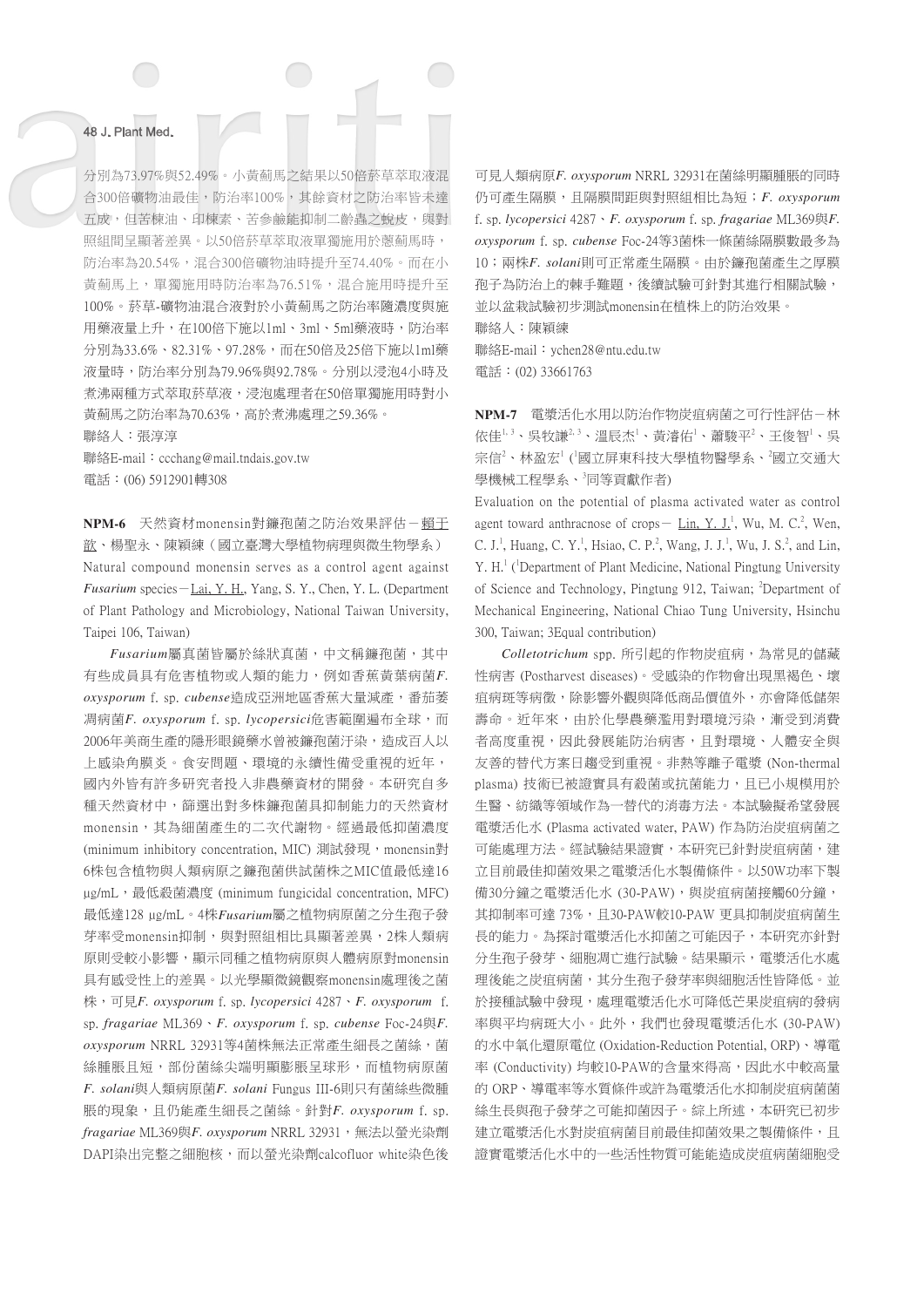# 損,進而影響分生孢子發芽及致病能力。未來擬將此電漿活化 水技術導入作物採收後水選流程中,或許可藉由此電漿活化水 抑制菌技術,來降低作物採收後炭疽病的發生,並減少因作物 炭疽病所造成的經濟損失。

聯絡人:林盈宏

聯絡E-mail:pmyhlin@mail.npust.edu.tw 電話:(08) 7703202轉6167

FD-1 台灣甘藷儲藏性病害與病原之研究-吳昭蓉、許淑 麗、賴素玉、倪蕙芳(行政院農業委員會農業試驗所嘉義農業 試驗分所)

Survey on sweet potato post-harvest storage disease and pathogens in Taiwan-Wu, J. C., Ni, H. F., Hsu, S. L., Lai, S. Y. (Chiayi Agricutural Experiment Station, Taiwan Agricultural Research Institute, Chiayi, Taiwan)

甘藷儲藏病害為儲藏過程中造成損失的重要原因之一。為 了解台灣甘藷儲藏性病害發生情形,本研究由彰化大城及雲林 水林兩地區採收甘藷中,挑選外觀健康之藷塊,於15 ℃恆溫 室中儲放至12 wk,於儲藏期間,每兩星期調查一次病害發生 情形,並將罹病藷塊進行組織分離。由罹病藷塊分離之主要的 真菌種類包括*Diaporthe batatas*,*Fusarium* spp,*Lasiodiplodia theobromae*,*Macrophomina phaseolina*,*Phomopsis destruens*,及其他*Phomopsis* spp.。將上述分離之真菌對甘藷 藷塊分別進行人工接種,發現*D. batatas*,*L. theobromae*,*M. phaseolina*,*P. destruens*,及其他*Phomopsis* sp. 可造成藷塊腐 敗,具有病原性,分離之*Fusarium* spp. 則在藷塊上未造成任何 病徵。本研究之結果,可作為後續篩選甘藷儲藏病害防治藥劑 時之參考。

聯絡人:吳昭蓉

聯絡E-mail: tcpq7410@dns.caes.gov.tw 電話:(05) 2753211

**FD-2** 臺東地區新發現鳳梨釋迦銹病病害之調查研究-王誌 偉、林駿奇、許育慈、蔡恕仁、陳昱初(行政院農業委員會臺 東區農業改良場)

Investigation of a new emergence rust disease on atemoya in Taitung-Wang, C. W., Lin, C. C., Hsu, Y. T., Tsai, S. J., Chen, Y. C. (Taitung District Agricultural Research and Extension Station, Taitung city, Taitung 950, Taiwan)

番荔枝為臺東地區重要經濟作物,其中鳳梨釋迦 (Atemoya) 種植面積超過1,370公頃,占全臺栽培面積95%以 上。106年9月份農友陸續反映鳳梨釋迦葉片出現黑褐色具有黃 暈之小斑點,至田間觀察病斑多發生於枝條後端成熟葉片,且 隨葉片病斑增加導致黃化落葉。採集樣本於顯微鏡下觀察, 病斑凹陷處著生孢子堆,孢子表面布滿尖刺狀凸起。以無菌 棉花棒將葉片上之孢子刮下並抽取DNA,以ITS1與ITS4引子

#### Vol. 59 No. 4, 2017 49

對進行PCR反應,再經由DNA片段選殖、定序與序列比對後, 其序列與Beenken L. 於2014年報導在1989年採集自美國佛羅 里達的鳳梨釋迦銹病菌*Phakopsora cherimoliae* (Accession no. KF528012.1) 相同。根據文獻紀錄本病原菌亦可感染鳳梨釋迦 之親本-冷子番荔枝與番荔枝,但田間調査顯示本病害尚未在 番荔枝上發現,即便是位在銹病發生嚴重之鳳梨釋迦果樹旁, 番荔枝葉片亦未見銹病感染,推測本地區之銹病菌可能為不同 生理小種,或者臺東地區之番荔枝品系具有抗病性。目前病害 發生於轄區東河鄉、鹿野鄉、卑南鄉及臺東市等地區,太麻里 鄉尚未發現。觀察發現病害在山谷或濕氣重地區又疏於防治之 果園發生較嚴重,通風良好如近海地區或防治次數較頻繁之果 園則病害發生輕微或未發生。本病害在台灣植物病害名彙尚未 紀錄,為鳳梨釋迦果樹上的新紀錄。

聯絡人:王誌偉

聯絡E-mail: cwwang@mail.ttdares.gov.tw 電話:(089) 325110轉733

**FD-3** 台灣無花果疫病初報-林筑蘋、蔡志濃、安寶貞(行 政院農業委員會農業試驗所植物病理組)

Fig Blight Caused by Phytophthora in Taiwan: A Preliminary Report.—Lin, C. P., Tsai, J. N., and Ann, P. J. (Plant Pathology Division, Taiwan Agricultural Research Institute, COA)

自2006年起,陸續於台灣中部地區多處園內無花果 (*Ficus*  carica) 植株地上部發現萎凋病徵,莖基部壞疽褐化,部分植 株葉片、芽梢與果實亦出現水浸狀壞疽。樣本帶回後在實驗室 內經組織分離法可分離得不同菌落型態之*Phytophthora* spp., 另外包括孢囊型態、產孢條件,以及分子序列皆具許多差異, 初步可研判出2種不同種類的*Phytophthora* sp,暫稱為菌種A、 B。菌種A出現在地上部及地下部,幾乎可感染整個植株,而 菌種B只在根部與地基部出現。兩者之間的差異,可能與孢囊 是否容易自孢囊柄脫落有關,進而影響菌種感染植株的部位。 經病原性試驗,無花果植株之莖基各別接種菌種A與B約1周 後,植株出現與田間相似之病徵,重新組織分離可各自得相同 病原菌,完成科霍氏法則確認病原性。

聯絡人:林筑蘋 聯絡E-mail:cplin@tari.gov.tw 電話:04-23317536

**FD-4** 鈣調磷酸酶調控番茄萎凋病菌生長、厚膜孢子形成及 致病性一侯逸萱、賴于歆、徐立航、王宣富、陳穎練 1國立台 灣大學植物病理與微生物學系)

Calcineurin is required for growth, chlamydospore formation, and virulence in *Fusarium oxysporum* f. sp. *lycopersici*-Hou, Y. H., Lai, Y. H., Shyu, L. H., Wang, H. F., Chen, Y. L. (Department of Plant Pathology and Microbiology, National Taiwan University, Taipei, Taiwan)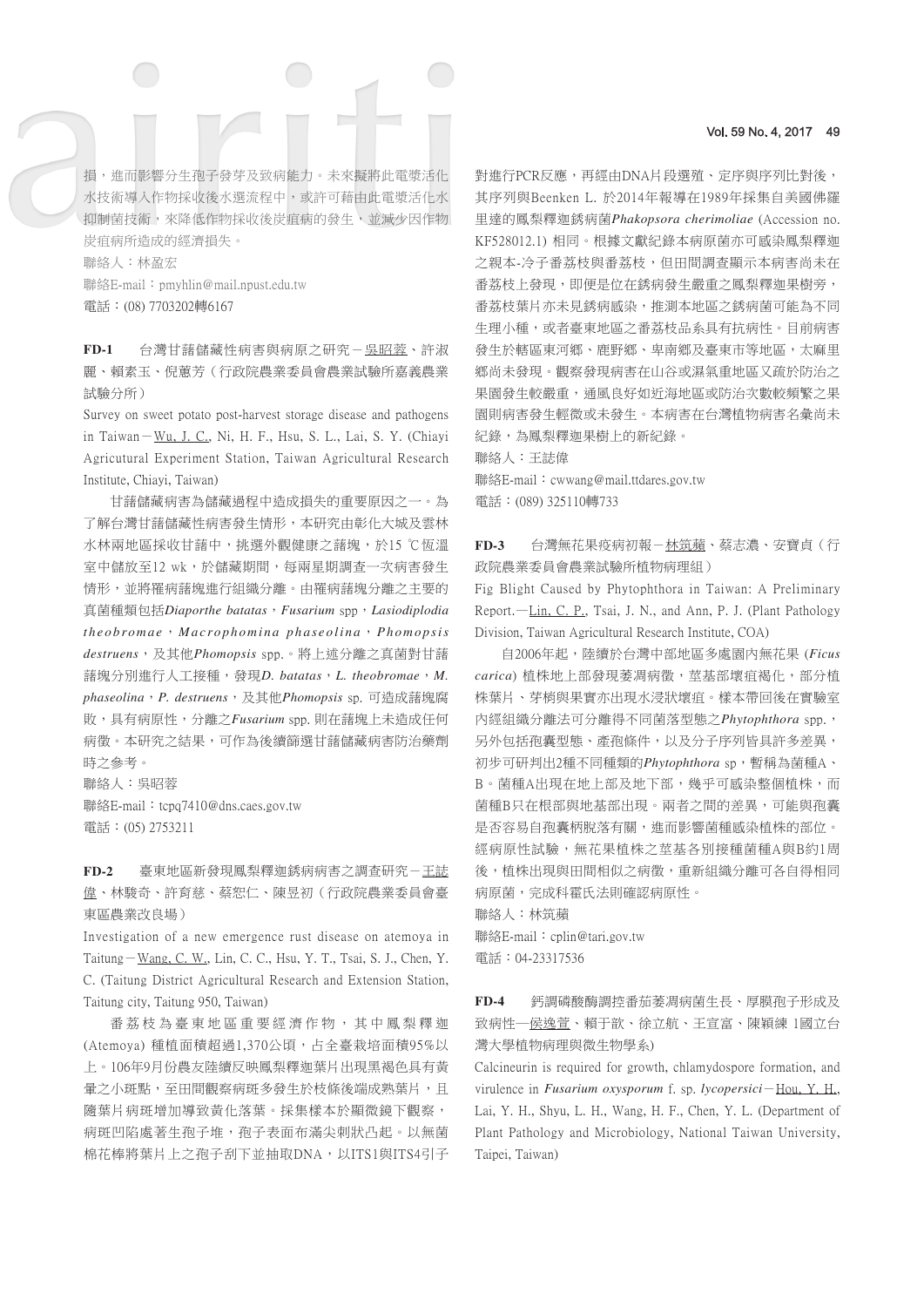番茄萎凋病 (Fusarium wilt of tomato) 是由 Fusarium *oxysporum* f. sp. *lycopersici* 所引起的真菌性病害,普遍發生於 全球主要番茄產區。此病原菌分生孢子主要經由風、水及土壤 傳播。受感染的番茄植株初期呈現葉片透化,之後隨病程發展 由下位葉開始向上黃化枯萎,病原菌在維管束中纏據使水分及 養分輸送受阻而導致萎凋,莖部剖面可見維管束褐化,發病 嚴重時會造成果實產量及品質降低或植株死亡。鈣調磷酸酶 (calcineurin) 由催化次單元 (catalytic subunit, Cna1) 及調控次單 元 (regulatory subunit, Cnb1) 組成二聚體蛋白複合體,主要調控 真菌的鈣離子訊息傳遞,並在生長、逆境耐受性及毒力上扮演 重要角色。鈣調磷酸酶已在人體病原菌中被廣泛研究,但於植 物病原菌中的研究較少。因此本研究選擇分布廣泛的植病原真 菌-鐮孢菌及其感染寄主番茄作為研究對象,探討鈣調磷酸酶 是否在番茄萎凋病菌的生長及致病力方面扮演重要角色。利用 Cna1及Cnb1兩個次單元的單基因突變菌株 (deletion mutation) 進 行基因功能分析。目前研究結果顯示,突變株*Δcna1*及*Δcnb1* 於培養基上的菌落皆明顯小於野生株,且外觀呈現不正常毛絨 狀;進一步利用掃描式電子顯微鏡觀察發現突變株菌絲不正常 生長及膨大。而在孢子萌發試驗中發現*Δcna1*及*Δcnb1*的分生 孢子發芽時間和野生株相比只略微遲緩,並無顯著差異,顯示 鈣調磷酸酶在菌絲生長方面扮演重要角色,但與孢子萌發較無 關聯。另外,在鈣調磷酸酶活性測試 (calcineurin phosphatase activity test) 中,*Δcna1*及*Δcnb1*的磷酸酶活性皆明顯低於野生 株,證明Cna1及Cnb1兩個次單元必須同時存在,鈣調磷酸酶才 具有完整活性。盆栽試驗的結果顯示接種*Δcna1*及*Δcnb1*突變 株的番茄幼苗罹病度 (disease severity) 皆顯著低於接種野生株 者, 日只有少數葉片出現黃化現象; 值得注意的是, 厚膜孢子 為番茄萎凋病菌初次感染源及殘存構造,而本研究發現*Δcna1* 及*Δcnb1*突變株厚膜孢子生成量皆顯著低於野生株。這些結果 證明鈣調磷酸酶活性對番茄萎凋病菌的生長、厚膜孢子的形成 及其致病力是必需的。研究成果除了可以進一步瞭解病原真菌 生長及致病機制外,也可以提供病原真菌防治的參考。

聯絡人:陳穎練

聯絡E-mail:ychen28@ntu.edu.tw 電話:(02) 33661763

**FD-5** 開發尖鐮孢菌之快速田間檢測技術-黃麗年、林依 佳、林盈宏 (國立屏東科技大學植物醫學系)

Development of rapid detection protocols for field detection of *Fusarium oxysporum*-Huang, L. N., Lin, Y. J., Lin, Y. H. (1Department of Plant Medicine, National Pingtung University of Science and Technology, Pingtung 912, Taiwan)

尖鐮孢菌 (*Fusarium oxysporum*, Fo) 為一土壤傳播性病原 真菌,本病原可藉由根部傷口或是自然開口入侵,受感染的作 物會出現葉片黃化、萎凋的病徵。本病原菌寄主範圍相當廣 泛,可感染上百種作物而引起作物萎凋。目前尚無較有效、安

全的防治方法可以防治萎凋病。開發出一個田間檢測系統來避 免此病原菌於田間傳播,應為預防本病害大發生的可行策略 之一。為了達到快速檢測尖鐮孢菌之目的,本試驗擬以香蕉 黃葉病菌為例開發出尖鐮孢菌之田間檢測技術。本研究係設 計出尖鐮孢菌之專一性引子組及探針,搭配聚合酶連鎖反應 (Polymerase chain reaction, PCR)、即時聚合酶連鎖反應 (Realtime polymerase chain reaction, real-time PCR) 及隔絕式恆溫聚合 酶連鎖反應 (Insulated isothermal polymerase chain reaction, iiPCR) 技術,並進行各技術之靈敏度分析,與反應條件最佳化。結果 顯示,本研究所開發之快速檢測技術,可以用以檢測田間四種 不同罹病程度 (包含無病徵、輕度病徵、中度病徵及重度病徵) 之香蕉假莖檢體,即以本實驗室所開發之快速核酸萃取系統搭 配手持式核酸分析儀 (POCKIT™ Micro) 系統可檢測出前述帶菌 檢體,為了增加此技術之應用性,亦針對模擬帶菌種子應行檢 測,包含甜瓜萎凋病菌及西瓜蔓割病菌,結果顯示,本檢測流 程亦可用以檢測出帶菌種子。未來希望能以此平台,開發出其 他作物萎凋病之現地檢測技術,藉此擬定適當的防治策略,進 而有效減少該病害發生時所造成的危害。

聯絡人:林盈宏

 $m$  : pmyhlin@mail.npust.edu.tw 電話:08-7703202轉6167

**FD-6** 油茶葉枯病菌病原性加速檢測之方法-呂柏寬、潘蕙 如 (行政院農業委員會花蓮區農業改良場)

A method of accelerating oil tea leaf blight pathogenicity test-Lu, P. K., Pan,H.R.(Hualian District Agricultural Research and Extension Station, Ji'an, Hualian 973, Taiwan)

油茶屬山茶科 (Theaceae) 山茶屬 (*Camellia* sp.),為花蓮地 區多年生常綠之油料作物,栽培歷史悠久,花蓮地區主要之栽 培種類為大果油茶 (C. oleifera), 近年花蓮部分地區大果油茶 發生一新病害葉枯病 (*Haradamyces* sp.),該病害於葉片上可造 成水浸狀圓形病斑,之後逐漸擴大造成葉片枯萎,該病徵較特 殊處為染病葉片極易掉落,造成罹病株樹冠葉片稀少,進而造 成果實、花朵數大減影響產量,發病嚴重植株因幾乎無葉片則 枯萎死亡。轄區內實地調查及採集葉枯病菌株,經培養及相關 文獻顯示該菌株並無可傳播用之分生孢子等構造,因此在進行 病原性檢測時僅有菌絲體可供接種,但以一般菌絲塊貼合方式 無法發病,造成後續研究上之阻礙。本試驗利用不同開放性傷 口接種菌絲體及環境條件搭配之方式,比較接種後之罹病率及 病徵比較,接種處理分別為以針刺、打洞、砂紙摩擦傷口接種 菌絲塊,接種後置放環境處理則分為保濕24小時及持續保濕。 試驗結果顯示,保濕一日之各處理及持續保濕以針刺、摩擦造 成傷口之處理,雖可產生病徵,但置放一個月後其發病率低介 於0-67%,未處理者為0%,且發病程度不一,病斑直徑大小介 於0-27mm,發病之葉片落葉率也不高介於0-67 %,而其中最穩 定且快速之方式為打孔後接種菌絲塊,並套袋保濕,2日後之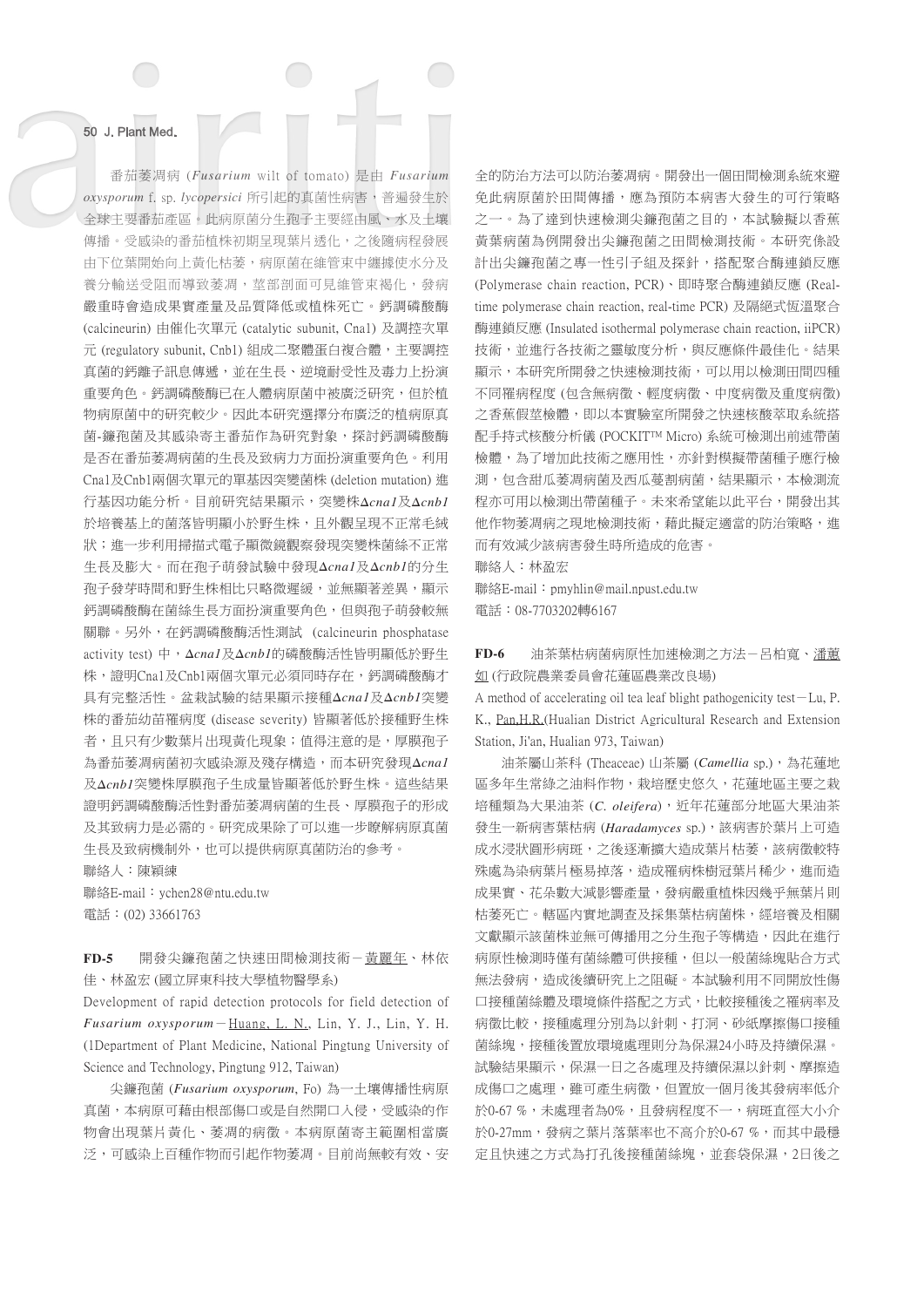發病率為100%,病斑直徑均達25 mm以上且均於第3日全面發 生落葉,與田間病徵相符。 聯絡人:呂柏寬 聯絡E-mail: paipailu@hdares.gov.tw 電話:(03)8521108 轉3604

**FD-7** 利用線蟲雜交子代族群分析 *Aphelenchoides besseyi* 之纖維分解酵素基因與鳥巢蕨致病性的關係–吳<u>冠龍1、蔡</u>東 纂'、陳珮臻'('國立中興大學植物病理學系)

Analyzing the relationship between cellulase genes and bird's nestfern pathogenicity in *Aphelenchoides besseyi* using crossed lines.  $-\underline{W}u$ , G. L.<sup>1</sup>, Tsay, T. T.<sup>1</sup>, and Chen, P. J.<sup>1</sup> (<sup>1</sup>Department of Plant Pathology, National Chung Hsing University)

鳥巢蕨及水稻分離之*Aphelenchoides besseyi*族群已被報 導在醣基水解酵素家族(glycoside hydrolase family, GH) 45及 GH5 纖維分解酵素(cellulase)基因有差異。本研究利用GH5及 GH45基因片設計引子對,發展分子標誌以驗證鳥巢蕨病原性 與cellulase基因的關係。結果顯示野生鳥巢蕨分離族群皆有 *AbeGH45-2*、*AbeGH45-3*基因及*AbeGH5-1*基因片段,而水稻 分離族群僅有*AbeGH45-1*基因。利用水稻分離Rl族群及鳥巢蕨 分離Fm族群進行160次獨立的雜交事件,成功建立55個具活性 的子代線蟲族群。以接種21天之鳥巢蕨葉片可再分離具活性線 蟲個體作為病原性的判斷依據,共有17個族群可分離出具活性 線蟲個體,並造成鳥巢蕨葉片上產生不同的形式的病徵,包 含黑色病斑、類過敏性反應及無病徵;而38個族群無法分離 出存活的線蟲族群中有34個族群無造成病徵,而B2-4族群接種 後出現局部受限斑點,B17-2、B17-3及B17-5則產生類過敏性 反應。分析所有子代族群的cellulase基因型,發現17個具鳥巢 蕨病原性之子代族群在鳥巢蕨葉片接種篩選前的F1族群及篩選 後建立的F3族群,*AbeGH45-2*及*AbeGH45-3*基因皆穩定存在, 而*AbeGH45-1*基因於篩選後出現於B3-4的F3族群中,另B5-1、 B5-2、B7-6及B8-2的F3族群於篩選後未能再偵測到*AbeGH5-1* 基因。此外,無鳥巢蕨病原性的38個子代族群中,B1及B9的 7個族群具有*AbeGH45-1*及*AbeGH45-2*的重組基因型,B11-3 族群具有*AbeGH5-1*及*AbeGH45-1*的重組基因型。然而B2-4、 B17-2、B17-3及B17-5族群雖不具鳥巢蕨病原性,但cellulase基 因型卻與父系Fm族群相同。比較鳥巢蕨病原性、病徵差異與 cellulase基因型的關係,推測*A. besseyi*造成鳥巢蕨葉片上黑色 病斑的病徵可能是由多個基因參與後的結果,而cellulase基因 與鳥巢蕨致病性無直接關係。

聯絡人:陳珮臻 聯絡E-mail: janetchen@nchu.edu.tw 電話:04-22840780 分機372

**IPM-1** 仙草病蟲害調查與用藥輔導及仙草健康種苗應用防治 根瘤線蟲-莊國鴻、陳巧燕、吳信郁(行政院農業委員會桃園

## 區農業改良場)

The investigation of key pests and safety pesticide counseling on mesona and the application of healthy mesona seedlings for the prevention of root-knot nematode disease  $-\text{Chuang}, K, H,$ , Chen, C. Y., Wu, H. Y. (Taoyuan District Agricultural Research and Extension Station, Sinwu, Taoyuan 327, Taiwan)

為建構仙草安全生產體系,提升仙草產品農藥殘留合格 率,調查北部地區仙草栽培專區重要病蟲害種類顯示,病害 以根瘤線蟲、疫病及青枯病為主,蟲害以切根蟲(定植初期)為 主。2016 - 2017年監測仙草栽培區斜紋夜蛾發生密度顯示6月 下旬為成蛾發生高峰,建議6月上旬至中旬為斜紋夜蛾防治重 點時期,部分仙草田區發生金花蟲科成蟲危害取食仙草植株葉 片。進行仙草乾農藥殘留樣本收集及檢驗分析,結果顯示違規 樣態多為水稻或柑橘用藥飄散汙染以及疫病防治用藥。據此進 行仙草疫病延伸用藥評估與農藥販售端源頭用藥宣導,栽培端 導入病蟲害整合防治技術,包括健康種苗及輪作制度防治根瘤 線蟲、強化田區排水改善疫病及提供仙草推薦藥劑清單,辦 理栽培農戶安全用藥教育講習及「仙草栽培管理技術暨產業 輔導研討會」。輔導結果顯示,仙草農藥殘留合格率由81.2% (2016年) 提升至91.7% (2017年),農藥殘留未檢出率由74%提升 至87%,仙草農藥殘留合格率顯著提升。研發並推廣介質培育 仙草品種"桃園1號"及"桃園2號"健康種苗,取代農民傳統 育苗可能遭根瘤線蟲感染罹病之土拔苗,除可降低自行育苗成 本,並可完全避免根瘤線蟲危害。2017年8月於新竹縣關西鎮 仙草專區辦理「健康種苗應用於仙草根瘤線蟲病害防治示範觀 摩暨講習會」,結果顯示健康種苗示範區仙草直至採收健康種 苗區每百克土壤線蟲數量為0,根瘤線蟲罹病指數為0,健康種 苗仙草採收產量達7,318 kg ha1, 相較傳統栽培罹病土拔苗栽培 3,782 kg ha<sup>-1</sup>, 產量增加3,536 kg,產值增加300,560元,對仙草 栽培農戶裨益良多。利用健康種苗應用搭配水旱田輪作,輔以 仙草重要害物發生監測,有利仙草友善栽培模式之建立。 聯絡人:莊國鴻

聯絡E-mail: khchuang@tydais.gov.tw 電話:(03) 4768216轉311

**IPM-2** 苦瓜種子帶菌對發芽影響分析暨種子處理效果評估- 陳怡文」、宋妤2、鍾文鑫3(國立中興大學植物醫學暨安全農業 碩士學位學程、<sup>2</sup>國立中興大學園藝學系、<sup>3</sup>國立中興大學植物 病理學系)

Effect of seed germination on bitter gouard carried microbes and evaluation of efficacy on seed treatment.  $-\text{Chen, Y. W}^1$ , Sung, Y. <sup>2</sup>, Chung, W. H.<sup>3</sup> (<sup>1</sup>Master Program for Plant Medicine and Good Agricultural Practice, National Chung Hsing University, Taichung 402, Taiwan; <sup>2</sup> Department of Horticulture, National Chung Hsing University, Taichung 402, Taiwan; <sup>3</sup> Department of Plant Pathology, National Chung Hsing University, Taichung 402, Taiwan)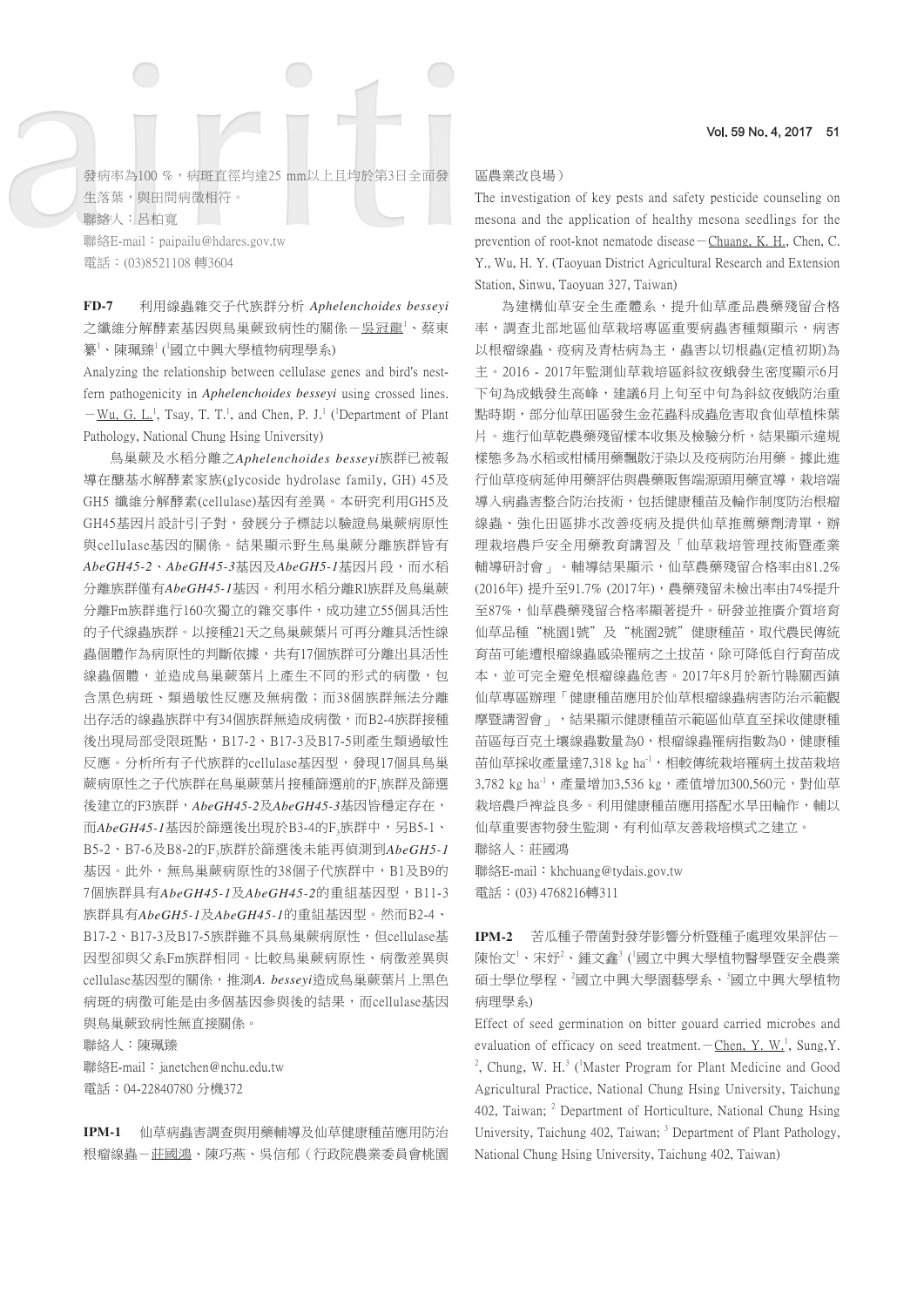苦瓜(*Momordica charantia* L.)屬葫蘆科(Cucurbitaceae)、苦 瓜屬(*Momordica*),為國內重要瓜類蔬菜之一。由於苦瓜採種 過程中容易滋生微生物,且苦瓜種子種皮堅硬厚實發芽慢,因 此發芽過程中容易因微生物侵染導致發黴現象,影響其後續發 芽,造成種子發芽率下降,甚至種子不發芽等問題。為釐清 苦瓜種子常攜帶真菌種類,本研究蒐集不同種類之苦瓜種子 調查所帶真菌種類,分析是採種過程(分別為取出、發酵、水 洗、乾燥等四個步驟)是否易攜帶污染真菌,並與貯藏後種子 帶菌種類進行比較,比較不同的種子處理方式對苦瓜種子發芽 率與降低發黴率之效果。種子帶菌測試結果顯示,市售'月華 '苦瓜種子可分離到*Alternaria*、*Penicillium*、*Cladosporium*屬 之真菌;而'日貴'苦瓜種子可分離到*Gilbertella*、*Alternaria*、 *Penicillium*、*Aspergillus*、*Cladosporium*屬之真菌。於'日貴'苦 瓜採種過程中所分離到真菌種類,僅有乾燥步驟與市售苦瓜種 子具相似之菌相,以*Gilbertella*、*Penicillium*與*Cladosporium* 屬真菌為主。利用液化澱粉芽孢桿菌、枯草桿菌、蕈狀芽孢桿 菌、木黴菌進行生物對峙試驗,結果顯示液化澱粉芽孢桿菌、 枯草桿菌、木黴菌抑制自苦瓜種子所分離之供試菌株生長能力 達50-60%;而直接處理種子試驗中,結果顯示液化澱粉芽孢 桿菌和枯草桿菌具有明顯降低種子發黴之情形,發黴率分別為 6.7%與10.0%。選取5種不同作用機制之推薦殺菌劑,分別以濃 度100、500、1000 mg a.i./L進行培養基測試。結果指出以賽普 洛、撲滅寧、賽福座抑制所分離之供試真菌生長效果最佳;而 於種子處理上,則選取農民慣用藥劑(四氯異苯腈)、賽普洛及 賽福座分別以濃度100、500、100 mg a.i./L進行測試,結果得知 苦瓜種子經四氯異苯腈、賽普洛、賽福座浸漬處理後,發黴率 均有明顯降低之效果。

聯絡人:鍾文鑫 聯絡E-mail: wenchung@nchu.edu.tw 電話:04-22840780 #356

**IPM-3** 誘導番茄抗番茄捲葉病毒病之抗病資材篩選試驗-蔡 濰安、翁崧夏、邱智迦 (行政院農業委員會花蓮區農業改良場) Non-chemical material selection for virus-induced resistance in tomato - Tsai, W. A., Weng, S. H., Ciou, J. J. (Hualien District Agricultural Research and Extension Station, Ji'an, Hualien 973, Taiwan)

菸草粉蝨 (*Bemisai tabaci*) 傳播之番茄黃化捲葉病 (tomato yellow leaf curl disease) 經常造成田間番茄產量嚴重的損失。番 茄黃化捲葉病是以一群親緣關係相近之番茄黃化捲葉病毒種群 病毒 (tomato yellow leaf curl viruses) 所引發的植物病害。番茄 黃化捲葉病毒種群,屬於雙生病毒科 (Geminiviridae)、豆類金 黃嵌紋病毒屬 (*Begomovirus*)。本研究擬以水楊酸下游基因調 控之植株耐熱反應作為篩選方式,目標篩選出可提升植株抗性 預防病毒病害發生之資材。耐熱篩選主要以 heat shock及longterm thermotolerance兩方式進行,篩選出可協助植株耐熱的四 種天然資材;接著,將篩選出的四種天然資材原體以液劑及水 基乳劑之型式施用於溫室番茄,利用蟲傳病毒試驗測試其誘導 植株抗病毒感染之能力;最後,本試驗再將有效成分原體混和 製劑化之天然資材使用於田間,評估防治番茄病毒病害之功 效。經室防效評估,發現此混和製劑化資材最高防治率可達 78%,此外資材忌避菸草粉蝨之室內測試結果顯示,經帶毒菸 草粉蝨施放後三天,分別有 54.6% 和 27.4% 的個體於未處理 及誘導抗病資材處理之番茄植株上取食,由此可見,經製劑化 後之資材可以大幅降低菸草粉蝨成蟲之取食偏好性。於106年 度之田間試驗發現,未製劑化之資材可抑制病毒病發生度僅達 21.8%,相較於對照組的 42.5% 顯著較低,未來將持續透過製 劑化之資材的施用來評估防治效果。另於機制探討中,發現處 理天然資材後,可增加水楊酸下游基因的表現量,且有施用天 然資材者在熱處理後之葉綠素總含量較未處理者高,但仍需更 進一步了解天然素材對誘導抗病及耐熱作用機制之相關性,以 增加未來之應用性。

聯絡人:蔡濰安

聯絡E-mail: weiantsai27@hdares.gov.tw 電話:(03) 8521108轉3605

**IPM-4** 運用植保無人飛行載具 (UAV) 在紅龍果蟲害防治的 初探-邱一中、高靜華(行政院農業委員會農業試驗所應用動 物組)

Exploration of pest control on pitaya for plant protection UAV (Unmanned Aerial Vehicle)  $-$  Chiu, Y. C., Kao C. H. (Taiwan Agriculture Research Institute, Wufeng, Taichung 413, Taiwan)

```
農業用無人飛行載具 (Unmanned Aerial Vehicle, UAV) 近年
來在台灣發展快速,應用在作物的病蟲害防治和葉面施肥上,
和傳統作業方式比較,可達到節省用水量、農藥使用量和施做
工時及人力成本,且遠距離遙控或自動操作噴灑,排除與施用
藥液或肥液的接觸,提升施做人員的安全性。紅龍果目前全國
栽培面積超過3000公頃,多種植在平地以排架式為主,植株高
度約1.5-2.0 公尺左右。每年正常產期從6-12月,約2星期可採
收一批,植株上會同時存在2-3批次花果,兩批果採收間隔約
有2星期左右,可管控用藥的安全採收期,且果實採收期及花
期一致,每批採收期或花期約2-3天,且可預測開花期和採收
期,方便進行排程施藥工作,因種植方式及管理特性,適合利
用無人飛行載具進行施藥。本研究針對果實蠅及斜紋夜蛾進行
防治施藥初探,以登記的成品農藥施用稀釋倍數施作,初步防
治結果顯示與人工動力噴藥方式無差異,但農藥使用量及用水
量僅人工動力噴藥方式的 1/15~1/10,施作工時僅 1/9,顯示利
用無人飛行載具施藥確實能達到省時省工省水省藥的目標。
聯絡人:邱一中
```
聯絡E-mail: ycchiu@tari.gov.tw 電話:(04) 23317620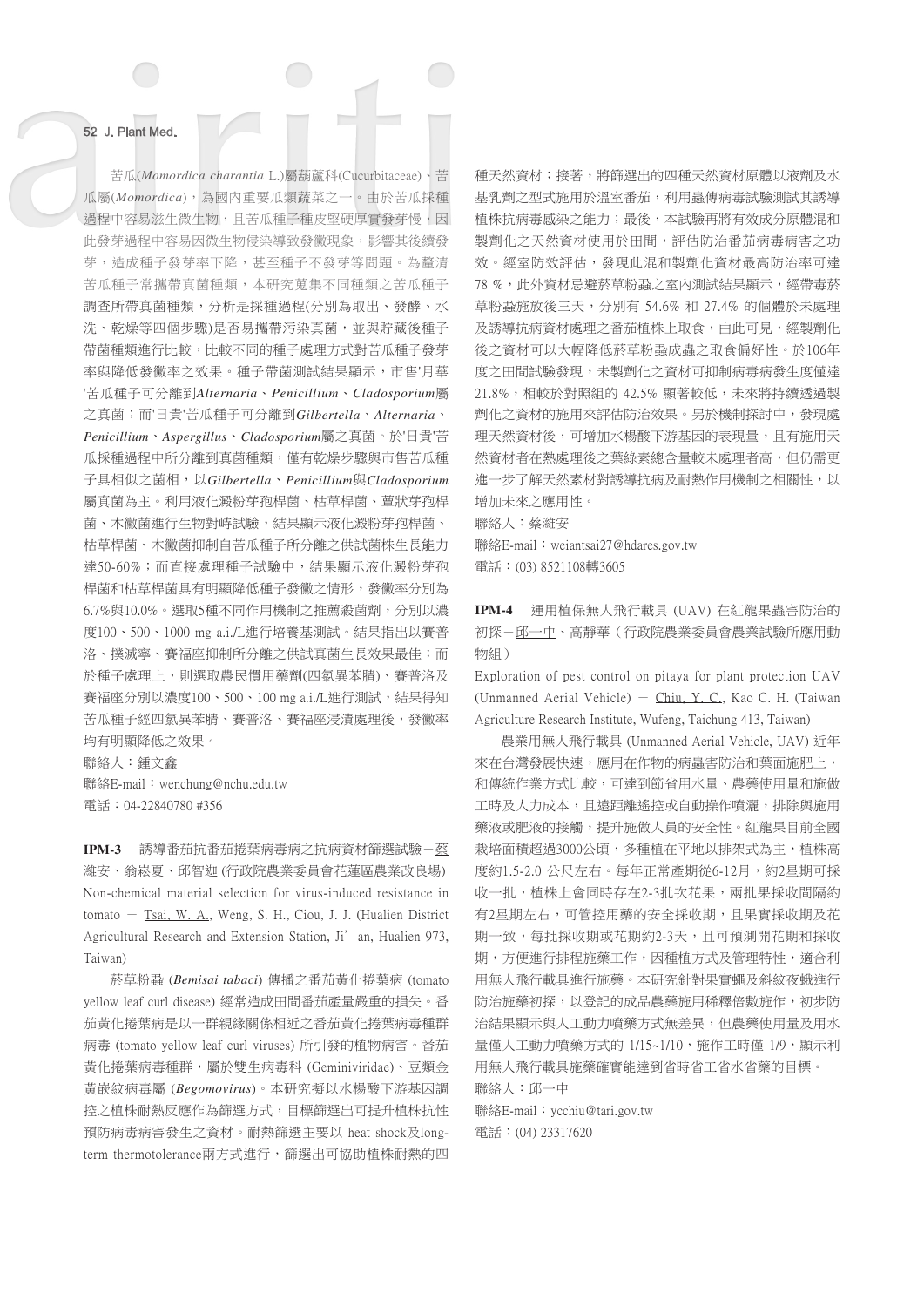**IPM-5** 有機耕作及農地地景對臺灣苗栗地區水稻田節肢動物 多樣性之影響-黃寄綸<sup>1</sup>、陳泓如<sup>2</sup>、黃千育<sup>1</sup>、羅英元<sup>3</sup>、蔡志偉 1 ( 1 國立臺灣大學昆蟲學系、<sup>2</sup> 行政院農業委員會苗栗區農業改 良場、<sup>3</sup> 行政院農業委員會特有生物研究保育中心)

The effect of organic practice and agricultural landscape on the arthropod diversity in rice paddies in Miaoli, Taiwan - Huang, C. L.<sup>1</sup>, Chen, H. J.<sup>2</sup>, Huang, C. Y.<sup>1</sup>, Lo, Y. Y.<sup>3</sup>, Tsai, C. W.<sup>1</sup> (<sup>1</sup>Department of Entomology, National Taiwan University, Taipei 106, Taiwan; <sup>2</sup>Miaoli District Agricultural Research and Extension Station, Council of Agriculture, Executive Yuan, Gongguan, Miaoli 363, Taiwan; <sup>3</sup>Endemic Species Research Institute, Council of Agriculture, Executive Yuan, Chichi, Nantou 552, Taiwan)

近年有機農法日益受到重視,有機操作與生物多樣性的關 聯性已有許多研究。依據往昔研究,使用化學肥料及農藥的慣 行農法在生物多樣性上較有機農法來得低。且除施肥、噴藥等 耕作措施外,農地地景亦會影響生物多樣性。本研究的目的是 比較兩種農法和三種農地地景之水稻田節肢動物功能群物種多 樣性、豐度 (abundance) 及生物多樣性指數。我們於臺灣苗栗 選定三個試驗區 (里山、里地、里海), 每區各有一塊有機與慣 行田。自水稻成活期開始,每兩週以掃網方式採集稻株上昆蟲 與蜘蛛。我們已於 2017 年第一、二期稻作共進行 12 次採樣, 總樣本數為 6,172 隻,共計昆蟲 125 種、蜘蛛 14 種。各功能 群物種數 (多樣性) 方面,有機\慣行、里山\里地\里海樣區均 無顯著差異。各功能群樣本數 (豐度) 方面,有機田較慣行田 有較多的掠食者與擬寄生者,而慣行田則較有機田有較多的稻 害者。里山與里地樣區較里海樣地區有較多的掠食者、擬寄生 者與稻害者,里海樣區則有較多的中性物種。多樣性部分以 Shannon-Weiner's, Simpson's, Pielous's indexes 三種指數做檢測, 有機與慣行田和里山、里地、里海地區試驗田以此三種指數檢 驗之結果均無顯著差異。兩期稻作的節肢動物調查結果顯示不 論是農法 (有機\慣行) 或農地地景都不會影響水稻田的節肢動 物多樣性,僅會影響其豐度。希望藉由長期調查分析結果來釐 清有機耕作及農地地景與水稻田生物多樣性之間的關聯性,並 作為農田管理與蟲害防治策略選擇上的一項參考依據。 聯絡人:蔡志偉

聯絡E-mail: chiwei@ntu.edu.tw 電話:(02) 3366-5576

IPM-6 開花植被地景對於水田害蟲抑制之影響試驗-翁崧 夏、林立、游之穎 (行政院農業委員會花蓮區農業改良場) Investigation on paddy pest regulation among different landscapes-Weng, S. H., Lin, L., Yu, Z. Y. (Hualien District Agricultural Research and Extension Station Council of Agriculture, Executive Yuan, Ji'an Township, Hualien County 973)

水稻為亞洲最重要的糧食作物,亦是許多動物的棲息與繁 殖地,因此衍生許多的病蟲害而產生經濟上的損失。水稻的害 蟲近年來研究以褐飛蝨、瘤野螟和二化螟較多,若以生物防治 角度來看,水田可捕獲的天敵種類高達 889種,其中寄生性的 天敵有400種以上實屬最大宗。水稻往往為大面積單一,容易 促使農田生態系不平衡,增加農藥及化學肥料的使用更促使 土壤與農田生態產生許多負面影響。而近年來農業生產環境 不穩定,農業生態系統之供給、調節、文化與支持等服務功 能 (ecosystem service) 受到衝擊, 其中農業生態系的失衡嚴重 威脅農業生產之永續性,以及糧食安全。水稻田的保育生物防 治 (Conservation biological control, CBC) 觀念常利用增加花粉源 營造擬寄生性及捕食性天敵棲地作為防治策略。本研究藉由調 查花蓮地區水稻田比較不同地景組成之水稻田主要害蟲與天敵 的互動關係,探討地景及週遭棲地異質性對於生態系統服務功 能的影響;此外,本研究亦調查原生植被之豐度以及區分不同 地景模式之試驗田區,企圖觀察水稻田不同地景基質組成下對 於水田害蟲抑制之影響。調查結果發現在淺山的苓雅部落稻田 中,具捕食飛蝨能力的橙瓢蟲數量上升情形跟隨在飛蝨害蟲數 量上升之後,反觀平原的長良水稻生產專區,橙瓢蟲的動態並 未具有與飛蝨類害蟲族群波動上的關聯性;本研究更於第二期 作發現平原長良水稻專區有機農田內專一性寄生於瘤野螟之縱 捲葉螟小毛眼姬蜂 (*Trichomma cnaphalocrocis*) 成蟲及捕食性 天敵橙瓢蟲數量,分別隨著瘤野螟族群量及飛蝨類害蟲達高蜂 後上升約30倍,顯示田間主要害蟲和擬寄生性天敵皆有時間上 的關聯性,具有害蟲管理之生態調節服務 (regulating service) 功 能上進一步檢視特定功能群與相關環境因子之間的關聯性乃後 續重要工作項目之一。此外,本研究草相調查亦發現長良慣行 田區及有機田區草相種類分別達 35 及 47 種; 苓雅慣行田區及 有機田區分別為 41 及 65 種,兩地區有機農法之田埂草相種類 均較慣行田區高。產量調查結果顯示,長良水稻生產專區之慣 行田區第一期作為 3.1kg/百株稻叢,顯著高於有機田區的 2.8 kg/百株稻叢、苓雅慣行田區的 2.9 kg/百株稻叢及苓雅有機田 區的 2.7kg/百株稻叢,雖然一般慣行田區產量顯著最高,但本 研究強調生產與生物多樣性的保育兩者兼具,藉此由現行休耕 計畫及對地補貼,轉向對環境復育的補貼,期望營造並重建農 田生態服務系統,降低農業資材投入,冀望讓農業與生態永續 共榮。

聯絡人:翁崧夏 聯絡E-mail: hsia@hdares.gov.tw 電話:(03) 8521108轉3610

IPM-7 設施蝴蝶蘭蕈蠅誘引排除裝置之開發與研究-林立、 張光華、張芝蓉、葉育哲(行政院農業委員會花蓮區農業改良 場)

Development of the pest attractan and bring out system of greenhouse-Lin, L., Chang K. H., Chang C. J., Yeh Y. C. (Hualien District Agricultural Research and Extension Station Council of Agriculture, Executive Yuan, Ji'an Township, Hualien County 973)